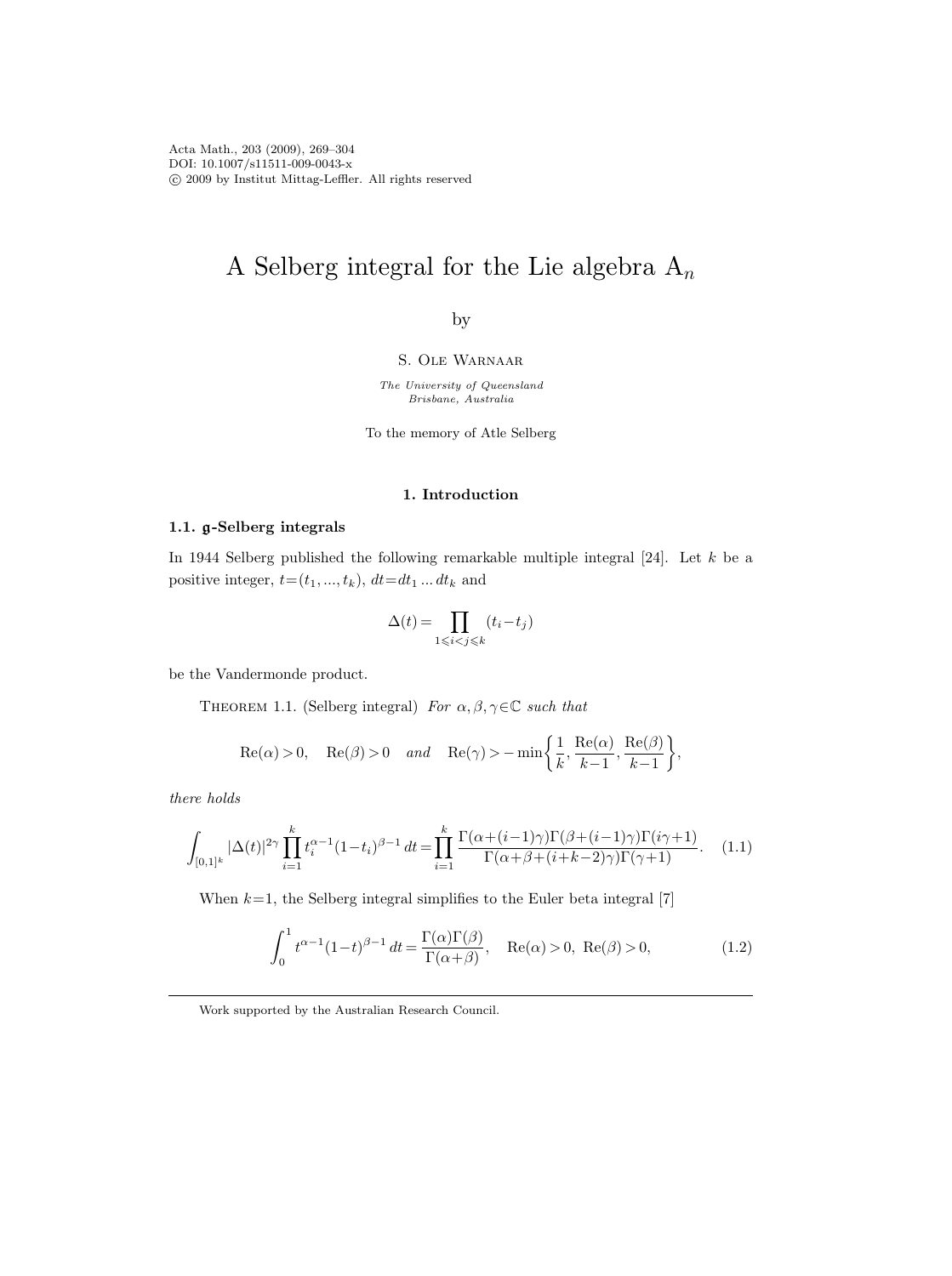which reduces to the standard definition of the *gamma function* 

$$
\Gamma(\alpha) = \int_0^\infty t^{\alpha - 1} e^{-t} dt, \quad \text{Re}(\alpha) > 0,
$$

upon taking  $(\beta, t) \mapsto (\zeta, t/\zeta)$  (with  $\zeta \in \mathbb{R}$ ) and letting  $\zeta \to \infty$ .

At the time of its publication the Selberg integral was largely overlooked, but now, more than 60 years later, it is widely regarded as one of the most fundamental and important hypergeometric integrals. It has connections and applications to orthogonal polynomials, random matrices, finite reflection groups, hyperplane arrangements, Knizhnik–Zamolodchikov equations and more; see, e.g., [1], [3], [5], [6], [8], [15], [18], [29] and [30].

Because of the appearance of the Vandermonde product, the Selberg integral may be associated with the root system  $A_{k-1}$ . That such a viewpoint is useful is evidenced by Macdonald's famous ex-conjecture, which attaches a Selberg integral to any finite reflextion group  $G$  [15]. To be precise, Macdonald conjectured a generalisation to  $G$  of the exponential limit of Theorem 1.1, known as Mehta's integral:

$$
\frac{1}{(2\pi)^{k/2}} \int_{\mathbb{R}^k} |\Delta(t)|^{2\gamma} e^{-(\sum_{i=1}^n t_i^2)/2} dt = \prod_{i=1}^k \frac{\Gamma(i\gamma+1)}{\Gamma(\gamma+1)};
$$

see also [9], [15], [18], [21] and [22].

A different point of view—the one we wish to adopt in this paper—arises from the intimate connection between Knizhnik–Zamolodchikov (KZ) equations and hypergeometric integrals [23], [28], [29]. Let  $\mathfrak g$  be a simple Lie algebra of rank n, with simple roots  $\bar{\alpha}_i$  and Chevalley generators  $e_i$ ,  $f_i$  and  $h_i$ ,  $1 \leq i \leq n$ .(1) Let  $V_\lambda$  and  $V_\mu$  be highest weight representations of g with highest weights  $\lambda$  and  $\mu$ , and let  $u=u(z, w)$  be a function with values in  $V_\lambda \otimes V_\mu$  solving the KZ equations

$$
\varkappa \frac{\partial u}{\partial z} = \frac{\Omega}{z - w} u \quad \text{and} \quad \varkappa \frac{\partial u}{\partial w} = \frac{\Omega}{w - z} u,
$$

where  $\Omega$  is the Casimir element. Solutions u with values in the space of singular vectors of weight  $\lambda + \mu - \sum_{i=1}^{n} k_i \bar{\alpha}_i$  are expressible in terms of  $k := k_1 + ... + k_n$  dimensional integrals of hypergeometric type as follows [23]: ergeometric type as follows [23]:<br>  $u(z, w) = \sum u_{I,J}(z, w) f^I v_\lambda \otimes f^J v_\mu$ <br>  $u_{I,J}(z, w) = \int_\gamma \Psi(z, w; t) \omega_{I,J}(z, w; t) dt.$ <br>
We use  $\bar{\alpha}_i$  instead of the usual  $\alpha_i$  to denote the simple roots to avoid a clash of notation with

$$
u(z, w) = \sum u_{I,J}(z, w) f^I v_\lambda \otimes f^J v_\mu
$$

with

$$
u_{I,J}(z,w) = \int_{\gamma} \Psi(z,w;t) \omega_{I,J}(z,w;t) dt.
$$

 $($ <sup>1</sup> the exponents  $\alpha_i$  in the A<sub>n</sub> Selberg integral of Theorem 1.2.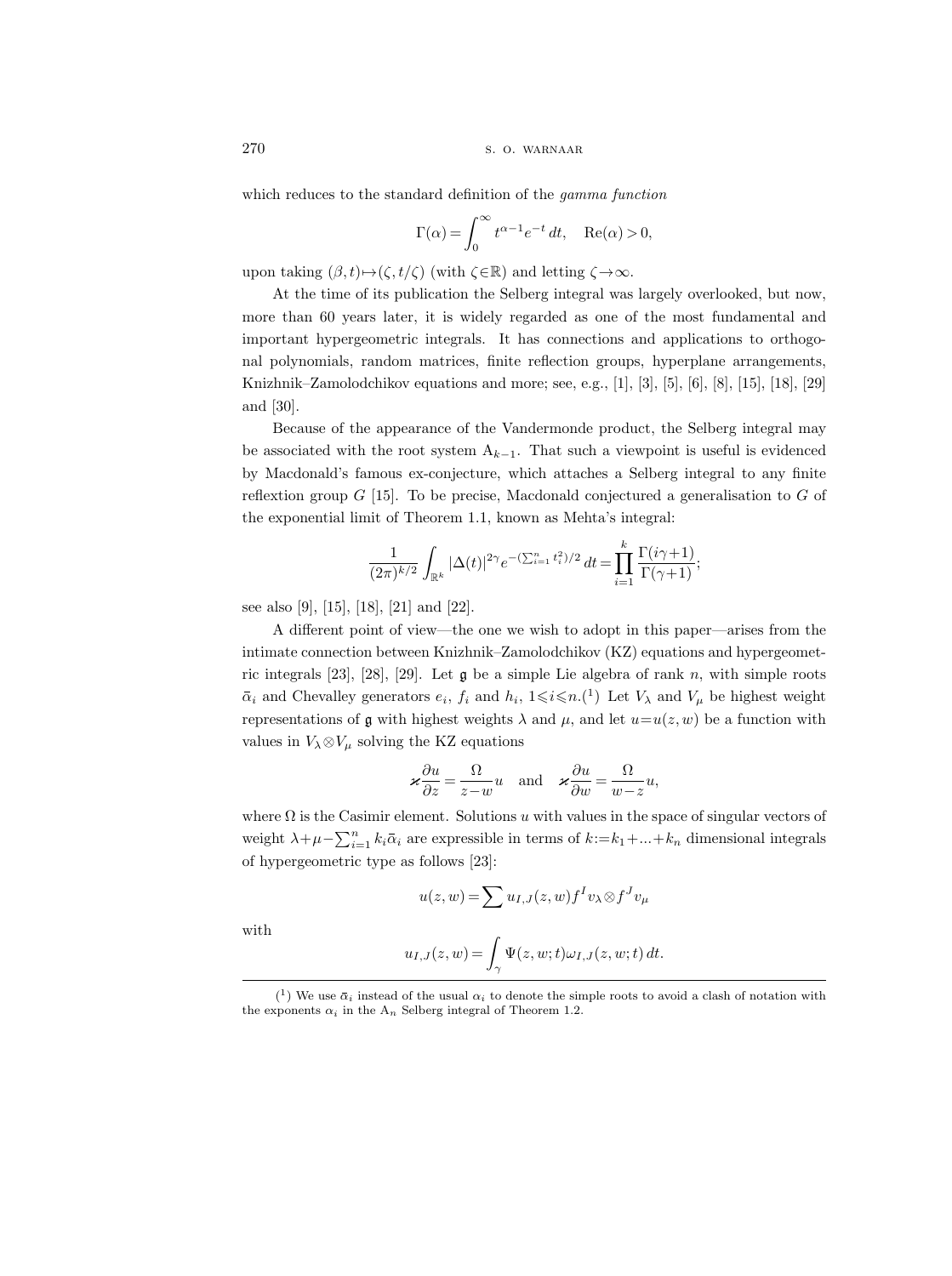In the above the sum is over all ordered multisets  $I$  and  $J$  with elements taken from  $\{1, ..., n\}$  such that their union contains the number i exactly  $k_i$  times,  $v_\lambda$  and  $v_\mu$  are the highest weight vectors of  $V_{\lambda}$  and  $V_{\mu}$ ,  $f^I v = (\prod_{i \in I} f_i)v$ ,  $t = (t_1, ..., t_k)$ ,  $dt = dt_1 ... dt_k$  and  $\gamma$  is a suitable integration cycle. The function  $\omega_{I,J}$  is a rational function that will not concern us here and  $\Psi$ , known as the phase function, is defined as follows. The first  $k_1$  integration variables are attached to the simple root  $\bar{\alpha}_1$ , the next  $k_2$  integration variables are attached to the simple root  $\bar{\alpha}_2$ , and so on, such that  $\bar{\alpha}_{t_j} := \bar{\alpha}_i$  if  $k_1 + ... + k_{i-1} < j \leq k_1 + ... + k_i$ . Then

$$
\Psi(z,w;t)=(z-w)^{(\lambda,\mu)/\varkappa}\prod_{i=1}^k(t_i-z)^{-(\lambda,\bar{\alpha}_{t_i})/\varkappa}(t_i-w)^{-(\mu,\bar{\alpha}_{t_i})/\varkappa}\prod_{1\leqslant i
$$

with  $(\cdot, \cdot)$  being the bilinear symmetric form on  $\mathfrak{h}^*$  (the space dual to the Cartan subalgebra h) normalised such that  $(\theta, \theta) = 2$  for the maximal root  $\theta$ .

In [20] Mukhin and Varchenko formulated a remarkable conjecture regarding the normalised phase function

$$
\Psi(t) = \prod_{i=1}^k t_i^{-(\lambda, \bar{\alpha}_{t_i})/\varkappa} (1-t_i)^{-(\mu, \bar{\alpha}_{t_i})/\varkappa} \prod_{1 \leqslant i < j \leqslant n} |t_i - t_j|^{(\bar{\alpha}_{t_i}, \bar{\alpha}_{t_j})/\varkappa}.
$$

They proposed that if the space of singular vectors of weight  $\lambda + \mu - \sum_{i=1}^{n} k_i \bar{\alpha}_i$  is 1dimensional, then the integral

$$
\int_{\Delta} \Psi(t) dt
$$
\n(1.3)

(with  $\Delta \subset [0, 1]^k$  being an appropriate integration domain not explicitly given) is expressible as a product of gamma functions. The original Selberg integral corresponds to the case  $\mathfrak{g}=\mathfrak{sl}_2$  of the Mukhin–Varchenko conjecture.

In the following we restrict our attention to  $g = \mathfrak{s}I_{n+1} = A_n$ , with fundamental weights  $\Lambda_1, ..., \Lambda_n$ ;  $(\Lambda_i, \bar{\alpha}_j) = \delta_{ij}$ . If the weights of  $V_\lambda$  and  $V_\mu$  are  $\lambda = \sum_{i=1}^n \lambda_i \Lambda_i$  and  $\mu = \sum_{i=1}^n \mu_i \Lambda_i$ , and if we write  $t=(t_1, ..., t_k)$  as  $t=(t^{(1)}, ..., t^{(n)}),$  with  $t^{(s)}=(t_1^{(s)}, ..., t_{k_s}^{(s)})$  the variables attached to the simple root  $\bar{\alpha}_s$ , then

$$
\Psi(t) = \prod_{s=1}^n \left( |\Delta(t^{(s)})|^{2/\varkappa} \prod_{i=1}^{k_s} (t_i^{(s)})^{-\lambda_s/\varkappa} (1-t_i^{(s)})^{-\mu_s/\varkappa} \right) \prod_{s=1}^{n-1} |\Delta(t^{(s)}, t^{(s+1)})|^{-1/\varkappa},
$$

where

$$
\Delta(u,v) = \prod_{i=1}^{l(u)} \prod_{j=1}^{l(v)} (u_i - v_j)
$$

for  $u=(u_1, ..., u_{l(u)})$  and  $v=(v_1, ..., v_{l(v)})$ . In the case of  $\mathfrak{sl}_2$  the phase function coincides with the integrand of the Selberg integral after identifying  $\gamma=1/\varkappa$ ,  $\alpha=1-\lambda_1/\varkappa$  and  $\beta=1-\mu_1/\varkappa$ .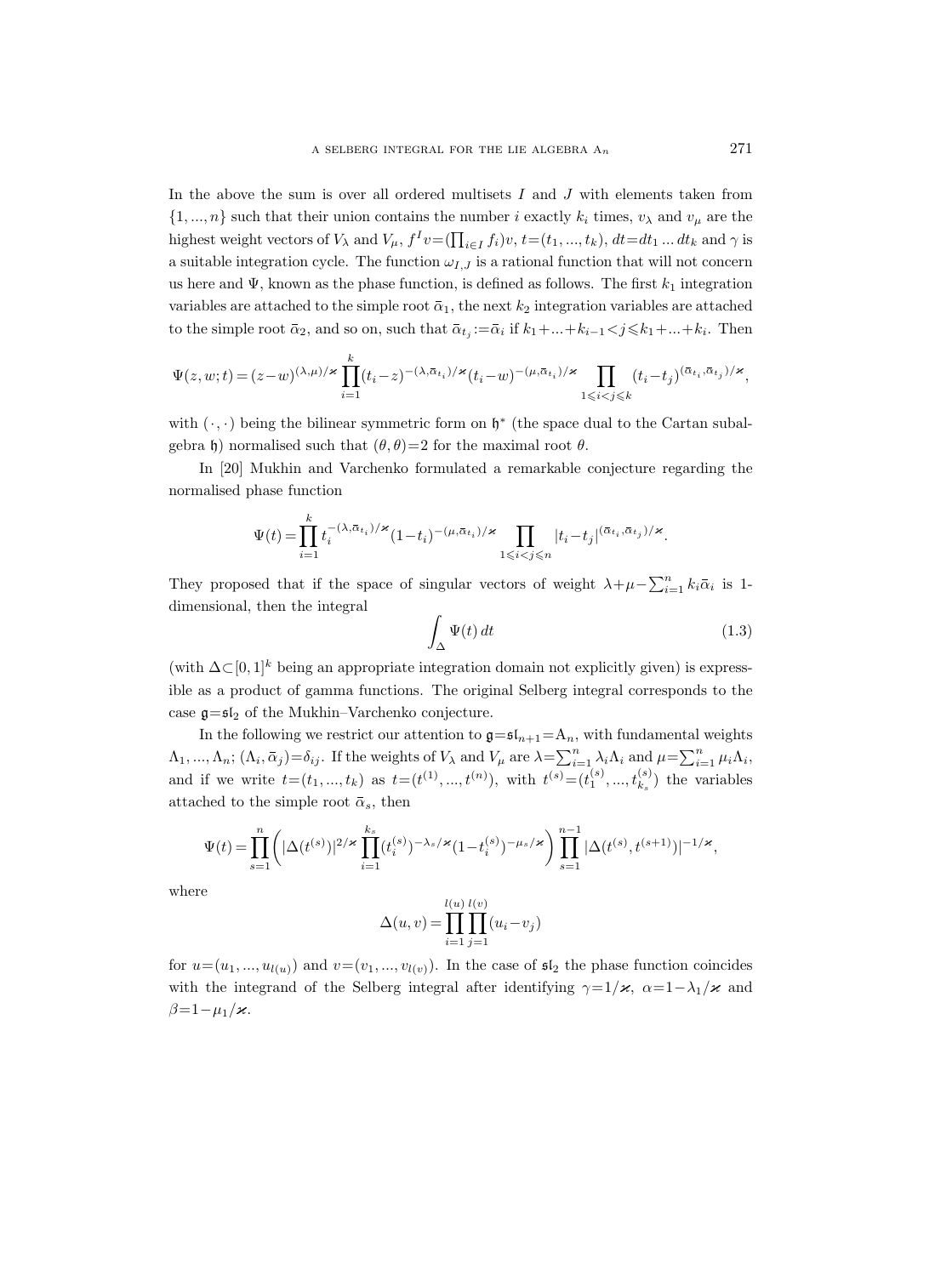In [26] Tarasov and Varchenko dealt with the  $A_2$  case of  $(1.3)$ , obtaining a closed form evaluation for  $\lambda = \lambda_2 \Lambda_2$  and  $\mu = \mu_1 \Lambda_1 + \mu_2 \Lambda_2$ . In the present paper we utilise the theory of Macdonald polynomials to extend this to  $A_n$ , and one of our main results is an explicit evaluation of (1.3) for  $\lambda = \lambda_n \Lambda_n$  and  $\mu = \sum_i \mu_i \Lambda_i$ . If we write  $\varkappa = 1/\gamma$ ,  $\lambda_i = (1 - \alpha_i)/\gamma$  (so that  $\alpha_1 = ... = \alpha_{n-1} = 1$ ) and  $\mu_i = (1 - \beta_i)/\gamma$ , and let  $\Delta = C_{\gamma}^{k_1, ..., k_n}[0, 1]$  be the integration domain defined in  $(4.9)$  of  $\S 4$ , we may claim an evaluation of the  $(1.3)$  for  $\mathfrak{g} = A_n$ .

THEOREM 1.2. (A<sub>n</sub> Selberg integral) For a positive integer n let  $0 \le k_1 \le k_2 \le ... \le k_n$ be integers and  $k_0=k_{n+1}=0$ . Let  $\alpha, \beta_1, ..., \beta_n, \gamma \in \mathbb{C}$  be such that

$$
\operatorname{Re}(\alpha) > 0, \quad \operatorname{Re}(\beta_1) > 0, ..., \operatorname{Re}(\beta_n) > 0, \quad -\min\left\{\frac{\operatorname{Re}(\alpha)}{k_n - 1}, \frac{1}{k_n}\right\} < \operatorname{Re}(\gamma) < \frac{1}{k_n}
$$

and

$$
-\frac{\operatorname{Re}(\beta_s)}{k_s-k_{s-1}-1}<\operatorname{Re}(\gamma)<\frac{\operatorname{Re}(\beta_s+...+\beta_r)}{r-s}
$$

for  $1 \leq s \leq r \leq n$ . Then

$$
\int_{C^{k_1,\ldots,k_n}_{\gamma}[0,1]} \prod_{s=1}^n \left( |\Delta(t^{(s)})|^{2\gamma} \prod_{i=1}^{k_s} (t^{(s)}_i)^{\alpha_s-1} (1-t^{(s)}_i)^{\beta_s-1} \right) \prod_{s=1}^{n-1} |\Delta(t^{(s)},t^{(s+1)})|^{-\gamma} dt
$$
\n
$$
= \prod_{1 \leq s \leq r \leq n} \prod_{i=1}^{k_s-k_{s-1}} \frac{\Gamma(\beta_s+\ldots+\beta_r+(i+s-r-1)\gamma)}{\Gamma(\alpha_r+\beta_s+\ldots+\beta_r+(i+s-r+k_r-k_{r+1}-2)\gamma)}
$$
\n
$$
\times \prod_{s=1}^n \prod_{i=1}^{k_s} \frac{\Gamma(\alpha_s+(i-k_{s+1}-1)\gamma)\Gamma(i\gamma)}{\Gamma(\gamma)},
$$

where  $\alpha_1 = ... = \alpha_{n-1} = 1$ ,  $\alpha_n = \alpha$  and  $dt = dt^{(1)} ... dt^{(n)}$ .

Remarks. (1) Whenever  $A/0$  occurs in the conditions on  $\alpha$ ,  $\beta_1, ..., \beta_n$  and  $\gamma$ , this is to be interpreted as  $\pm \infty$  with the same sign as A. This ensures that the conditions are correct provided  $k_s > k_{s-1}$ , 1≤s  $n_s$ . Only minor modifications are required if  $k_s = k_{s-1}$ for some s. We also note that the condition  $\text{Re}(\gamma) < 1/k_n$  comes from  $\text{Re}(\gamma) < \min\{1/k_s:$  $2\leq s\leq n$  and does not apply when  $n=1$ .

(2) For  $k_1 = ... = k_{n-1} = 0$  and  $(k_n, \beta_n, t^{(n)}) \rightarrow (k, \beta, t)$  the  $A_n$  Selberg integral simplifies to

$$
\int_{C^{0,\ldots,0,k}_{\gamma}[0,1]}|\Delta(t)|^{2\gamma}\prod_{i=1}^{k}t_{i}^{\alpha-1}(1-t_{i})^{\beta-1}\,dt=\prod_{i=1}^{k}\frac{\Gamma(\alpha+(i-1)\gamma)\Gamma(\beta+(i-1)\gamma)\Gamma(i\gamma)}{\Gamma(\alpha+\beta+(i+k-2)\gamma)\Gamma(\gamma)}.
$$

Since (see  $(4.9)$ )

$$
C^{0,...,0,k}_{\gamma}[0,1] = \{t \in \mathbb{R}^k : 0 \leqslant t_k \leqslant t_{k-1} \leqslant ... \leqslant t_1 \leqslant 1\},\
$$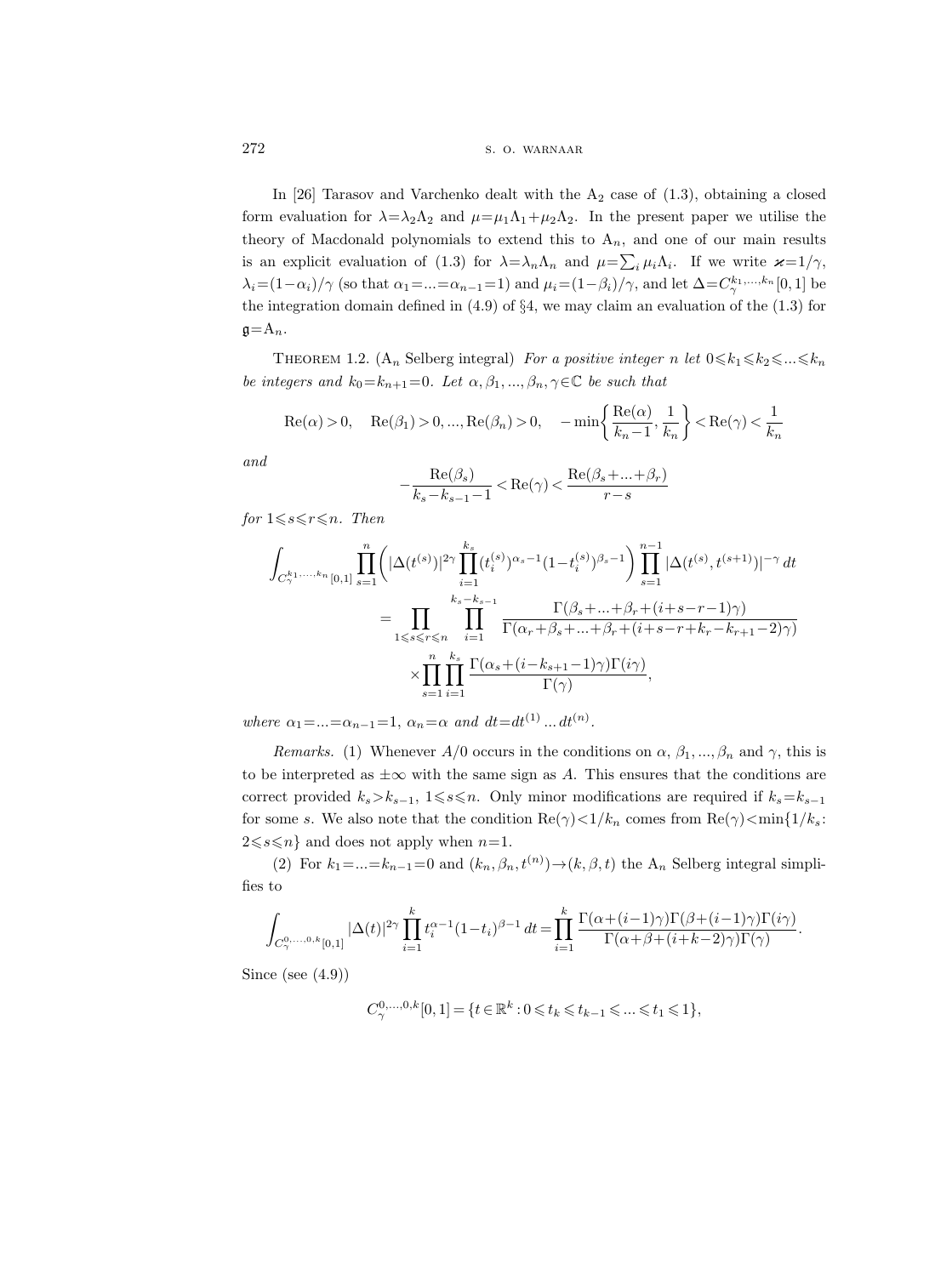this is equivalent to the Selberg integral (1.1). Indeed, by the symmetry of the integrand, we may replace  $C^{0,\ldots,0,k}_{\gamma}[0,1]$  by  $[0,1]^k$  provided the right-hand side is multiplied by k!. Absorbing this factor in the ratio of gamma functions yields (1.1). More generally, the integration domain  $C^{k_1,...,k_n}_{\gamma}[0,1]$  is such that  $\Delta(t^{(s)})\geqslant 0$ , and the absolute value sign in  $|\Delta(t^{(s)})|^{2\gamma}$  (but not in  $|\Delta(t^{(s)}, t^{(s+1)})|^{-\gamma}$ ) may be omitted.

(3) Denoting the  $A_n$  Selberg integral by

$$
I_{k_1,\ldots,k_n}^{\mathcal{A}_n}(\alpha;\beta_1,\ldots,\beta_n;\gamma),
$$

it readily follows that

$$
I_{0,...,0, l_1,...,l_m}^{A_n}(\alpha; \beta_1,..., \beta_n; \gamma) = I_{l_1,...,l_m}^{A_m}(\alpha; \beta_{n-m+1},..., \beta_n; \gamma).
$$

In particular, we have

$$
C_{\gamma}^{0,\ldots,0,l_{1},\ldots,l_{m}}[0,1] = C_{\gamma}^{l_{1},\ldots,l_{m}}[0,1].
$$

The case  $k_1 = ... = k_{n-1} = 0$ ,  $k_n = k$  discussed in (2) is of course a special case of this more general reduction formula.

(4) By an appropriate change of integration variables (see §7 for details), it follows that

$$
I_{1,1,k_3,...,k_n}^{\mathcal{A}_n}(\alpha;\beta_1,\beta_2,...,\beta_n;\gamma) = I_{1,k_3,...,k_n}^{\mathcal{A}_{n-1}}(\alpha;\beta_1+\beta_2-\gamma,\beta_3,...,\beta_n;\gamma)\frac{\Gamma(1-\gamma)\Gamma(\beta_1)}{\Gamma(\beta_1-\gamma+1)}.
$$
\n(1.4)

By iteration, all but the last  $k_s$  equal to 1 may thus be eliminated.

(5) Upon taking  $n=2, (k_1, k_2) \mapsto (k_2, k_1)$  and  $(\beta_1, \beta_2) \mapsto (\beta_2, \beta_1)$ , we obtain the  $\mathfrak{sl}_3$ Selberg integral of Tarasov and Varchenko [26, Theorem 3.3]; see also [30].

(6) If we denote the set of positive roots of  $A_n$  by  $\Phi_+$  (i.e.,  $\Phi_+ = {\overline{\alpha_s} + ... + \overline{\alpha_r}} : 1 \leq$  $s \leq r \leq n$ , then the product over  $1 \leq s \leq r \leq n$  on the right-hand side of the  $A_n$  Selberg integral corresponds to the following product over  $\Phi_{+}$ :

$$
\prod_{1 \leq s \leq r \leq n} g(\beta_s + \dots + \beta_r) = \prod_{\bar{\alpha} \in \Phi_+} g((\Lambda, \bar{\alpha})),
$$

where  $\Lambda = \beta_1 \Lambda_1 + ... + \beta_n \Lambda_n$ .

By replacing  $(\beta_s, t^{(s)}) \mapsto (\zeta \beta_s, t^{(s)}/\zeta)$ , with  $\zeta \in \mathbb{R}$ , and then letting  $\zeta$  tend to infinity, we obtain the following exponential form of Theorem 1.2, with  $C^{k_1,\ldots,k_n}_{\gamma}[0,\infty]$  being the domain defined in (4.9) of §4.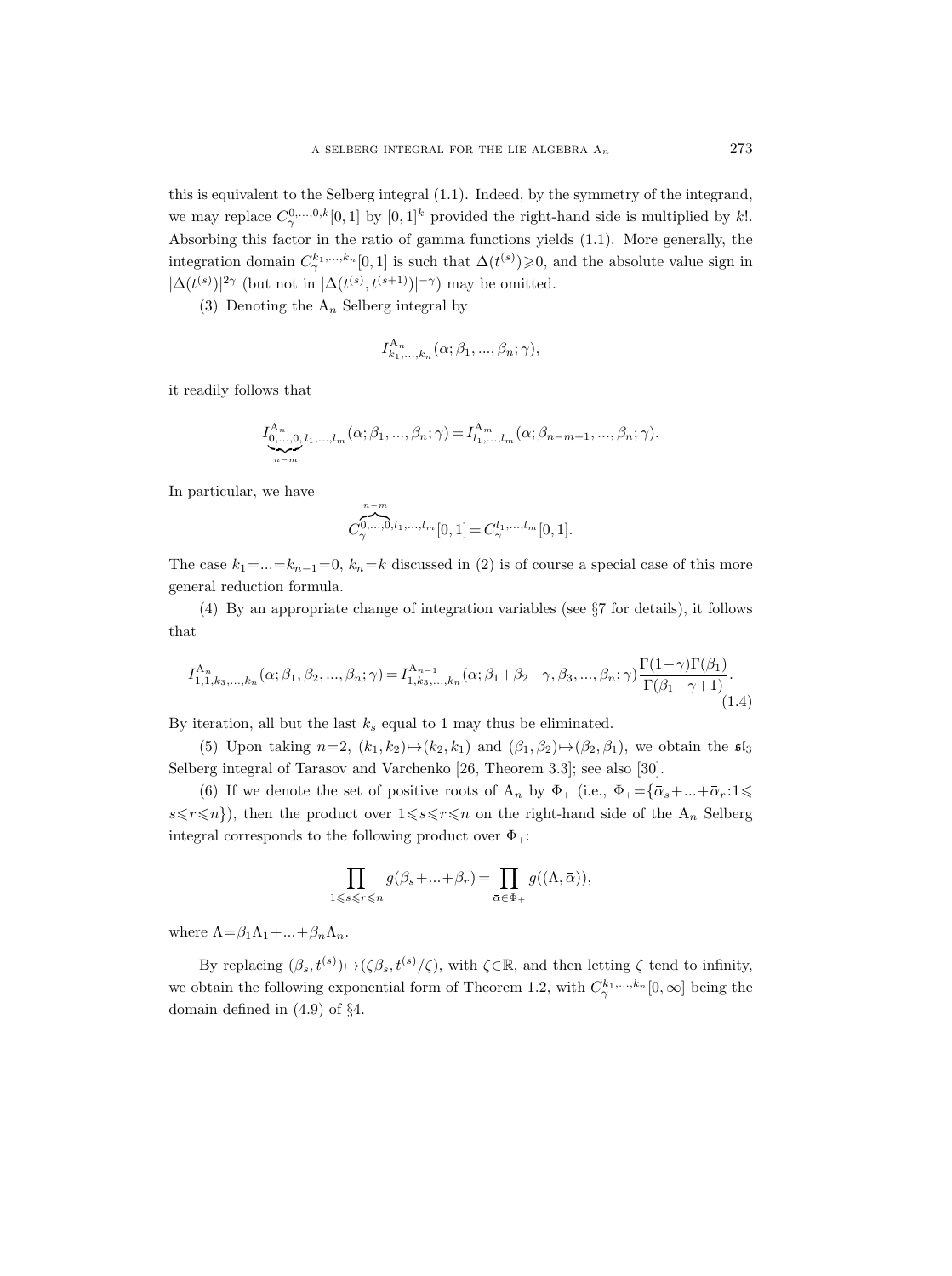COROLLARY 1.3. (First  $A_n$  exponential Selberg integral) For a positive integer n let  $0 \le k_1 \le k_2 \le \ldots \le k_n$  be integers and  $k_0=k_{n+1}=0$ . Let  $\alpha, \beta_1, ..., \beta_n, \gamma \in \mathbb{C}$  be such that

$$
\operatorname{Re}(\alpha) > 0, \quad \operatorname{Re}(\beta_1) > 0, \dots, \operatorname{Re}(\beta_n) > 0 \quad \text{and} \quad -\min\left\{\frac{\operatorname{Re}(\alpha)}{k_n - 1}, \frac{1}{k_n}\right\} < \operatorname{Re}(\gamma) < \frac{1}{k_n}.
$$

Then

$$
\int_{C_{\gamma}^{k_1,...,k_n}[0,\infty]} \prod_{s=1}^n \left( |\Delta(t^{(s)})|^{2\gamma} \prod_{i=1}^{k_s} (t_i^{(s)})^{\alpha_s-1} e^{-\beta_s t_i^{(s)}} \right) \prod_{s=1}^{n-1} |\Delta(t^{(s)}, t^{(s+1)})|^{-\gamma} dt
$$
\n
$$
= \prod_{1 \leq s \leq r \leq n} (\beta_s + ... + \beta_r)^{-(\alpha_r + (k_r - k_{r+1} - 1)\gamma)(k_s - k_{s-1})}
$$
\n
$$
\times \prod_{s=1}^n \prod_{i=1}^{k_s} \frac{\Gamma(\alpha_s + (i - k_{s+1} - 1)\gamma)\Gamma(i\gamma)}{\Gamma(\gamma)},
$$

where  $\alpha_1 = ... = \alpha_{n-1} = 1$  and  $\alpha_n = \alpha$ .

Replacing  $t_i \mapsto 1-t_i$  for all  $1 \leq i \leq k$  in the Selberg integral (1.1) leads to an interchange of  $\alpha$  and  $\beta$ . Consequently the classical Selberg integral has just a single exponential form. This  $(\alpha, \beta)$ -symmetry is no longer present for  $n>1$ , and replacing  $t_i^{(s)} \mapsto 1-t_i^{(s)}$  for all  $1\leq i\leq k_s$  and  $1\leq s\leq n$  followed by  $(\alpha, t^{(s)})\mapsto (\zeta, t^{(s)}/\zeta)$  (with  $\zeta \in \mathbb{R}$ ) and then letting  $\zeta$  tend to infinity, results in a second exponential form of Theorem 1.2. Below  $\overline{C}_{\gamma}^{k_1,...,k_n}[0,\infty]$  is the integration domain defined in (5.8) of §5.

COROLLARY 1.4. (Second  $A_n$  exponential Selberg integral) For a positive integer n let  $0 \le k_1 \le k_2 \le \ldots \le k_n$  be integers and  $k_0=k_{n+1}=0$ . Let  $\beta_1,..., \beta_n, \gamma \in \mathbb{C}$  be such that

Re(
$$
\beta_1
$$
) > 0, ..., Re( $\beta_n$ ) > 0,  $-\frac{1}{k_n} < \text{Re}(\gamma) < \frac{1}{k_n}$ 

and

$$
-\frac{\operatorname{Re}(\beta_s)}{k_s-k_{s-1}-1}<\operatorname{Re}(\gamma)<\frac{\operatorname{Re}(\beta_s+...+\beta_r)}{r-s}
$$

for  $1 \leq s \leq r \leq n$ . Then

$$
\int_{\overline{C}_{\gamma}^{k_1,...,k_n}[0,\infty]} e^{-\sum_{i=1}^{k_n} t_i^{(n)}} \prod_{s=1}^n \left( |\Delta(t^{(s)})|^{2\gamma} \prod_{i=1}^{k_s} (t_i^{(s)})^{\beta_s - 1} \right) \prod_{s=1}^{n-1} |\Delta(t^{(s)}, t^{(s+1)})|^{-\gamma} dt
$$
\n
$$
= \prod_{1 \leq s \leq r \leq n} \prod_{i=1}^{k_s - k_{s-1}} \Gamma(\beta_s + ... + \beta_r + (i + s - r - 1)\gamma)
$$
\n
$$
\times \prod_{1 \leq s \leq r \leq n-1} \prod_{i=1}^{k_s - k_{s-1}} \frac{1}{\Gamma(1 + \beta_s + ... + \beta_r + (i + s - r + k_r - k_{r+1} - 2)\gamma)}
$$
\n
$$
\times \prod_{s=1}^n \prod_{i=1}^{k_s} \frac{\Gamma(i\gamma)}{\Gamma(\gamma)} \prod_{s=1}^{n-1} \prod_{i=1}^{k_s} \Gamma(1 + (i - k_{s+1} - 1)\gamma).
$$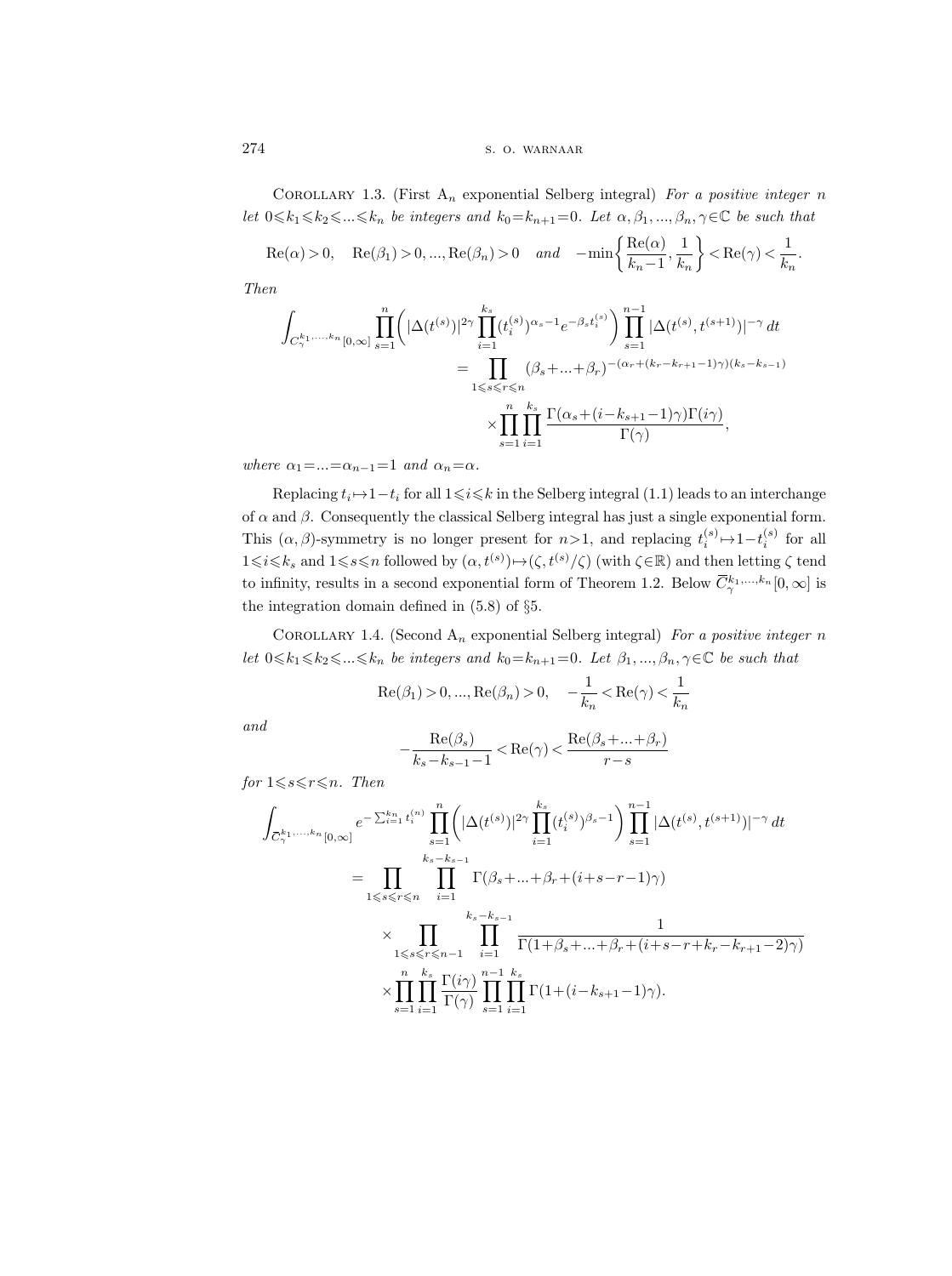## 1.2. Outline

In §2 we review some standard facts about Macdonald polynomials needed to prove an identity for the  $q$ ,  $t$ -analogues of the Littlewood–Richardson coefficients (Theorem 2.1). In §3 we apply Theorem 2.1 to establish a new  $A_n$  q-binomial theorem for Macdonald polynomials (Theorem 3.2). In  $\S 4$  we first utilise the  $q=1$  case of this theorem to prove the exponential  $A_n$  Selberg integral of Corollary 1.3. Then, in §5, we exploit the full  $q$ -binomial theorem to obtain a multidimensional  $q$ -integral which yields Theorem 1.2 in the  $q \rightarrow 1$  limit. In §6 we generalise the  $A_n$  Selberg integral by including a Jack polynomial in the integrand (Theorem 6.1). Finally, in §7, we give the full details of two special cases of Theorem 1.2, corresponding to  $(k_1, ..., k_{n-1}, k_n) = (1, ..., 1, k)$  and  $\gamma = 0$ , respectively.

#### 2. Macdonald polynomials

Our main tool in the proof of Theorem 1.2 is the theory of symmetric functions, and in §2.1 and §2.2 we review some well-known facts from the theory. For a more comprehensive introduction we refer the reader to [14], [16] and [25].

#### 2.1. Preliminaries

Let  $\lambda = (\lambda_1, \lambda_2, ...)$  be a partition, i.e.,  $\lambda_1 \geq \lambda_2 \geq ...$ , with finitely many  $\lambda_i$  unequal to zero. The length and weight of  $\lambda$ , denoted by  $l(\lambda)$  and  $|\lambda|$ , are the number and sum of the non-zero  $\lambda_i$ , respectively. As usual, we identify two partitions that differ only in their string of zeros, so that  $(6, 3, 3, 1, 0, 0)$  and  $(6, 3, 3, 1)$  represent the same partition. When  $|\lambda|=N$  we say that  $\lambda$  is a partition of N, and the unique partition of zero is denoted by 0. The multiplicity of the part i in the partition  $\lambda$  is denoted by  $m_i = m_i(\lambda)$ , and occasionally we will write  $\lambda = (1^{m_1} 2^{m_2} ...)$ .

We identify a partition with its Ferrers graph, defined by the set of points in  $(i, j) \in \mathbb{Z}^2$ such that  $1 \leq j \leq \lambda_i$ , and further make the usual identification between Ferrers graphs and (Young) diagrams by replacing points by squares.

The conjugate  $\lambda'$  of  $\lambda$  is the partition obtained by reflecting the diagram of  $\lambda$  in the main diagonal, so that, in particular,  $m_i(\lambda) = \lambda'_i - \lambda'_{i+1}$ . The statistic  $n(\lambda)$  is given by

$$
n(\lambda) = \sum_{i \geqslant 1} (i-1)\lambda_i = \sum_{i \geqslant 1} \binom{\lambda_i'}{2}.
$$

The dominance partial order on the set of partitions of N is defined by  $\lambda \geq \mu$  if  $\lambda_1+\ldots+\lambda_i\geqslant\mu_1+\ldots+\mu_i$  for all  $i\geqslant1$ . If  $\lambda\geqslant\mu$  and  $\lambda\neq\mu$  then  $\lambda>\mu$ .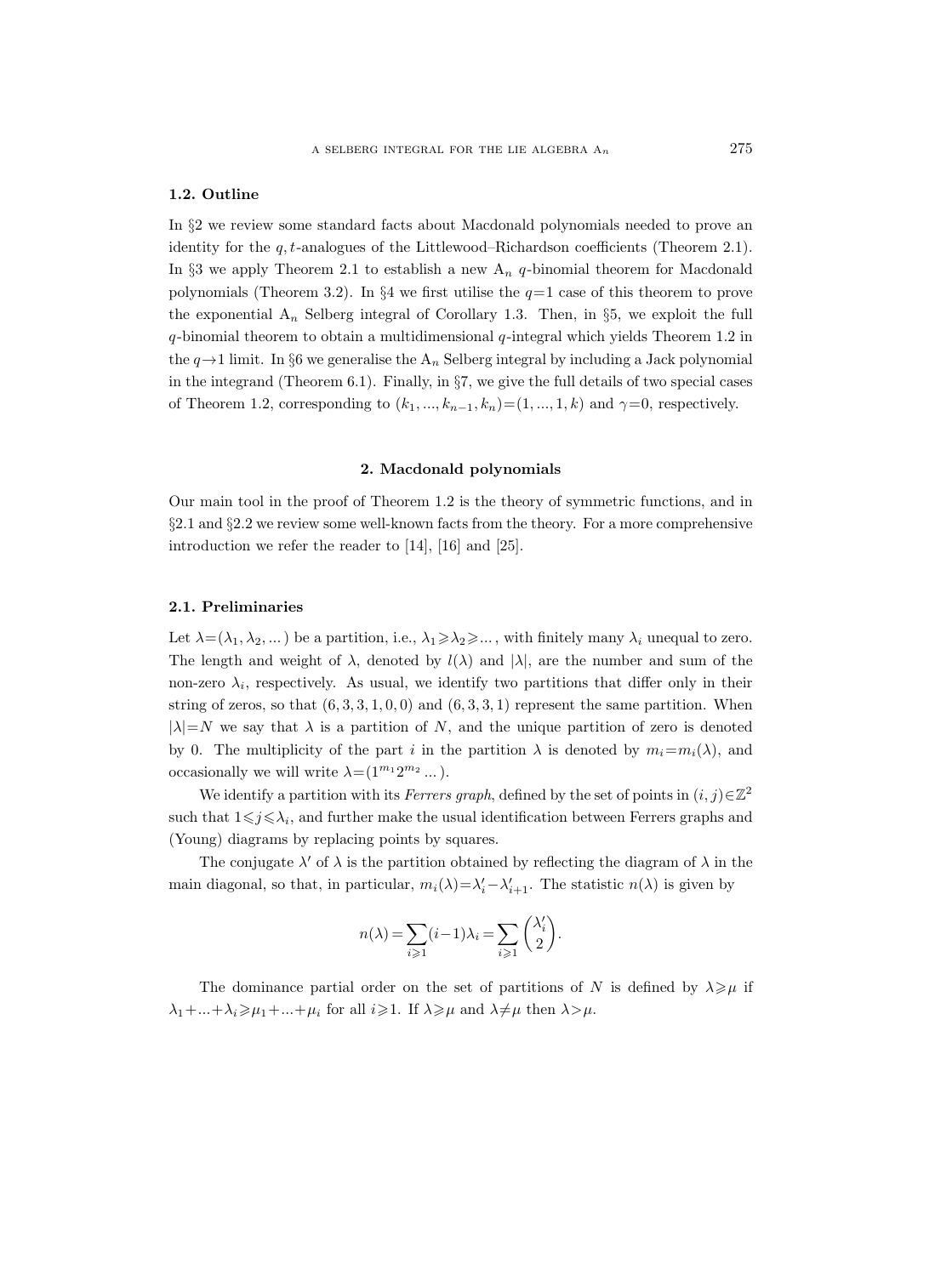If  $\lambda$  and  $\mu$  are partitions then  $\mu \subseteq \lambda$  if (the diagram of)  $\mu$  is contained in (the diagram of)  $\lambda$ , i.e.,  $\mu_i \leq \lambda_i$  for all  $i \geq 1$ . If  $\mu \subseteq \lambda$  then the skew-diagram  $\lambda - \mu$  denotes the settheoretic difference between  $\lambda$  and  $\mu$ , i.e., those squares of  $\lambda$  not contained in  $\mu$ .

Let  $s=(i, j)$  be a square in the diagram of  $\lambda$ . Then  $a(s)$ ,  $a'(s)$ ,  $l(s)$  and  $l'(s)$  are the arm-length, arm-colength, leg-length and leg-colength of s, respectively, defined by

$$
a(s) = \lambda_i - j, \quad a'(s) = j - 1,
$$
 (2.1a)

$$
l(s) = \lambda'_j - i, \quad l'(s) = i - 1.
$$
\n
$$
(2.1b)
$$

This may be used to define the generalised hook-length polynomials [16, (VI.8.1)]

$$
c_{\lambda}(q,t) = \prod_{s \in \lambda} (1 - q^{a(s)} t^{l(s)+1}),
$$
\n(2.2a)

$$
c'_{\lambda}(q,t)=\prod_{s\in\lambda}(1-q^{a(s)+1}t^{l(s)}),\qquad \qquad (2.2b)
$$

where the products are over all squares of  $\lambda$ . We further set

$$
b_{\lambda}(q,t) = \frac{c_{\lambda}(q,t)}{c'_{\lambda}(q,t)}.
$$
\n(2.3)

.

For a non-negative integer N the q-shifted factorial  $(b;q)_N$  is defined as  $(b;q)_0=1$ and

$$
(b;q)_N = (1-b)(1-bq)\dots(1-bq^{N-1}).
$$
\n(2.4)

We also need the  $q$ -shifted factorial for negative (integer) values of  $N$ . This may be obtained from the above by

$$
(b;q)_{-N} = \frac{1}{(bq^{-N};q)_N}.
$$

This implies in particular that  $1/(q; q)_{-N} = 0$  for positive N.

The definition (2.4) may be extended to partitions by

$$
(b;q,t)_{\lambda} = \prod_{s \in \lambda} (1 - bq^{a'(s)}t^{-l'(s)}) = \prod_{i=1}^{l(\lambda)} (bt^{1-i};q)_{\lambda_i}
$$

With this notation, the polynomials (2.2) can be expressed as [12, Proposition 3.2]

$$
c_{\lambda}(q,t) = (t^n; q, t)_{\lambda} \prod_{1 \leqslant i < j \leqslant n} \frac{(t^{j-i}; q)_{\lambda_i - \lambda_j}}{(t^{j-i+1}; q)_{\lambda_i - \lambda_j}},\tag{2.5a}
$$

$$
c'_{\lambda}(q,t) = (qt^{n-1};q,t)_{\lambda} \prod_{1 \leqslant i < j \leqslant n} \frac{(qt^{j-i-1};q)_{\lambda_i - \lambda_j}}{(qt^{j-i};q)_{\lambda_i - \lambda_j}},\tag{2.5b}
$$

where *n* is any integer such that  $n \ge l(\lambda)$ .

Finally, we introduce the usual condensed notation for  $q$ -shifted factorials as

$$
(a_1, ..., a_k; q)_N = (a_1; q)_N ... (a_k; q)_N
$$

and

$$
(a_1, ..., a_k; q, t)_{\lambda} = (a_1; q, t)_{\lambda} ... (a_k; q, t)_{\lambda}.
$$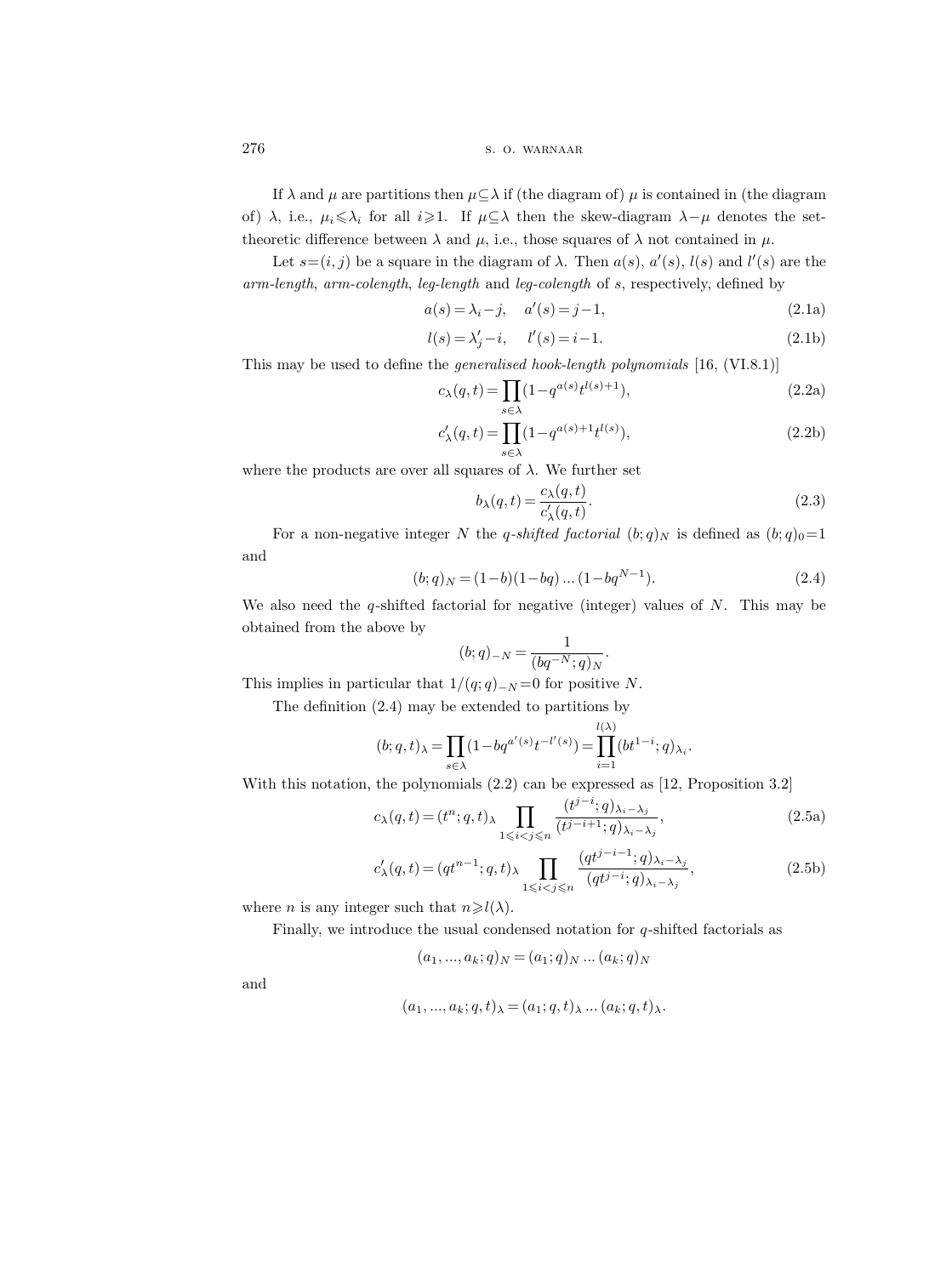#### 2.2. Macdonald polynomials

Let  $\mathfrak{S}_n$  denote the symmetric group, and  $\Lambda_n = \mathbb{Z}[x_1, ..., x_n]^{S_n}$  be the ring of symmetric polynomials in  $n$  independent variables.

Let  $x=(x_1, ..., x_n)$ . For a partition  $\lambda = (\lambda_1, ..., \lambda_n)$  of at most n parts, the monomial symmetric function  $m<sub>\lambda</sub>$  is defined as

$$
m_\lambda(x)=\sum x^\alpha.
$$

Here the sum is over all distinct permutations  $\alpha$  of  $\lambda$ , and  $x^{\alpha} = x_1^{\alpha_1} \dots x_n^{\alpha_n}$ . For  $l(\lambda) > n$  we set  $m_\lambda(x)=0$ . The monomial symmetric functions  $m_\lambda$  for  $l(\lambda)\leqslant n$  form a Z-basis of  $\Lambda_n$ .

For a non-negative integer r, the power sums  $p_r$  are given by  $p_0 = 1$  and  $p_r = m_{(r)}$  for  $r>1$ . Hence

$$
p_r(x) = \sum_{i=1}^n x_i^r.
$$

More generally the power-sum products are defined as  $p_{\lambda}(x) = p_{\lambda_1}(x) \dots p_{\lambda_n}(x)$ .

Following Macdonald we define the scalar product  $\langle \cdot, \cdot \rangle_{q,t}$  by

$$
\langle\, p_\lambda, p_\mu\rangle_{q,t} = \delta_{\lambda\mu} z_\lambda \prod_{i=1}^n \frac{1-q^{\lambda_i}}{1-t^{\lambda_i}},
$$

with  $z_{\lambda} = \prod_{i \geqslant 1} m_i! i^{m_i}$  and  $m_i = m_i(\lambda)$ . If we denote the ring of symmetric functions in n variables over the field  $\mathbb{F}=\mathbb{Q}(q,t)$  of rational functions in q and t by  $\Lambda_{n,\mathbb{F}}$ , then the Macdonald polynomial  $P_{\lambda}(x; q, t)$  is the unique symmetric polynomial in  $\Lambda_{n,\mathbb{F}}$  such that [16, (VI.4.7)]

$$
P_{\lambda}(x;q,t) = m_{\lambda}(x) + \sum_{\mu < \lambda} u_{\lambda\mu}(q,t) m_{\mu}(x)
$$
\n(2.6)

and

$$
\langle P_{\lambda}, P_{\mu} \rangle_{q,t} = 0 \quad \text{if } \lambda \neq \mu.
$$

The Macdonald polynomials  $P_{\lambda}(x; q, t)$  with  $l(\lambda) \leq n$  form an F-basis of  $\Lambda_{n,\mathbb{F}}$ . If  $l(\lambda) > n$ then  $P_{\lambda}(x; q, t) = 0$ . From (2.6) it follows that  $P_{\lambda}(x; q, t)$  for  $l(\lambda) \leq n$  is homogeneous of degree  $|\lambda|$ :

$$
P_{\lambda}(zx;q,t) = z^{|\lambda|} P_{\lambda}(x;q,t),
$$
\n(2.7)

where z is a scalar.

For  $f \in \Lambda_{n,\mathbb{F}}$  and a partition  $\lambda$  such that  $l(\lambda) \leq n$ , the evaluation homomorphism  $u_{\lambda}^{(n)}$  $\chi^{(n)}$ :  $\Lambda_{n,\mathbb{F}} \to \mathbb{F}$  is defined as

$$
u_{\lambda}^{(n)}(f) = f(q^{\lambda_1}t^{n-1}, q^{\lambda_2}t^{n-2}, ..., q^{\lambda_n}t^0).
$$
 (2.8)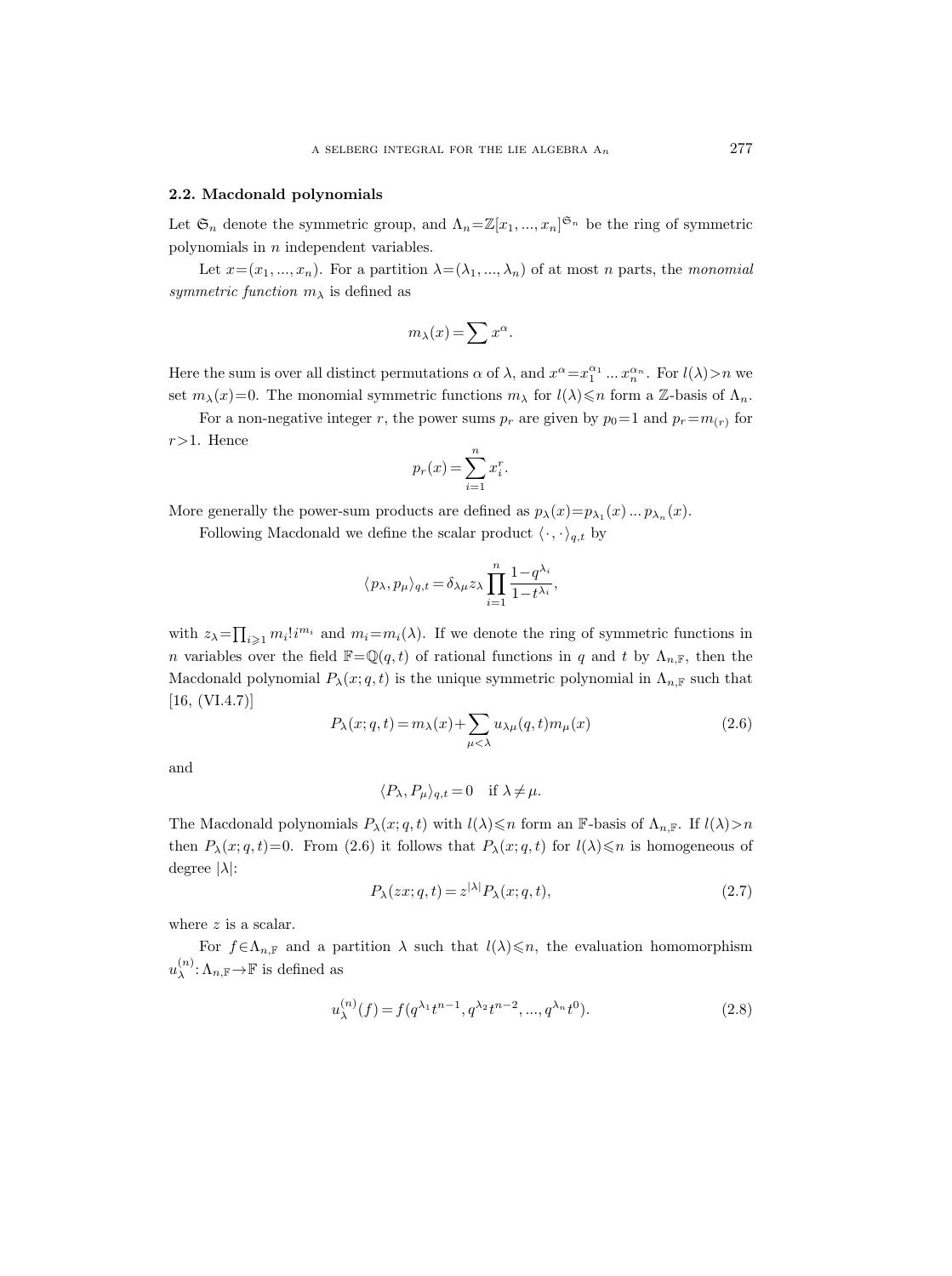We extend this to  $f \in \mathbb{F}(x_1, ..., x_n)^{\mathfrak{S}_n}$  for those f for which the right-hand side of (2.8) is well defined. The principal specialisation formula for Macdonald polynomials corresponds to [16, Example VI.6.5]

$$
u_0^{(n)}(P_\lambda) = t^{n(\lambda)} \prod_{s \in \lambda} \frac{1 - q^{a'(s)} t^{n - l'(s)}}{1 - q^{a(s)} t^{l(s) + 1}} = t^{n(\lambda)} \frac{(t^n; q, t)_\lambda}{c_\lambda(q, t)}.
$$
 (2.9)

For more general evaluations we have the symmetry [16, (VI.6.6)]

$$
u_{\lambda}^{(n)}(P_{\mu})u_0^{(n)}(P_{\lambda}) = u_{\mu}^{(n)}(P_{\lambda})u_0^{(n)}(P_{\mu})
$$
\n(2.10)

for  $l(\lambda), l(\mu) \leq n$ . It will be convenient to also define  $u_{\lambda}:_{\lambda}^{(n)}$  $\lambda$ ;z as

$$
u_{\lambda;z}^{(n)}(f) = f( zq^{\lambda_1} t^{n-1}, zq^{\lambda_2} t^{n-2}, ..., zq^{\lambda_n} t^0).
$$
 (2.11)

For homogeneous functions of degree  $d$  we of course have

$$
u_{\lambda;z}^{(n)}(f) = z^d u_{\lambda}^{(n)}(f). \tag{2.12}
$$

Due to the stability  $P_{\lambda}(x_1, ..., x_n; q, t) = P_{\lambda}(x_1, ..., x_n, 0; q, t)$  for  $l(\lambda) \leq n$ , we may extend the  $P_{\lambda}$  to an infinite alphabet, and in the remainder of this section we assume that  $x$  (and  $y$ ) contain countably many variables. By abuse of terminology we will still refer to  $P_{\lambda}(x; q, t)$  as a Macdonald polynomial, instead of a Macdonald function. Then the Cauchy identity for Macdonald polynomials is given by [16, (VI.4.13)]

$$
\sum_{\lambda} b_{\lambda}(q, t) P_{\lambda}(x; q, t) P_{\lambda}(y; q, t) = \prod_{i, j \geqslant 1} \frac{(tx_i y_j; q)_{\infty}}{(x_i y_j; q)_{\infty}},
$$
\n(2.13)

with  $b_{\lambda}(q, t)$  defined in (2.3).

The  $q, t\text{-}Littlewood-Richardson coefficients$  are defined as

$$
P_{\mu}(x;q,t)P_{\nu}(x;q,t) = \sum_{\lambda} f^{\lambda}_{\mu\nu}(q,t)P_{\lambda}(x;q,t)
$$
\n(2.14)

and trivially satisfy

$$
f_{\mu\nu}^{\lambda}(q,t) = f_{\nu\mu}^{\lambda}(q,t)
$$

and

$$
f_{\mu\nu}^{\lambda}(q,t) = 0 \quad \text{unless } |\lambda| = |\mu| + |\nu|.
$$
 (2.15)

It can also be shown that [16, (VI.7.7)]

$$
f_{\mu\nu}^{\lambda}(q,t) = 0 \quad \text{unless } \mu, \nu \subseteq \lambda. \tag{2.16}
$$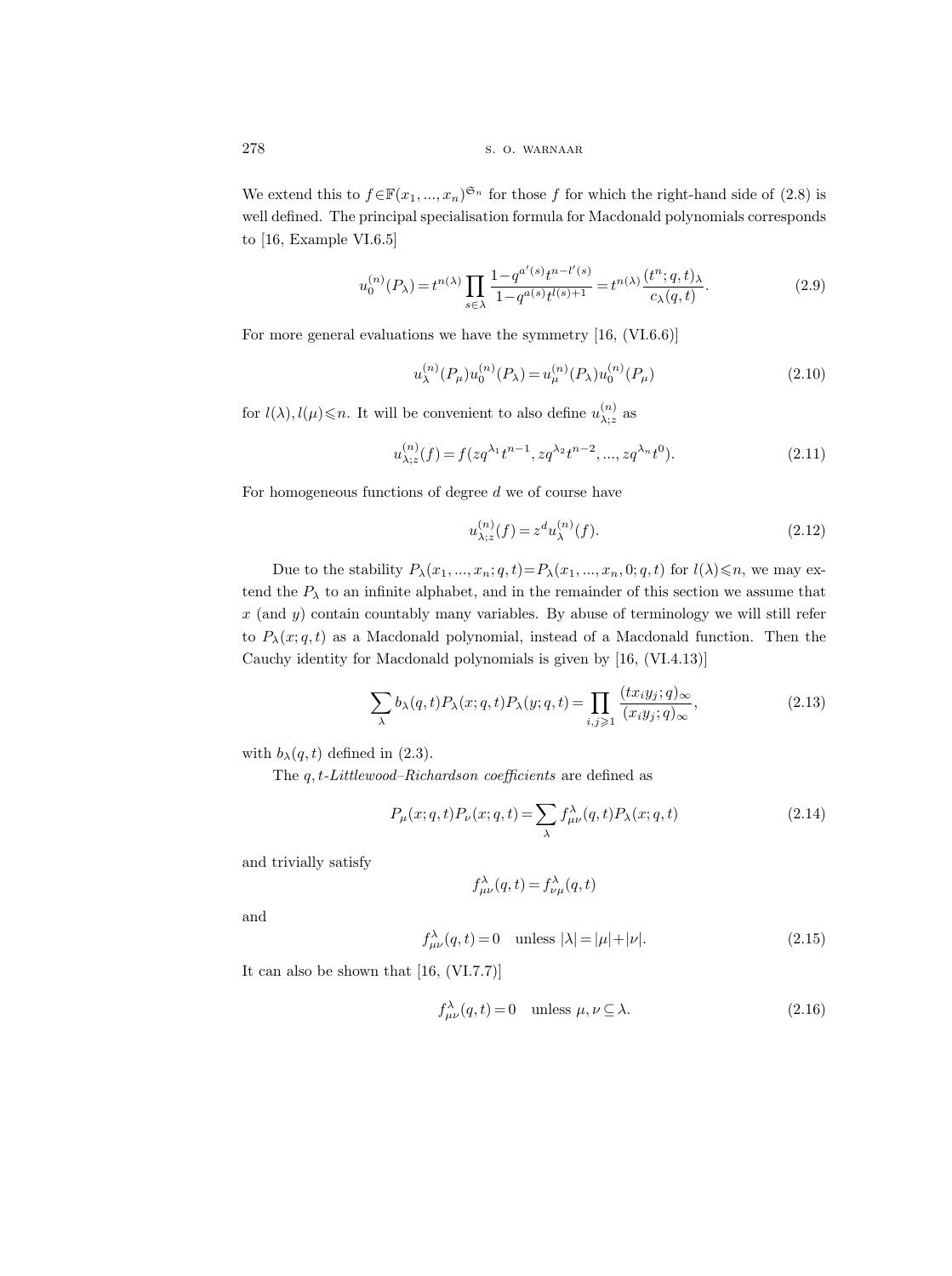The  $q, t$ -Littlewood–Richardson coefficients may be used to define the skew Macdonald polynomials

$$
P_{\lambda/\mu}(x;q,t) = \sum_{\nu} f^{\lambda}_{\mu\nu}(q,t) P_{\nu}(x;q,t).
$$
 (2.17)

By (2.16),  $P_{\lambda/\mu}(x; q, t) = 0$  unless  $\mu \subseteq \lambda$  (in which case it is homogeneous of degree  $|\lambda| - |\mu|$ ). Equivalent to (2.17) is

$$
P_{\lambda}(x, y; q, t) = \sum_{\mu} P_{\lambda/\mu}(x; q, t) P_{\mu}(y; q, t).
$$
 (2.18)

Finally, we need the Kaneko–Macdonald definition of basic hypergeometric series with Macdonald polynomial argument [12], [17]:

$$
{}_{r+1}\Phi_r\left[\begin{array}{c} a_1, ..., a_{r+1} \\ b_1, ..., b_r \end{array}; q, t; x\right] = \sum_{\lambda} t^{n(\lambda)} \frac{P_{\lambda}(x; q, t)}{c'_{\lambda}(q, t)} \frac{(a_1, ..., a_{r+1}; q, t)_{\lambda}}{(b_1, ..., b_r; q, t)_{\lambda}}.\tag{2.19}
$$

When  $x=(z)$  this reduces to the classical  $r+1\phi_r$  basic hypergeometric series [10]:

$$
{}_{r+1}\Phi_r\left[\begin{matrix}a_1,\ldots,a_{r+1}\\b_1,\ldots,b_r\end{matrix};q,t;(z)\right]=\sum_{k=0}^\infty\frac{(a_1,\ldots,a_{r+1};q)_k}{(q,b_1,\ldots,b_r;q)_k}z^k={}_{r+1}\phi_r\left[\begin{matrix}a_1,\ldots,a_{r+1}\\b_1,\ldots,b_r\end{matrix};q,z\right].
$$

The main result needed for  $r_{+1}\Phi_r$  series is the q-binomial theorem [12, Theorem 3.5],  $[17, (2.2)]$  (see also [13, Theorem 3] and [19, Lemma 3.1]):

$$
{}_1\Phi_0\left[\begin{matrix}a\\ \cdot\\ \cdot\end{matrix};q,t;x\right] = \prod_{i \geqslant 1} \frac{(ax_i;q)_{\infty}}{(x_i;q)_{\infty}}.\tag{2.20}
$$

Remark. In this paper we mostly view results such as (2.13) and (2.20) as formal identities. Later, when transforming formal power series to integrals, issues of convergence do become important. It is however not difficult to give necessary convergence conditions for each of the identities in this paper. For example, in (2.20), we may add  $x=(x_1, ..., x_n), |q|<1$  and  $\max\{|x_1|, ..., |x_n|\}<1$ , and view the  $_1\Phi_0$  as a genuine hypergeometric function.

#### 2.3. An identity for  $q, t$ -Littlewood–Richardson coefficients

A crucial role in our proof of the  $A_n$  Selberg integral of Theorem 1.2 is the following identity for the  $q, t$ -Littlewood–Richardson coefficients.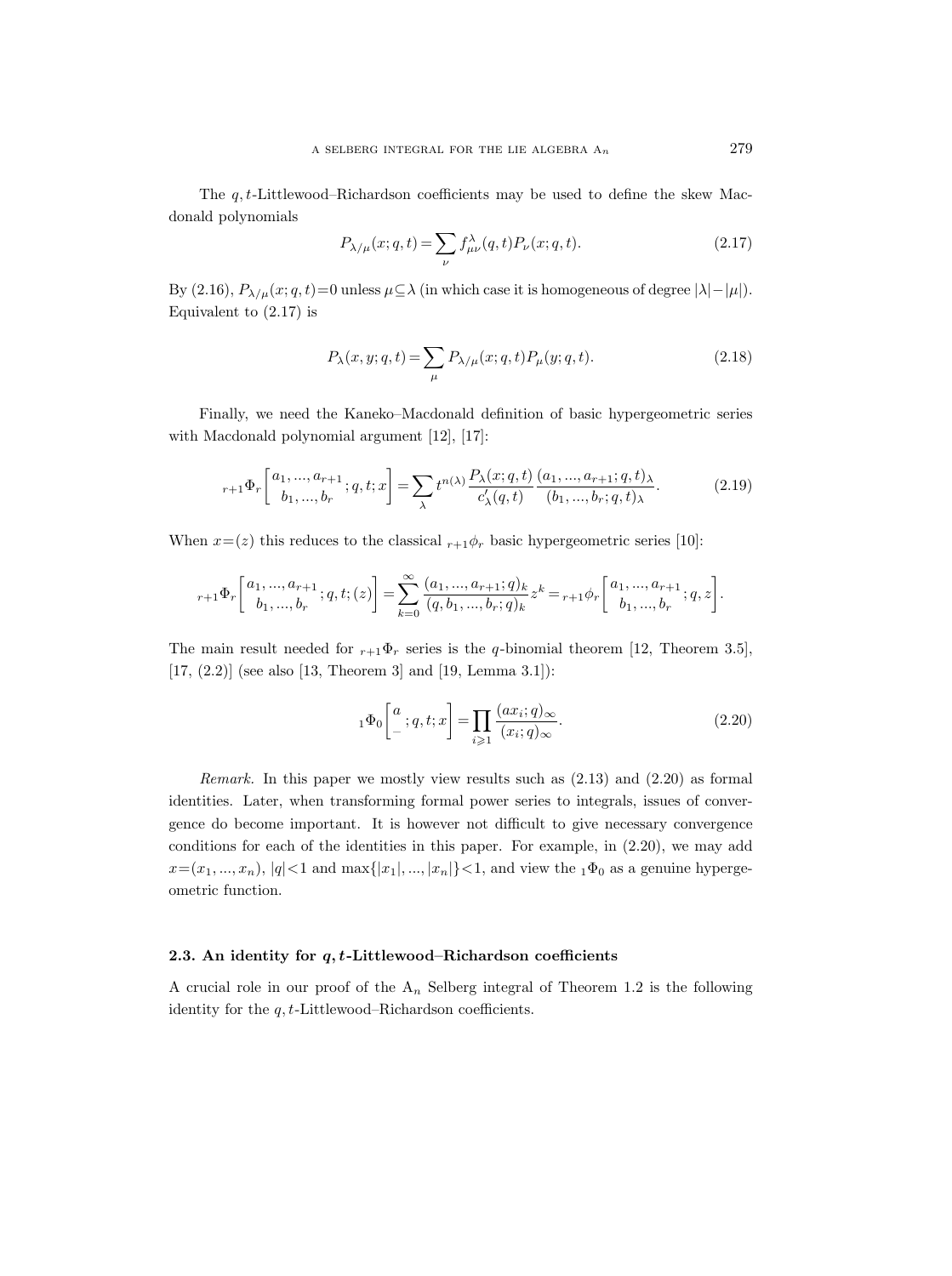THEOREM 2.1. Given two integers  $0 \le m \le n$ , let  $\lambda$  and  $\mu$  be partitions such that  $l(\lambda) \leqslant m$  and  $l(\mu) \leqslant n$ . Then

$$
\sum_{\nu,\omega} t^{n(\nu)-|\omega|} f^{\lambda}_{\omega\nu}(q,t) u_0^{(n-m)}(P_{\mu/\omega}) \frac{(qt^{m-n-1};q,t)_{\nu}}{c'_{\nu}(q,t)} \n= t^{n(\lambda)-m|\mu|} u_0^{(n)}(P_{\mu}) \frac{(qt^{m-1};q,t)_{\lambda}}{c'_{\lambda}(q,t)} \prod_{i=1}^m \prod_{j=1}^n \frac{(qt^{j-i+m-n-1};q)_{\lambda_i-\mu_j}}{(qt^{j-i+m-n};q)_{\lambda_i-\mu_j}}.
$$
\n(2.21)

Since  $f^{\lambda}_{\omega\nu}(q,t)=0$  if  $\omega \not\subseteq \lambda$  and  $P_{\mu/\omega}=0$  if  $\omega \not\subseteq \mu$ , we may add the restrictions  $\omega \subseteq \lambda$ and  $\omega \subseteq \mu$  to the sum over  $\omega$ . We will in fact show that the summand on the left vanishes unless

$$
\lambda_i \ge \mu_{i+n-m} \quad \text{for } 1 \le i \le m. \tag{2.22}
$$

In other words, if  $\mu^*$  is the partition formed by the last m parts of  $\mu$ , i.e.,

$$
\mu^* = (\mu_{n-m+1}, ..., \mu_n),
$$

then the summand vanishes unless  $\mu^* \subseteq \lambda$ . To see this, we recall from [16, (VI.7.13')] that

$$
P_{\mu/\omega}(x_1, ..., x_{n-m}; q, t) = \sum_{T} \psi_T(q, t) x^T,
$$

where the sum is over all semistandard Young tableaux T of skew shape  $\mu-\omega$  over the alphabet  $\{1, ..., n-m\}$ ;  $x^T$  is the monomial defined by T and  $\psi_T \in \mathbb{F}$ . For the shape  $\mu-\omega$ to have an admissible filling it must have at most  $n-m$  boxes in each of its columns. Hence  $\omega_i \geq \mu_{i+n-m}$  for  $1 \leq i \leq m$ . Since we already established that the summand vanishes unless  $\omega \subseteq \lambda$ , a necessary condition for non-vanishing of the summand is thus given by (2.22). Since  $1/(q;q)_{-N}=0$  for every positive integer N, it is easily seen that also the double product on the right-hand side of (2.21) vanishes unless (2.22) holds.

Theorem 2.1 for arbitary  $0 \le m \le n$  corresponds to the  $u=0$  case of a more general result established in [32, Theorem 4.1]. For  $m=n$ , so that

$$
P_{\mu/\omega}(x_1, ..., x_{n-m}; q, t) = \delta_{\mu\omega},
$$

the theorem simplifies to [31, Proposition 3.2]. A proof of Theorem 2.1 is included below for the sake of completeness.

*Proof of Theorem 2.1.* Let  $x=(x_1,...,x_m)$  and  $y=(y_1,...,y_n)$  so that the Cauchy identity (2.13) becomes

$$
\sum_{\eta} b_{\eta}(q,t) P_{\eta}(x;q,t) P_{\eta}(y;q,t) = \prod_{i=1}^{m} \prod_{j=1}^{n} \frac{(tx_i y_j;q)_{\infty}}{(x_i y_j;q)_{\infty}}.
$$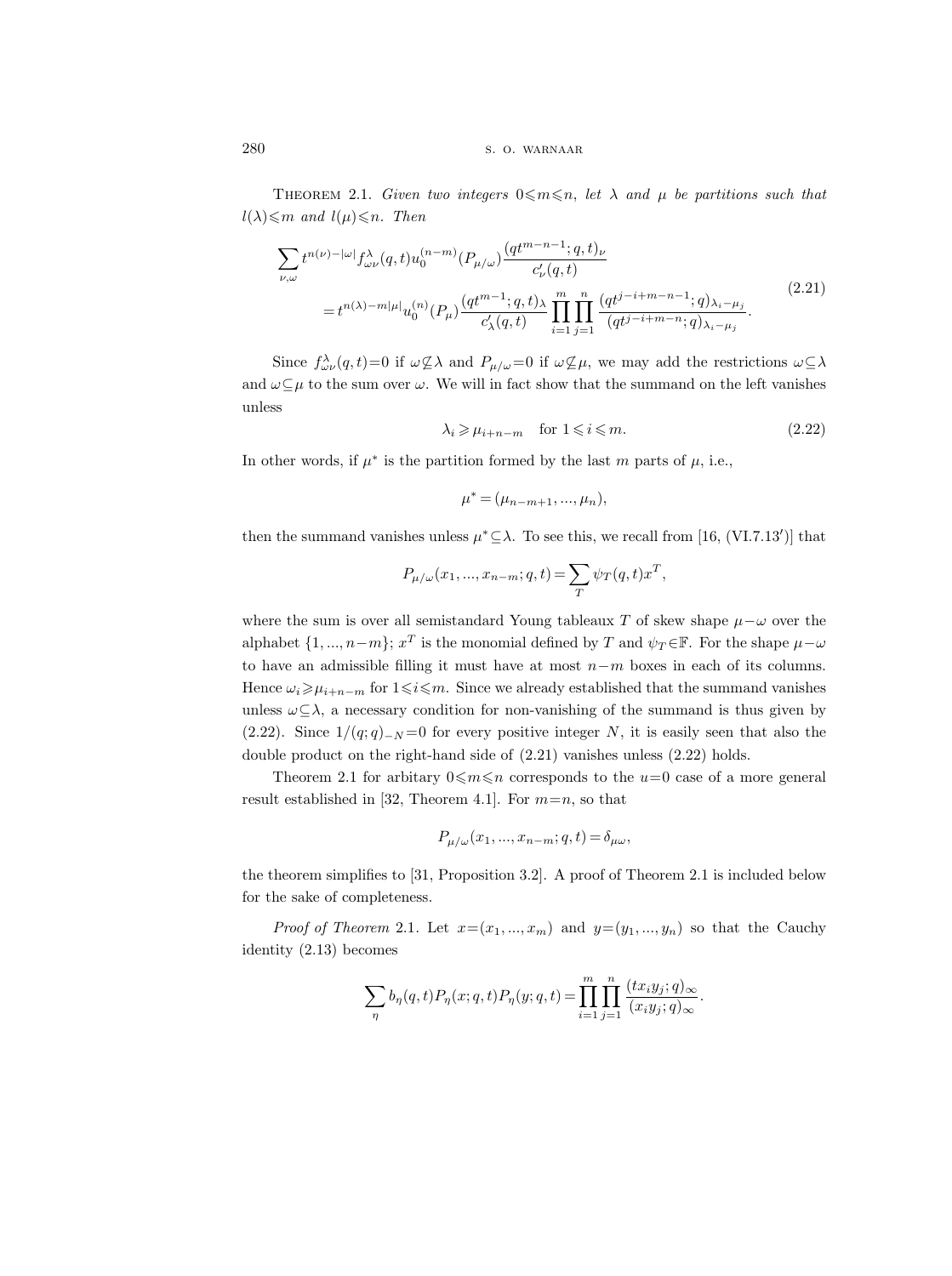Next we apply the homomorphisms  $u_{\lambda:z}^{(m)}$  $\binom{m}{\lambda;z}$  (acting on x) and  $u_{\mu}^{(n)}$  (acting on y), and use the homogeneity (2.7) of the Macdonald polynomials. Hence

$$
\sum_{\eta} z^{|\eta|} b_{\eta}(q,t) u_{\lambda}^{(m)}(P_{\eta}) u_{\mu}^{(n)}(P_{\eta}) = \prod_{i=1}^{m} \frac{(zt^{n+m-i};q)_{\infty}}{(zt^{m-i};q)_{\infty}} \prod_{i=1}^{m} \prod_{j=1}^{n} \frac{(zt^{n+m-i-j};q)_{\lambda_{i}+\mu_{j}}}{(zt^{n+m-i-j+1};q)_{\lambda_{i}+\mu_{j}}}. \tag{2.23}
$$

The summand on the left vanishes unless  $l(\eta) \leqslant \min\{n, m\}$ . Assuming such an  $\eta$ , we may twice use the symmetry (2.10) to rewrite the left-hand side as

LHS(2.23) = 
$$
\sum_{\eta} z^{|\eta|} b_{\eta}(q,t) \frac{u_{\eta}^{(m)}(P_{\lambda}) u_{\eta}^{(n)}(P_{\mu}) u_{0}^{(m)}(P_{\eta}) u_{0}^{(n)}(P_{\eta})}{u_{0}^{(m)}(P_{\lambda}) u_{0}^{(n)}(P_{\mu})}.
$$

In the remainder we assume that  $n \geq m$  and apply (2.18) as well as (2.7) to get

$$
u_{\eta}^{(n)}(P_{\mu}) = P_{\mu}(q^{n_1}t^{n-1}, ..., q^{n_m}t^{n-m}, t^{n-m-1}, ..., t, 1; q, t)
$$
  
= 
$$
\sum_{\omega} P_{\omega}(q^{n_1}t^{n-1}, ..., q^{n_m}t^{n-m}; q, t)u_0^{(n-m)}(P_{\mu/\omega})
$$
  
= 
$$
\sum_{\omega} t^{(n-m)|\omega|} u_{\eta}^{(m)}(P_{\omega})u_0^{(n-m)}(P_{\mu/\omega}).
$$

Thus,

LHS(2.23) = 
$$
\sum_{\eta,\omega} z^{|\eta|} t^{(n-m)|\omega|} b_{\eta}(q,t) \frac{u_0^{(n-m)}(P_{\mu/\omega}) u_{\eta}^{(m)}(P_{\lambda}) u_{\eta}^{(m)}(P_{\omega}) u_0^{(m)}(P_{\eta}) u_0^{(n)}(P_{\eta})}{u_0^{(m)}(P_{\lambda}) u_0^{(n)}(P_{\mu})}.
$$

Next we use that

$$
u_{\eta}^{(m)}(P_{\lambda})u_{\eta}^{(m)}(P_{\omega}) = u_{\eta}^{(m)}(P_{\lambda}P_{\omega})
$$

$$
= u_{\eta}^{(m)}\left(\sum_{\nu} f_{\omega\lambda}^{\nu} P_{\nu}\right) \qquad \text{(by (2.14))}
$$

$$
= \sum_{\nu} f_{\omega\lambda}^{\nu} u_{\eta}^{(m)}(P_{\nu})
$$

to rewrite this as

LHS(2.23) = 
$$
\sum_{\eta,\omega,\nu} z^{|\eta|} t^{(n-m)|\omega|} f_{\omega\lambda}^{\nu}(q,t) b_{\eta}(q,t) \frac{u_0^{(n-m)}(P_{\mu/\omega}) u_{\eta}^{(m)}(P_{\nu}) u_0^{(m)}(P_{\eta}) u_0^{(n)}(P_{\eta})}{u_0^{(m)}(P_{\lambda}) u_0^{(n)}(P_{\mu})}.
$$

By one more application of (2.10), this becomes

$$
\text{LHS}(2.23) = \sum_{\eta,\omega,\nu} z^{|\eta|} t^{(n-m)|\omega|} f_{\omega\lambda}^{\nu}(q,t) b_{\eta}(q,t) \frac{u_0^{(n-m)}(P_{\mu/\omega}) u_{\nu}^{(m)}(P_{\eta}) u_0^{(m)}(P_{\nu}) u_0^{(n)}(P_{\eta})}{u_0^{(m)}(P_{\lambda}) u_0^{(n)}(P_{\mu})}.
$$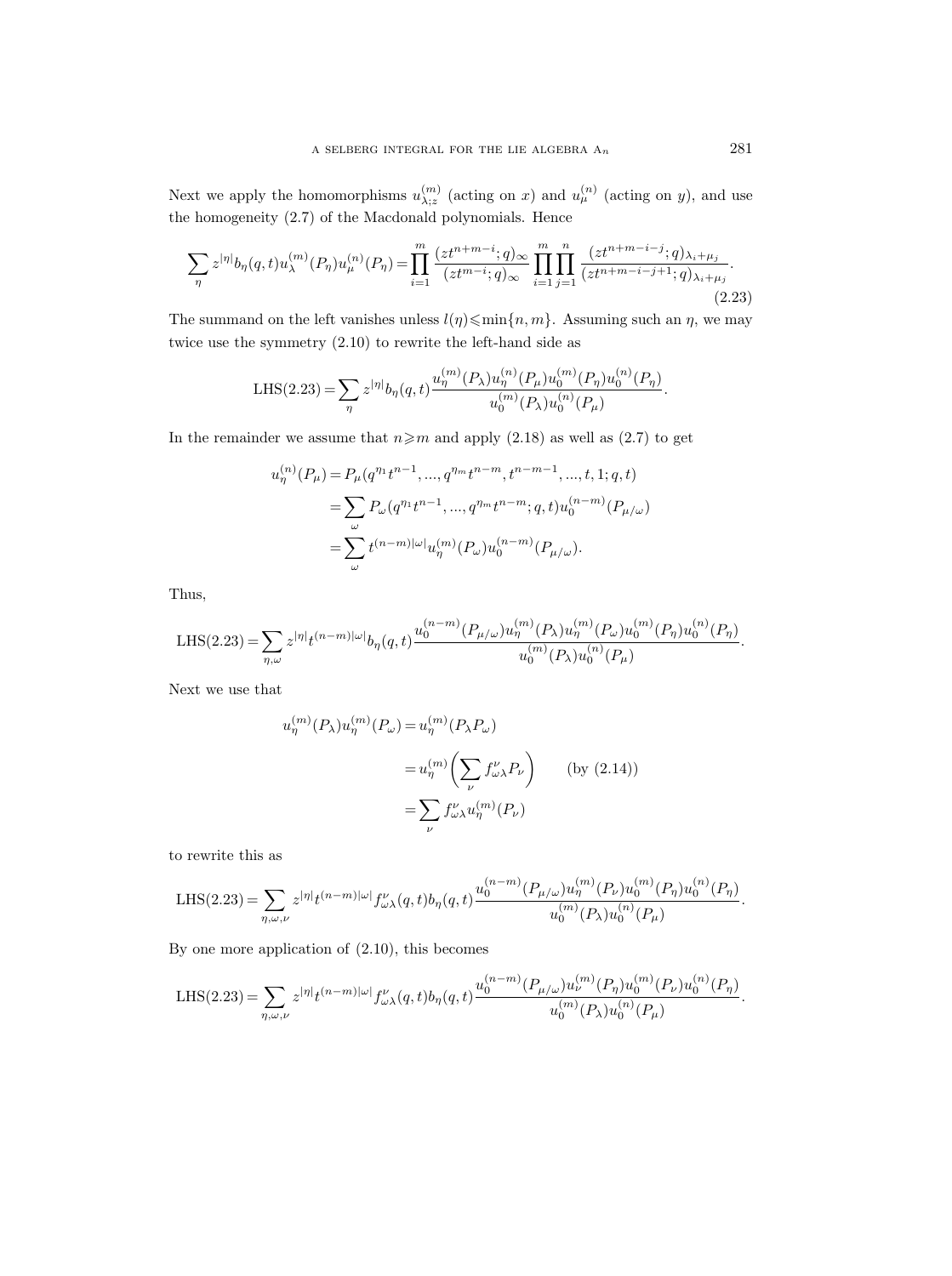The sum over  $\eta$  may now be evaluated as follows:

$$
\sum_{\eta} z^{|\eta|} b_{\eta}(q, t) u_0^{(n)}(P_{\eta}) u_{\nu}^{(m)}(P_{\eta})
$$
\n
$$
= \sum_{\eta} t^{n(\eta)} \frac{(t^n; q, t)_{\eta}}{c'_{\eta}(q, t)} u_{\nu; z}^{(m)}(P_{\eta}) \qquad \text{(by (2.3) and (2.9))}
$$
\n
$$
= u_{\nu; z}^{(m)} \left( \sum_{\eta} t^{n(\eta)} \frac{(t^n; q, t)_{\eta}}{c'_{\eta}(q, t)} P_{\eta}(x; q, t) \right)
$$
\n
$$
= u_{\nu; z}^{(m)} \left( {}_{1} \Phi_{0} \begin{bmatrix} t^n \\ -; q, t; x \end{bmatrix} \right) \qquad \text{(by (2.19))}
$$
\n
$$
= u_{\nu; z}^{(m)} \left( \prod_{i=1}^{m} \frac{(x_i t^n; q)_{\infty}}{(x_i; q)_{\infty}} \right) \qquad \text{(by (2.20))}
$$
\n
$$
= \prod_{i=1}^{m} \frac{(z q^{\nu_i} t^{n+m-i}; q)_{\infty}}{(z q^{\nu_i} t^{m-i}; q)_{\infty}}
$$
\n
$$
= \frac{(zt^{m-1}; q, t)_{\nu}}{(zt^{n+m-1}; q, t)_{\nu}} \prod_{i=1}^{m} \frac{(zt^{n+m-i}; q)_{\infty}}{(zt^{m-i}; q)_{\infty}}.
$$

We thus arrive at

$$
\begin{split} \mathrm{LHS}(2.23)=&\prod_{i=1}^{m}\frac{(zt^{n+m-i};q)_{\infty}}{(zt^{m-i};q)_{\infty}}\\ &\times\sum_{\omega,\nu}t^{(n-m)|\omega|}f^{\nu}_{\omega\lambda}(q,t)\frac{u_0^{(n-m)}(P_{\mu/\omega})u_0^{(m)}(P_{\nu})}{u_0^{(m)}(P_{\lambda})u_0^{(n)}(P_{\mu})}\frac{(zt^{m-1};q,t)_{\nu}}{(zt^{n+m-1};q,t)_{\nu}}. \end{split}
$$

Finally equating this with the right-hand side of (2.23) and replacing  $z \mapsto zt^{1-n-m}$  yields

$$
\sum_{\omega,\nu} t^{(n-m)|\omega|} f_{\omega\lambda}^{\nu}(q,t) u_0^{(n-m)}(P_{\mu/\omega}) u_0^{(m)}(P_{\nu}) \frac{(zt^{-n};q,t)_{\nu}}{(z;q,t)_{\nu}}
$$
\n
$$
= u_0^{(m)}(P_{\lambda}) u_0^{(n)}(P_{\mu}) \prod_{i=1}^m \prod_{j=1}^n \frac{(zt^{1-i-j};q)_{\lambda_i+\mu_j}}{(zt^{2-i-j};q)_{\lambda_i+\mu_j}}.
$$
\n(2.24)

Both sides of this identity trivially vanish if  $l(\lambda) > m$ . Furthermore, the summand on the left vanishes if  $l(\nu) > m$ . Hence we may without loss of generality assume in the following that  $l(\lambda) \leq m$  and  $l(\nu) \leq m$ . (The latter of course refers to a restriction on the summation index.) We may also assume that the largest part of  $\nu$  is bounded, since  $f^{\nu}_{\omega\lambda}$ =0 if  $|\omega|+|\lambda| \neq |\nu|$  and  $P_{\mu/\omega}=0$  if  $\omega \nsubseteq \mu$ . In particular,  $\nu_1 \leq |\lambda|+|\mu|$ .

The above considerations imply that  $\lambda, \nu \subseteq (N^m)$  for sufficiently large N. Given such N, we can define the complements of  $\lambda$  and  $\nu$  with respect to  $(N^m)$ . Denoting these partitions by  $\hat{\lambda}$  and  $\hat{\nu}$ , we have  $\hat{\lambda}_i = N - \lambda_{m+1-i}$  and  $\hat{\nu}_i = N - \nu_{m+1-i}$  for  $1 \leqslant i \leqslant m$ .

η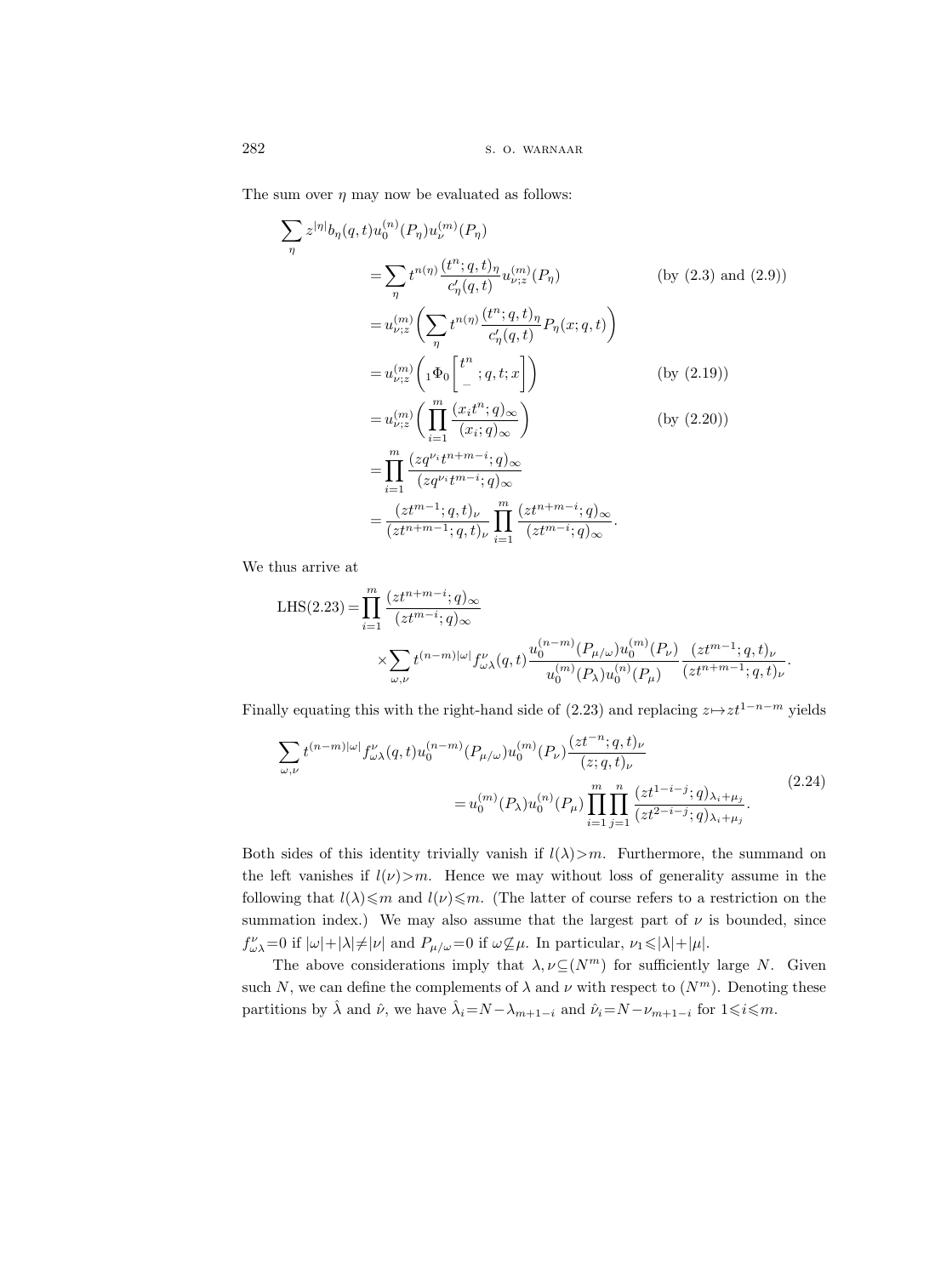We now replace  $\lambda$  and  $\nu$  by  $\hat{\lambda}$  and  $\hat{\nu}$ , respectively, in (2.24) and then eliminate the hats using [31, p. 263]

$$
f^{\hat{\nu}}_{\omega\hat{\lambda}}(q,t)\!=\!t^{n(\nu)-n(\lambda)}f^{\lambda}_{\omega\nu}(q,t)\frac{(qt^{m-1};q,t)_{\nu}}{(qt^{m-1};q,t)_{\lambda}}\frac{c'_{\lambda}(q,t)}{c'_{\nu}(q,t)}\frac{u_0^{(m)}(P_{\lambda})}{u_0^{(m)}(P_{\nu})},
$$

[4, (4.1)]

$$
(a;q,t)_{\hat{\lambda}} = (-q/a)^{|\lambda|} t^{(m-1)|\lambda|-n(\lambda)} q^{n(\lambda')-N|\lambda|} \frac{(a;q,t)_{(N^m)}}{(q^{1-N}t^{m-1}/a;q,t)_{\lambda}}
$$

and

$$
u_0^{(m)}(P_{\hat{\lambda}})=t^{\binom{m}{2}N+(1-m)|\lambda|}u_0^{(m)}(P_{\lambda}).
$$

This last result follows from [4, (4.3)]

$$
P_{\hat{\lambda}}(x; q, t) = (x_1 \dots x_m)^N P_{\lambda}(x^{-1}; q, t)
$$

and the homogeneity (2.7). As a result, we end up with

$$
\sum_{\omega,\nu} t^{n(\nu)-|\omega|} f^{\lambda}_{\omega\nu}(q,t) u_0^{(n-m)}(P_{\mu/\omega}) \frac{(qt^{m-1},q^{1-N}t^{m-1}/z;q,t)_\nu}{c'_\nu(q,t)(q^{1-N}t^{n+m-1}/z;q,t)_\nu}
$$
  
=  $t^{n(\lambda)-m|\mu|} u_0^{(n)}(P_\mu) \frac{(qt^{m-1};q,t)_\lambda}{c'_\lambda(q,t)} \prod_{i=1}^m \prod_{j=1}^n \frac{(q^{1-N}t^{j-i+m-1}/z;q)_{\lambda_i-\mu_j}}{(q^{1-N}t^{j-i+m}/z;q)_{\lambda_i-\mu_j}},$ 

where we have also used that

$$
\frac{(a;q)_{N-k}}{(b;q)_{N-k}} = \frac{(a;q)_N}{(b;q)_N} \frac{(q^{1-N}/b;q)_k}{(q^{1-N}/a;q)_k} \left(\frac{b}{a}\right)^k
$$

to rewrite the double product on the right.

Specialising  $z \mapsto q^{-N} t^n$  eliminates all references to N and completes the proof.  $\Box$ 

## 3.  $A_n$  basic hypergeometric series

In this section we will be working with *n* different sets of variables  $x^{(1)},...,x^{(n)}$ , where

$$
x^{(s)} = (x_1^{(s)}, \dots, x_{k_s}^{(s)})
$$

are such that  $k_1 \leq k_2 \leq \ldots \leq k_n$ .

Our main object of interest is the following generalisation of the Kaneko–Macdonald basic hypergeometric series (2.19).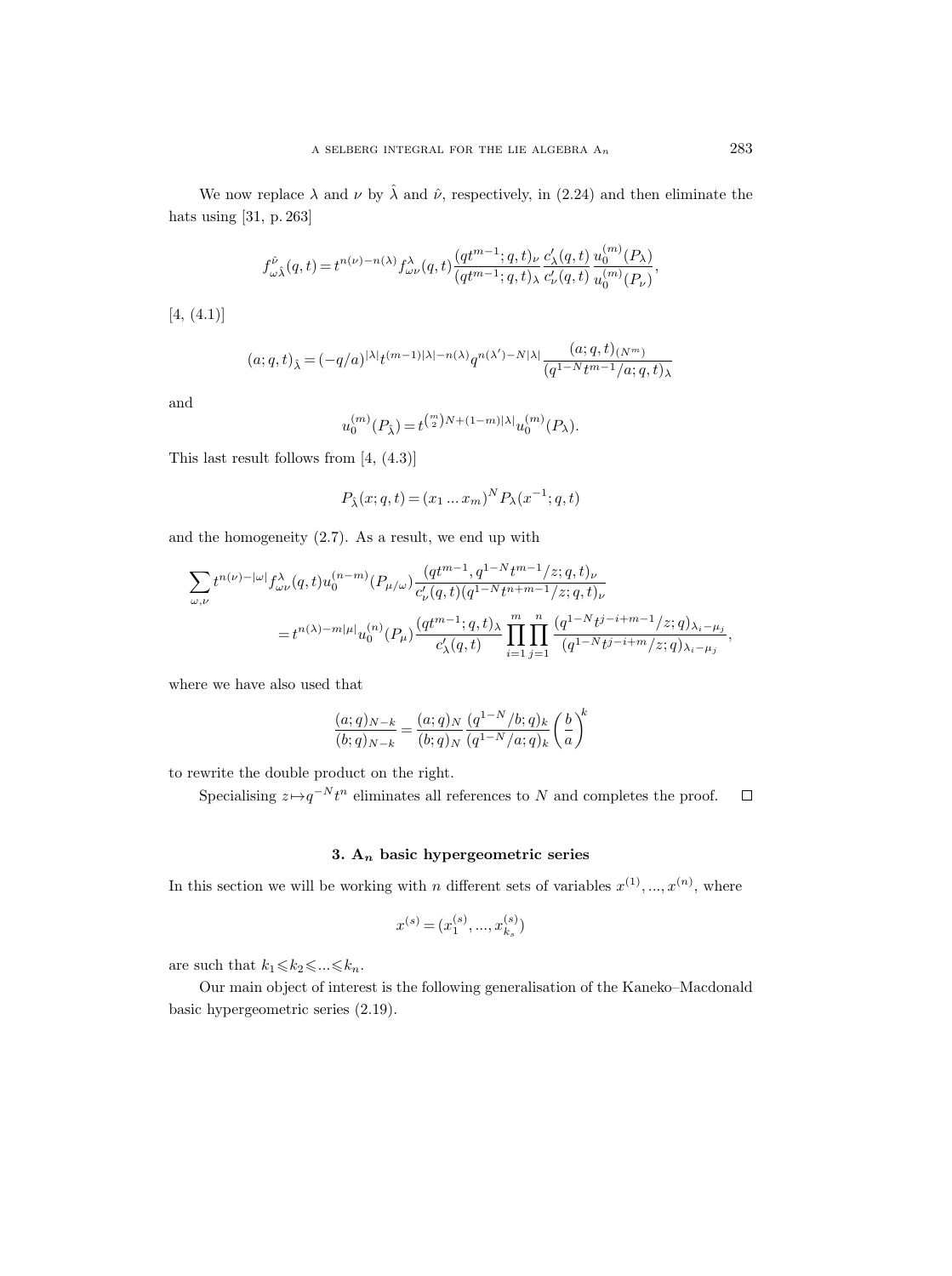Definition. ( $A_n$  basic hypergeometric series)

$$
r+1\Phi_r\left[\begin{array}{c} a_1, ..., a_{r+1} \\ b_1, ..., b_r \end{array} ; q, t; x^{(1)}, ..., x^{(n)} \right] = \sum_{\lambda^{(1)}, ..., \lambda^{(n)}} \frac{(a_1, ..., a_{r+1}; q, t)_{\lambda^{(n)}}}{(qt^{k_n-1}, b_1, ..., b_r; q, t)_{\lambda^{(n)}}} \times \prod_{s=1}^n \left( t^{n(\lambda^{(s)})} \frac{(qt^{k_s-1}; q, t)_{\lambda^{(s)}}}{c'_{\lambda^{(s)}}(q, t)} P_{\lambda^{(s)}}(x^{(s)}; q, t) \right) \times \prod_{s=1}^{n-1} \prod_{i=1}^{k_s} \prod_{j=1}^{k_{s+1}} \frac{(qt^{j-i+k_s-k_{s+1}-1}; q)_{\lambda_i^{(s)}-\lambda_j^{(s+1)}}}{(qt^{j-i+k_s-k_{s+1}}; q)_{\lambda_i^{(s)}-\lambda_j^{(s+1)}}}. \tag{3.1}
$$

Here the sum is over partitions  $\lambda^{(s)}$  such that  $l(\lambda^{(s)}) \leq k_s$  for  $1 \leq s \leq n$  and

$$
\lambda_i^{(s)} \geqslant \lambda_{i-k_s+k_{s+1}}^{(s+1)} \quad \text{for } 1 \leqslant i \leqslant k_s. \tag{3.2}
$$

*Remark.* The sum over the partitions  $\lambda^{(1)}, \ldots, \lambda^{(n)}$  subject to (3.2) may alternatively be viewed as a sum over skew plane partitions of shape  $\eta-\nu$  with  $\eta=((k_n)^n)$  being a partition of rectangular shape and  $\nu=(k_n-k_1, k_n-k_2, ..., k_n-k_{n-1}).$ 

The above definition simplifies to  $(2.19)$  when  $n=1$ , and to

$$
r+1\Phi_r\left[\begin{matrix}a_1, ..., a_{r+1} \\ b_1, ..., b_r\end{matrix}; q, t; (z_1), (z_2), ..., (z_n)\right]
$$
  
= 
$$
\sum_{0 \leq j_1 \leq ... \leq j_1} \frac{(a_1, ..., a_{r+1}; q)_{j_n}}{(q, b_1, ..., b_r; q)_{j_n}} z_1^{j_1} ... z_n^{j_n} \prod_{s=1}^{n-1} \frac{(q/t; q)_{j_s - j_{s+1}}}{(q; q)_{j_s - j_{s+1}}}
$$

when  $k_1=k_2=...=k_n=1$ . Introducing new summation indices by  $m_s=j_s-j_{s+1}, 1\le s\le n$ (where  $j_{n+1} := 0$ ), this gives

$$
{}_{r+1}\Phi_r\left[\begin{array}{c} a_1, ..., a_{r+1} \\ b_1, ..., b_r \end{array}; q, t; (z_1), (z_2), ..., (z_n)\right]
$$
  
= 
$$
{}_{r+1}\phi_r\left[\begin{array}{c} a_1, ..., a_{r+1} \\ b_1, ..., b_r \end{array}; q, z_1 ... z_n\right] \prod_{s=1}^{n-1} {}_1\phi_0\left[\begin{array}{c} q/t \\ - \end{array}; q, z_1 ... z_s\right].
$$

Summing the  $_1\phi_0$  series by the q-binomial theorem [10, (II.3)]

$$
{}_1\phi_0\bigg[{}^a_-,q,z\bigg]=\frac{(az;q)_\infty}{(z;q)_\infty},
$$

we get

$$
{}_{r+1}\Phi_r\left[\begin{array}{c} a_1, ..., a_{r+1} \\ b_1, ..., b_r \end{array}; q, t; (z_1), (z_2), ..., (z_n) \right]
$$
  
=  ${}_{r+1}\phi_r\left[\begin{array}{c} a_1, ..., a_{r+1} \\ b_1, ..., b_r \end{array}; q, z_1 ... z_n \right] \prod_{s=1}^{n-1} \frac{(qz_1 ... z_s/t; q)_{\infty}}{(z_1 ... z_s; q)_{\infty}}.$  (3.3)

Using Theorem 2.1 this may be generalised as follows.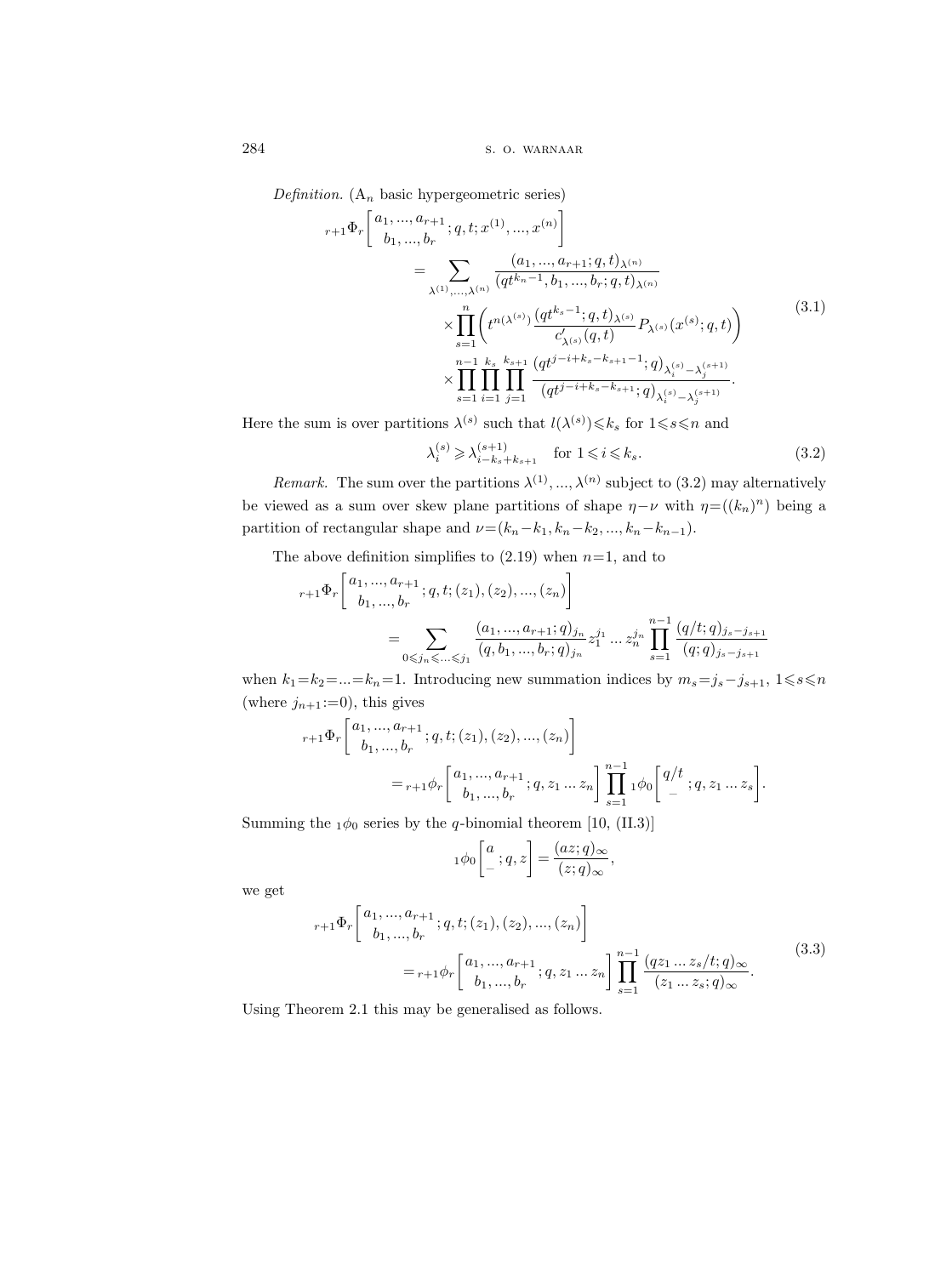THEOREM 3.1. Let  $x^{(1)} = (x_1^{(1)}, ..., x_{k_1}^{(1)})$  $\binom{1}{k_1}$  and

$$
x^{(s)} = z_s(1, t, ..., t^{k_s - 1}) \quad \text{for } 2 \leq s \leq n.
$$

Then,

$$
\begin{split} & r+1\Phi_{r}\bigg[ {a_1,...,a_{r+1}\atop b_1,...,b_r};q,t;x^{(1)},...,x^{(n)}\bigg]\\ & =r+1\Phi_{r}\bigg[ {a_1,...,a_{r+1}\atop b_1,...,b_r};q,t;\hat{x}^{(n)}\bigg]\prod_{s=1}^{n-1}\prod_{i=1}^{k_s}\frac{(q\hat{x}^{(s)}_i t^{k_s-k_{s+1}-1};q)_\infty}{(\hat{x}^{(s)}_i;q)_\infty}. \end{split}
$$

Here the  $\hat{x}^{(s)}$  are recursively defined as  $\hat{x}^{(1)} = x^{(1)}$  and

$$
\hat{x}^{(s)} = z_s(t^{k_{s-1}-1}\hat{x}^{(s-1)}, t^{k_{s-1}}, t^{k_{s-1}+1}, \dots, t^{k_s-1}) \quad \text{for } 2 \leq s \leq n.
$$

Taking  $k_1 = k_2 = ... = k_n = 1$  and  $x^{(1)} = (z_1)$  (so that  $\hat{x}^{(s)} = (z_1 ... z_s)$ ), this reduces to (3.3).

Before presenting a proof, we will give several important consequences of Theorem 3.1.

THEOREM 3.2.  $(A_n q\text{-binomial theorem})$  With the same notation as in Theorem 3.1,

$$
{}_1\Phi_0\bigg[\,{}_a^a\,;q,t;x^{(1)},...,x^{(n)}\bigg] = \prod_{i=1}^{k_n} \frac{(a\hat{x}_i^{(n)};q)_\infty}{(\hat{x}_i^{(n)};q)_\infty} \prod_{s=1}^{n-1} \prod_{i=1}^{k_s} \frac{(q\hat{x}_i^{(s)}t^{k_s-k_{s+1}-1};q)_\infty}{(\hat{x}_i^{(s)};q)_\infty}.
$$

Eliminating the hats from the double product on the right yields

$$
\begin{split} {}_{1}\Phi_{0}&\bigg[\begin{matrix}a\\ \ - \end{matrix};q,t;x^{(1)},...,x^{(n)}\bigg] =\prod_{i=1}^{k_{1}}\bigg(\frac{(az_{2}\ldots z_{n}x_{i}^{(1)}t^{k_{1}+...+k_{n-1}-n+1};q)_{\infty}}{(z_{2}\ldots z_{n}x_{i}^{(1)}t^{k_{1}+...+k_{n-1}-n+1};q)_{\infty}} \\ &\times\prod_{r=1}^{n-1}\frac{(qz_{2}\ldots z_{r}x_{i}^{(1)}t^{k_{1}+...+k_{r}-k_{r+1}-r};q)_{\infty}}{(z_{2}\ldots z_{r}x_{i}^{(1)}t^{k_{1}+...+k_{r-1}-r+1};q)_{\infty}}\bigg)\\ &\times\prod_{s=2}^{n}\prod_{i=1}^{k_{s}-k_{s-1}}\frac{(az_{s}\ldots z_{n}t^{i+s+k_{s-1}+...+k_{n-1}-n-1};q)_{\infty}}{(z_{s}\ldots z_{n}t^{i+s+k_{s-1}+...+k_{n-1}-n-1};q)_{\infty}}\\ &\times\prod_{2\leqslant s\leqslant r\leqslant n-1}\prod_{i=1}^{k_{s}-k_{s-1}}\frac{(qz_{s}\ldots z_{r}t^{i+s-r+k_{s-1}+...+k_{r}-k_{r+1}-2};q)_{\infty}}{(z_{s}\ldots z_{r}t^{i+s-r+k_{s-1}+...+k_{r-1}-1};q)_{\infty}}.\end{split}
$$

*Proof.* If we take Theorem 3.1 with  $r=1$ , the  $_1\Phi_0$  on the right may be summed by (2.20), leading to the desired result.  $\hfill\square$ 

If we further specialise  $x^{(1)} = z_1(1, t, ..., t^{k_1})$  in Theorem 3.2, we obtain a more symmetric  $q$ -binomial theorem.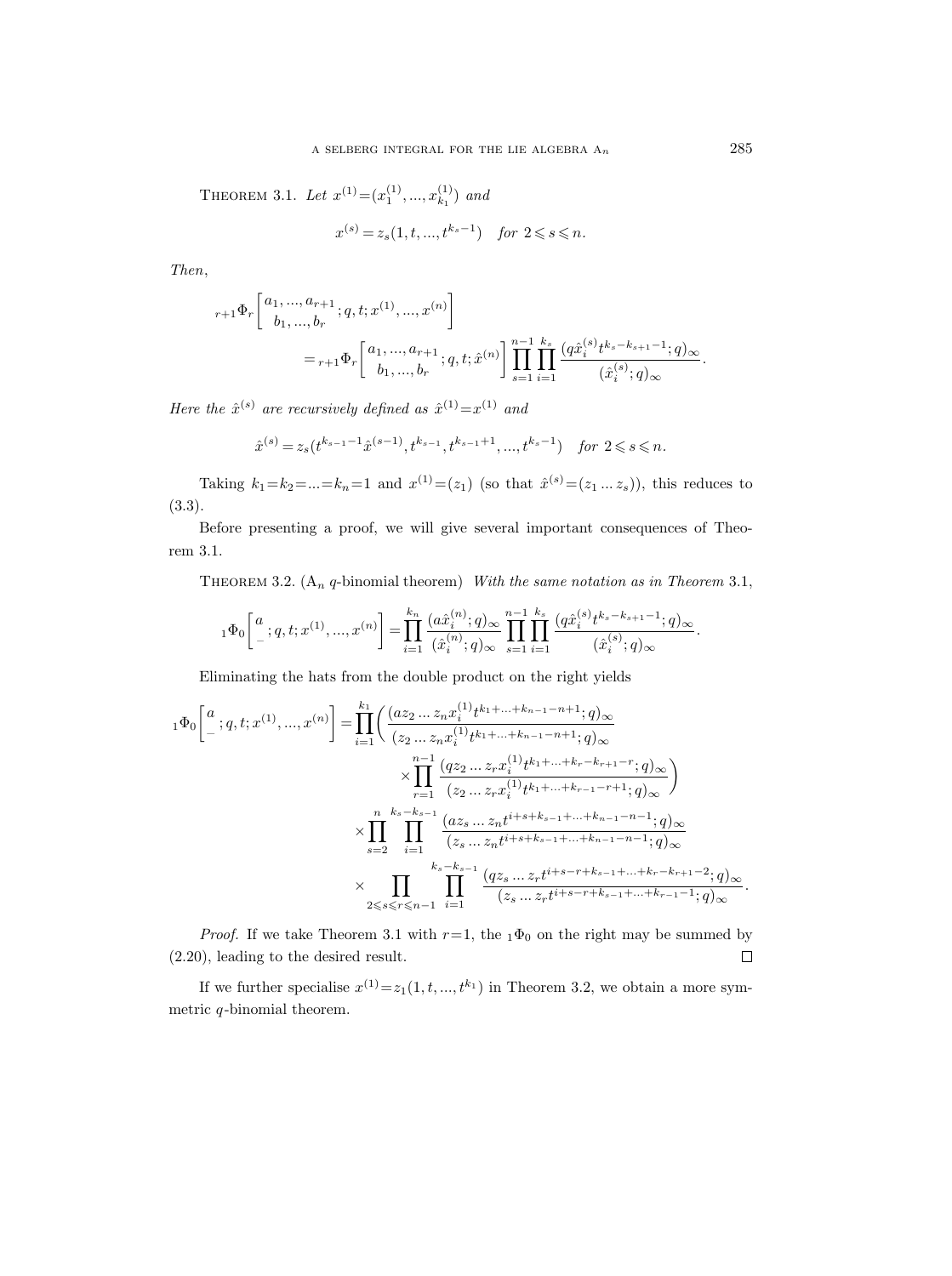COROLLARY 3.3. Let  $x^{(s)} = z_s(1, t, ..., t^{k_s-1})$  for  $1 \leq s \leq n$  and set  $k_0 = 0$ . Then

$$
{}_{1}\Phi_{0}\left[^{a}_{-};q,t;x^{(1)},...,x^{(n)}\right] = \prod_{s=1}^{n} \prod_{i=1}^{k_{s}-k_{s}-1} \frac{(az_{s}...z_{n}t^{i+s+k_{s-1}+...+k_{n-1}-n-1};q)_{\infty}}{(z_{s}...z_{n}t^{i+s+k_{s-1}+...+k_{n-1}-n-1};q)_{\infty}}
$$
  

$$
\times \prod_{1 \leq s \leq r \leq n-1} \prod_{i=1}^{k_{s}-k_{s-1}} \frac{(qz_{s}...z_{r}t^{i+s-r+k_{s-1}+...+k_{r}-k_{r+1}-2};q)_{\infty}}{(z_{s}...z_{r}t^{i+s-r+k_{s-1}+...+k_{r-1}-1};q)_{\infty}}.
$$
(3.4)

When  $k_1 = ... = k_n = k$  the above significantly simplifies to

$$
\begin{split} {}_1\Phi_0 & \Bigg[ \begin{matrix} a\\ \mbox{ } \end{matrix}; q, t; x^{(1)}, ..., x^{(n)} \Bigg] \\ & = \prod_{i=1}^k \bigg( \frac{(az_1 \ldots z_n t^{i-1+(n-1)(k-1)}; q)_\infty}{(z_1 \ldots z_n t^{i-1+(n-1)(k-1)}; q)_\infty} \prod_{s=1}^{n-1} \frac{(qz_1 \ldots z_s t^{i-2+(s-1)(k-1)}; q)_\infty}{(z_1 \ldots z_s t^{i-1+(s-1)(k-1)}; q)_\infty} \bigg), \end{split}
$$

where  $x^{(s)} = z_s(1, t, ..., t^{k-1})$  for  $1 \leq s \leq n$ .

Remark. It is again easily seen that Theorem 3.2 and Corollary 3.3 are true as functions of  $x^{(1)}, z_2, ..., z_n$  or  $z_1, z_2, ..., z_n$  when  $|q| < 1$  and

$$
\max\{|x_1^{(1)}|, ..., |x_{k_1}^{(1)}|, |z_2|, ..., |z_n|\} < 1
$$

or

$$
\max\{|z_1|, ..., |z_n|\} < 1.
$$

*Proof of Theorem* 3.1. We abbreviate the sequences  $a_1, ..., a_{r+1}$  and  $b_1, ..., b_r$  by A and  $B$ , respectively, and assume that  $n>1$ .

If we apply identity (2.21) to eliminate the double product  $\prod_{i=1}^{k_s} \prod_{j=1}^{k_{s+1}}$  in the definition (3.1) of the  $r+1\Phi_r$  series, we obtain

$$
r+1\Phi_r\left[\begin{array}{c} A\\ B \end{array};q,t;x^{(1)},...,x^{(n)} \right] = \sum_{\substack{\lambda^{(1)},..., \lambda^{(n)} \\ \nu^{(1)},..., \nu^{(n-1)} \\ \omega^{(1)},..., \omega^{(n-1)}}} t^{n(\lambda^{(n)})} \frac{P_{\lambda^{(n)}}(x^{(n)};q,t)}{c'_{\lambda^{(n)}}(q,t)} \frac{(A;q,t)_{\lambda^{(n)}}}{(B;q,t)_{\lambda^{(n)}}}
$$
\n
$$
\times \prod_{s=1}^{n-1} \left( t^{n(\nu^{(s)})+k_s|\lambda^{(s+1)}| - |\omega^{(s)}|} f_{\omega^{(s)}\nu^{(s)}}^{\lambda^{(s)}}(q,t) P_{\lambda^{(s)}}(x^{(s)};q,t) \right)
$$
\n
$$
\times \frac{u_0^{(k_{s+1}-k_s)}(P_{\lambda^{(s+1)}/\omega^{(s)}})}{u_0^{(k_{s+1})}(P_{\lambda^{(s+1)}})} \frac{(qt^{k_s-k_{s+1}-1};q,t)_{\nu^{(s)}}}{c'_{\nu^{(s)}}(q,t)} \right).
$$
\n(3.5)

The  $\lambda^{(1)}$ -dependent part of the summand is given by

$$
f_{\omega^{(1)}\nu^{(1)}}^{\lambda^{(1)}}(q,t)P_{\lambda^{(1)}}(x^{(1)};q,t).
$$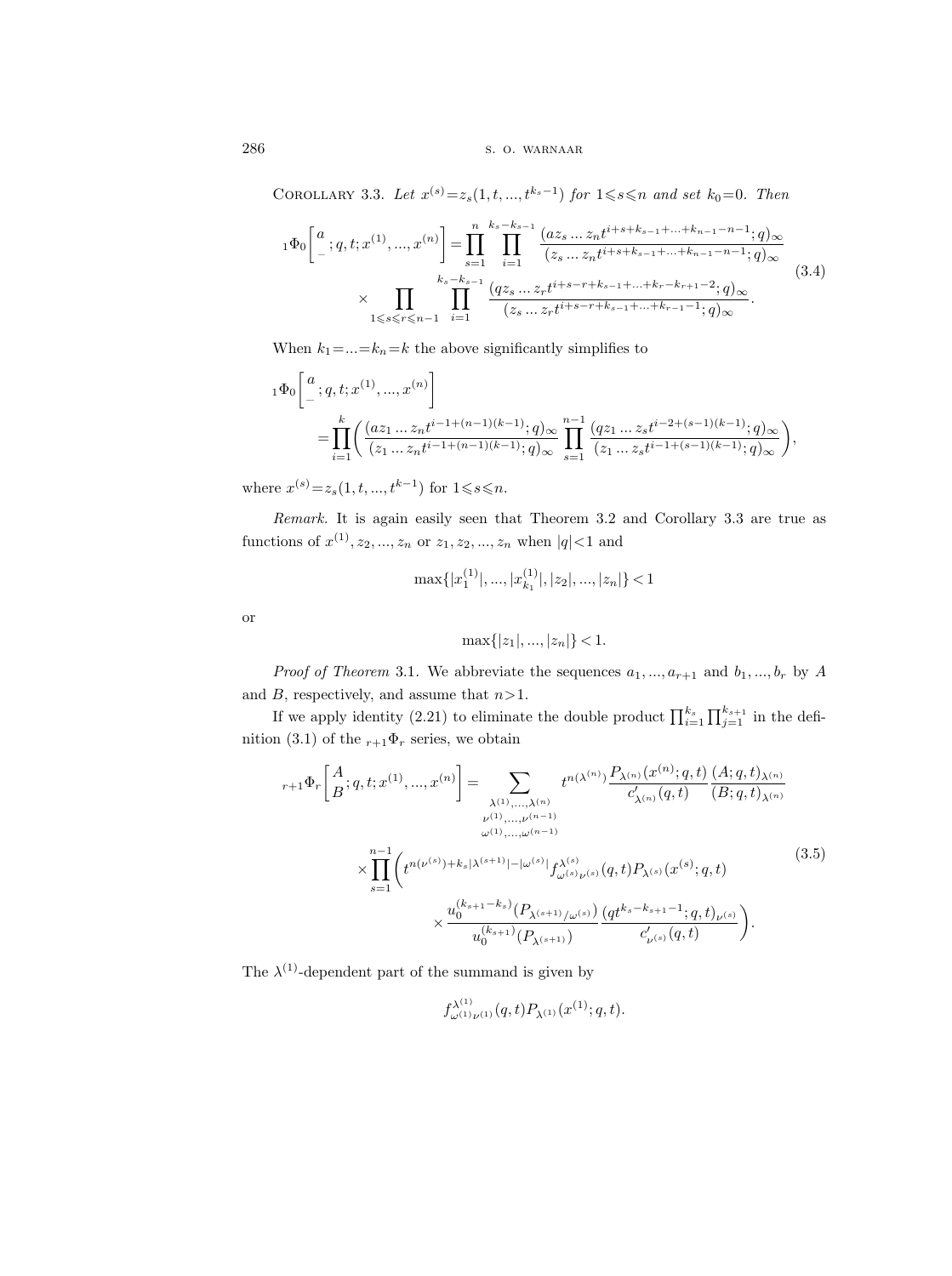Hence the sum over  $\lambda^{(1)}$  may be performed by (2.14) to yield

$$
\begin{split} & r+1\Phi_{r}\bigg[\frac{A}{B};q,t;x^{(1)},...,x^{(n)}\bigg]\\ &=\sum_{\substack{\lambda^{(2)},...,\lambda^{(n)}\\ \nu^{(2)},...,\nu^{(n-1)}}}t^{n(\lambda^{(n)})}\frac{P_{\lambda^{(n)}}(x^{(n)};q,t)}{c'_{\lambda^{(n)}}(q,t)}\frac{(A;q,t)_{\lambda^{(n)}}}{(B;q,t)_{\lambda^{(n)}}}\frac{t^{k_{1}|\lambda^{(2)}|}}{u_{0}^{(k_{2})}(P_{\lambda^{(2)}})}\\ &\times\prod_{s=2}^{n-1}\bigg(t^{n(\nu^{(s)})+k_{s}|\lambda^{(s+1)}|-|\omega^{(s)}|}f_{\omega^{(s)}\nu^{(s)}}^{\lambda^{(s)}}(q,t)P_{\lambda^{(s)}}(x^{(s)};q,t)\\ &\times\frac{u_{0}^{(k_{s+1}-k_{s})}(P_{\lambda^{(s+1)}/\omega^{(s)}})}{u_{0}^{(k_{s+1})}(P_{\lambda^{s+1}})}\frac{(qt^{k_{s}-k_{s+1}-1};q,t)_{\nu^{(s)}}}{c'_{\nu^{(s)}}(q,t)}\bigg)\\ &\times\sum_{\omega^{(1)}}t^{-|\omega^{(1)}|}u_{0}^{(k_{2}-k_{1})}(P_{\lambda^{(2)}/\omega^{(1)}})P_{\omega^{(1)}}(x^{(1)};q,t)\\ &\times\sum_{\nu^{(1)}}t^{n(\nu^{(1)})}\frac{(qt^{k_{1}-k_{2}-1};q,t)_{\nu^{(1)}}}{c'_{\nu^{(1)}}(q,t)}P_{\nu^{(1)}}(x^{(1)};q,t). \end{split}
$$

By  $(2.7)$  and  $(2.18)$  the sum over  $\omega^{(1)}$  gives

$$
P_{\lambda^{(2)}}(t^{-1}x^{(1)}, 1, ..., t^{k_2 - k_1 - 1}; q, t),
$$

and by  $(2.19)$  and  $(2.20)$  the sum over  $\nu^{(1)}$  gives

$$
{}_1\Phi_0\bigg[\begin{matrix}qt^{k_1-k_2-1}\\-\end{matrix};q,t;x^{(1)}\bigg]=\prod_{i=1}^{k_1}\frac{(qx_i^{(1)}t^{k_1-k_2-1};q)_\infty}{(x_i^{(1)};q)_\infty}.
$$

Substituting these two results and once again using (2.7) to absorb the factor  $t^{k_1|\lambda^{(2)}|}$ , we find that

$$
\begin{split} & r+1\Phi_{r}\bigg[\frac{A}{B};q,t;x^{(1)},...,x^{(n)}\bigg]=\prod_{i=1}^{k_{1}}\frac{\big(qx_{i}^{(1)}t^{k_{1}-k_{2}-1};q\big)\infty}{(x_{i}^{(1)};q)_{\infty}}\\ &\times \sum_{\lambda^{(2)},...,\lambda^{(n)}\atop \nu^{(2)},...,\nu^{(n-1)}}t^{n(\lambda^{(n)})}\frac{P_{\lambda^{(n)}}(x^{(n)};q,t)}{c'_{\lambda^{(n)}}(q,t)}\frac{(A;q,t)_{\lambda^{(n)}}}{(B;q,t)_{\lambda^{(n)}}}\frac{P_{\lambda^{(2)}}(t^{k_{1}-1}x^{(1)},t^{k_{1}},...,t^{k_{2}-1};q,t)}{u_{0}^{(k_{2})}(P_{\lambda^{(2)}})}\\ &\times\prod_{s=2}^{n-1}\bigg(t^{n(\nu^{(s)})+k_{s}|\lambda^{(s+1)}|-|\omega^{(s)}|}f_{\omega^{(s)}\nu^{(s)}}^{\lambda^{(s)}}(q,t)P_{\lambda^{(s)}}(x^{(s)};q,t)\\ &\times\frac{u_{0}^{(k_{s+1}-k_{s})}(P_{\lambda^{(s+1)}/\omega^{(s)}})}{u_{0}^{(k_{s+1})}(P_{\lambda^{(s+1)}})}\frac{(qt^{k_{s}-k_{s+1}-1};q,t)_{\nu^{(s)}}}{c'_{\nu^{(s)}}(q,t)}\bigg). \end{split}
$$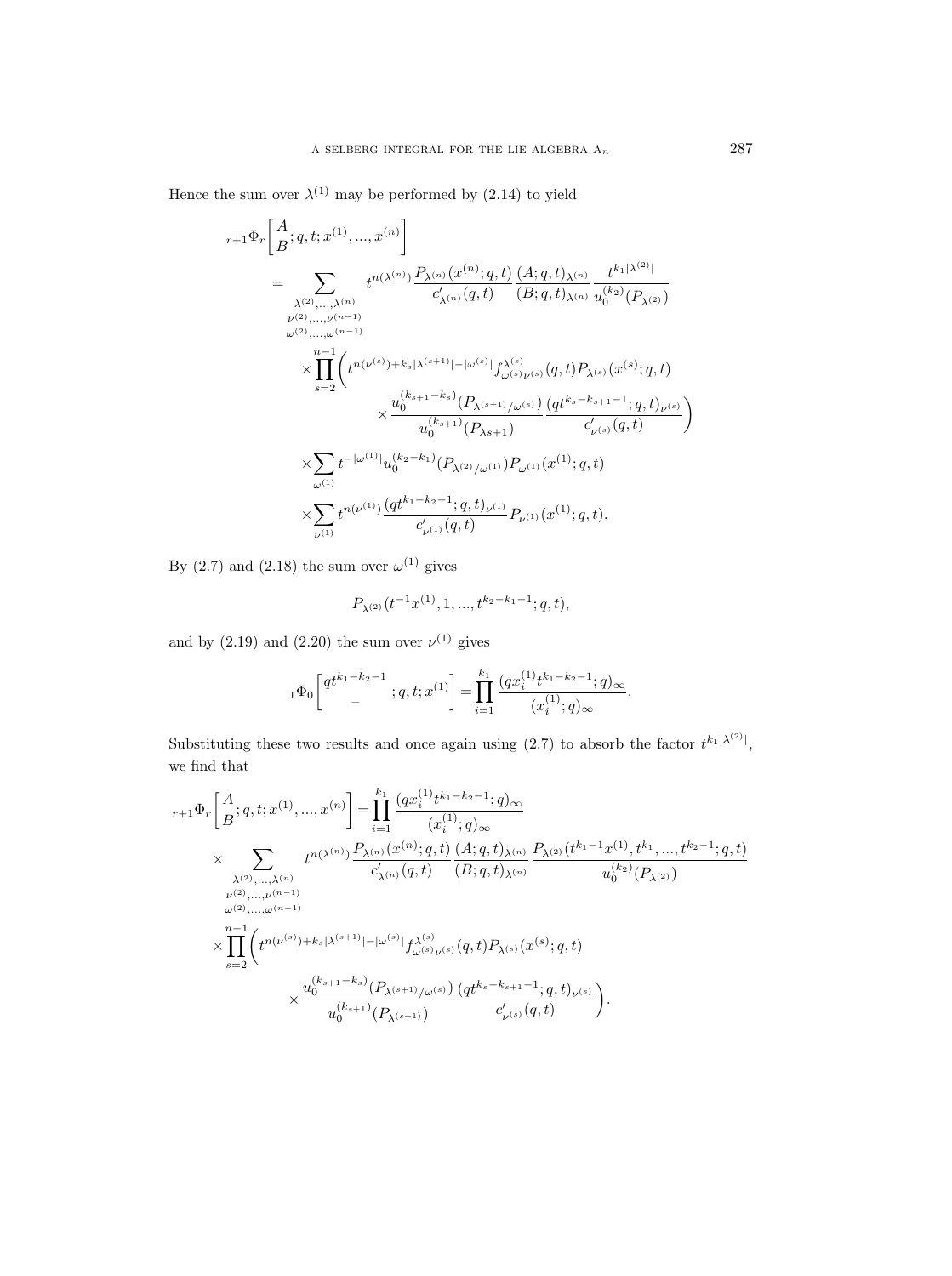Comparing this with (3.5) we see that up to the term

$$
\frac{P_{\lambda^{(2)}}(t^{k_1-1}x^{(1)}, t^{k_1}, \dots, t^{k_2-1}; q, t)}{u_0^{(k_2)}(P_{\lambda^{(2)}})},
$$
\n(3.6)

we have effectively reduced n to n–1. The naive approach would be to apply  $u_{0,t}^{(k_1)}$  $_{0;t^{1-k_1}}$ acting on  $x^{(1)}$ . Then  $(3.6)$  collapses to 1 as desired, but

$$
u_{0;t^{1-k_1}}^{(k_1)}\bigg(\prod_{i=1}^{k_1}\frac{(x_i^{(1)}t^{k_1-k_2-1};q)_\infty}{(x_i^{(1)};q)_\infty}\bigg)=\prod_{i=1}^{k_1}\frac{(t^{k_1-k_2-i};q)_\infty}{(t^{1-i};q)_\infty}
$$

is not well defined. The correct approach is to apply  $u_{0;z_2}^{(k_2)}$  acting on  $x^{(2)}$ , resulting in

$$
\begin{split} u_{0;z_{2}}^{(k_{2})}\bigg(r_{+1}\Phi_{r}\bigg[\frac{A}{B};q,t;x^{(1)},x^{(2)},x^{(3)},...,x^{(n)}\bigg]\bigg) & =\prod_{i=1}^{k_{1}}\frac{\big(qx_{i}^{(1)}t^{k_{1}-k_{2}-1};q)_{\infty}}{(x_{i}^{(1)};q)_{\infty}} \\ & \times \sum_{\substack{\lambda^{(2)},\ldots,\lambda^{(n)} \\ \nu^{(2)},\ldots,\nu^{(n-1)} \\ \omega^{(2)},\ldots,\omega^{(n-1)} }} t^{n(\lambda^{(n)})}\frac{P_{\lambda^{(n)}}(x^{(n)};q,t)}{c'_{\lambda^{(n)}}(q,t)}\frac{(A;q,t)_{\lambda^{(n)}}}{(B;q,t)_{\lambda^{(n)}}} \\ & \times \prod_{s=2}^{n-1}\bigg(t^{n(\nu^{(s)})+k_{s}|\lambda^{(s+1)}|-|\omega^{(s)}|}f_{\omega^{(s)}\nu^{(s)}}^{\lambda^{(s)}}(q,t)P_{\lambda^{(s)}}(\hat{x}^{(s)};q,t) \\ & \times \frac{u_{0}^{(k_{s+1}-k_{s})}(P_{\lambda^{(s+1)}/\omega^{(s)}})}{u_{0}^{(k_{s+1})}(P_{\lambda^{(s+1)}})}\frac{(qt^{k_{s}-k_{s+1}-1};q,t)_{\nu^{(s)}}}{c'_{\nu^{(s)}}(q,t)}\bigg) \end{split}
$$

where  $\hat{x}^{(2)} = z_2(t^{k_1-1}x^{(1)}, t^{k_1}, ..., t^{k_2-1})$  and  $\hat{x}^{(s)} = x^{(s)}$  for  $3 \leq s \leq n-1$ . Again, comparing this with (3.5), we have thus proved the following intermediate result.

LEMMA 3.4. Assume that  $n>1$  and let

$$
x^{(2)}=z_2(1,t,...,t^{k_2-1}) \quad and \quad \hat{x}^{(2)}=z_2(t^{k_1-1}x^{(1)},t^{k_1},...,t^{k_2-1}).
$$

Then,

$$
{}_{r+1}\Phi_r\bigg[\frac{A}{B};q,t;x^{(1)},...,x^{(n)}\bigg]= {}_{r+1}\Phi_r\bigg[\frac{A}{B};q,t;\hat{x}^{(2)},x^{(3)},...,x^{(n)}\bigg]\prod_{i=1}^{k_1}\frac{(qx_i^{(1)}t^{k_1-k_2-1};q)_\infty}{(x_i^{(1)};q)_\infty}.
$$

This is readily iterated, resulting in Theorem 3.1.

$$
\Box
$$

,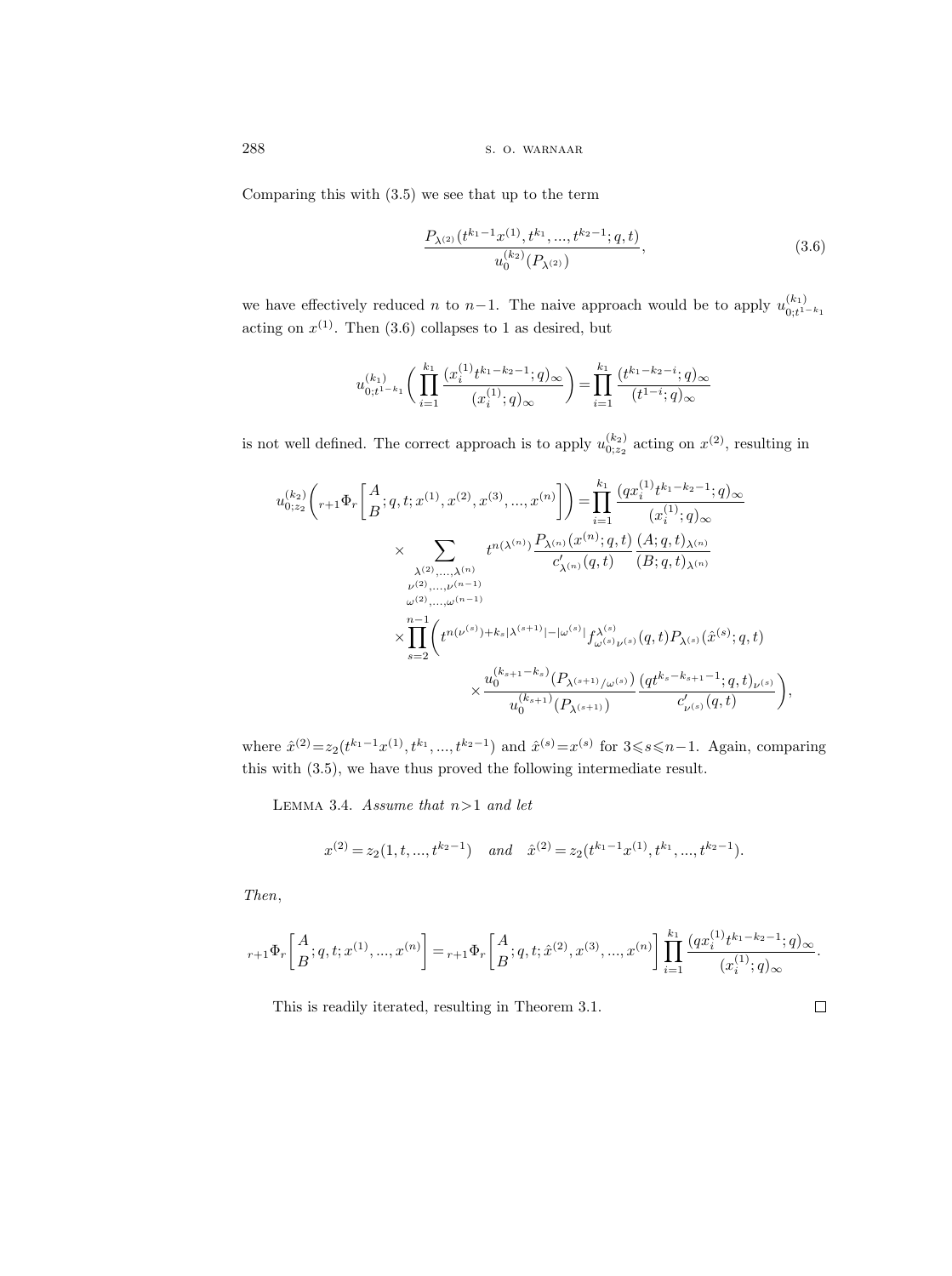## 4. Proof of the  $A_n$  exponential Selberg integral

Although Corollary 1.3 follows as a straightforward limit of the  $A_n$  Selberg integral, it is proved here directly from Corollary 3.3. The advantage of first dealing with the exponential integral instead of the full  $A_n$  Selberg integral is that it makes the introduction of  $C^{k_1,\ldots,k_n}_{\gamma}[a,b]$  slightly simpler. Throughout the proof we assume that  $\gamma \neq 0$ .

Applying  $u_{0;z_1}^{(k_1)}...u_{0;z_n}^{(k_n)}$  (with  $u_{0;z_s}^{(k_s)}$  acting on  $x^{(s)}$ ) to (3.1), and using (2.5) and (2.9), we get

$$
r+1\Phi_r\left[\begin{array}{l} A\\ B\\ \end{array};q,t;x^{(1)},...,x^{(n)}\right] = \sum_{\lambda^{(1)},...,\lambda^{(n)}} \frac{(A;q,t)_{\lambda^{(n)}}}{(qt^{k_n-1},B;q,t)_{\lambda^{(n)}}} \times \prod_{s=1}^n \left(t^{2n(\lambda^{(s)})} z_s^{|\lambda^{(s)}|} \prod_{1\leq i < j\leq k_s} \frac{1-t^{j-i}q^{\lambda_i^{(s)}} - \lambda_j^{(s)}}{1-t^{j-i}} \frac{(t^{j-i+1};q)_{\lambda_i^{(s)}-\lambda_j^{(s)}}}{(qt^{j-i-1};q)_{\lambda_i^{(s)}-\lambda_j^{(s)}}}\right) \tag{4.1}
$$
\n
$$
\times \prod_{s=1}^{n-1} \prod_{i=1}^{k_s} \prod_{j=1}^{k_{s+1}} \frac{(qt^{j-i+k_s-k_{s+1}-1};q)_{\lambda_i^{(s)}-\lambda_j^{(s+1)}}}{(qt^{j-i+k_s-k_{s+1}};q)_{\lambda_i^{(s)}-\lambda_j^{(s+1)}}},
$$

where  $x^{(s)} = z_s(1, t, ..., t^{k_s-1})$  for  $1 \leq s \leq n$ . Taking  $r = 0$  and  $A = a_1 = a$ , this may be equated with the right-hand side of (3.4). Then, replacing  $t \mapsto q^{\gamma}$  and  $a \mapsto q^{\alpha+(k_n-1)\gamma}$ , and letting  $q\rightarrow1^-$  using

$$
(q^x; q)_k \to \frac{\Gamma(x+k)}{\Gamma(x)}
$$

and

$$
\frac{(q^x z;q)_\infty}{(q^y z;q)_\infty} \to (1-z)^{y-x}, \quad |z| < 1,\tag{4.2}
$$

yields

$$
\sum_{\lambda^{(1)},\dots,\lambda^{(n)}} \prod_{i=1}^{k_n} \frac{\Gamma(\alpha+\mu_i^{(n)})}{\Gamma(1+\mu_i^{(n)})} \prod_{s=1}^{n-1} \prod_{i=1}^{k_s} \prod_{j=1}^{k_{s+1}} \frac{\Gamma(1-\gamma+\mu_i^{(s)}-\mu_j^{(s+1)})}{\Gamma(1+\mu_i^{(s)}-\mu_j^{(s+1)})}
$$
\n
$$
\times \prod_{s=1}^{n} \left( z_s^{|\lambda^{(s)}|} \prod_{1 \le i < j \le k_s} \frac{(\mu_i^{(s)}-\mu_j^{(s)})\Gamma(\gamma+\mu_i^{(s)}-\mu_j^{(s)})}{\Gamma(1-\gamma+\mu_i^{(s)}-\mu_j^{(s)})} \right)
$$
\n
$$
= \prod_{1 \le s \le r \le n} (1-z_s \dots z_r)^{-(\alpha_r+(k_r-k_{r+1}-1)\gamma)(k_s-k_{s-1})}
$$
\n
$$
\times \prod_{s=1}^{n} \prod_{i=1}^{k_s} \frac{\Gamma(\alpha_s+(i-k_{s+1}-1)\gamma)\Gamma(i\gamma)}{\Gamma(\gamma)}.
$$
\n(4.3)

Here  $\mu_i^{(s)} := \lambda_i^{(s)} + (k_s - i)\gamma$ ,  $k_0 = k_{n+1} = 0$  and  $\alpha_s$  is defined as in Theorem 1.2.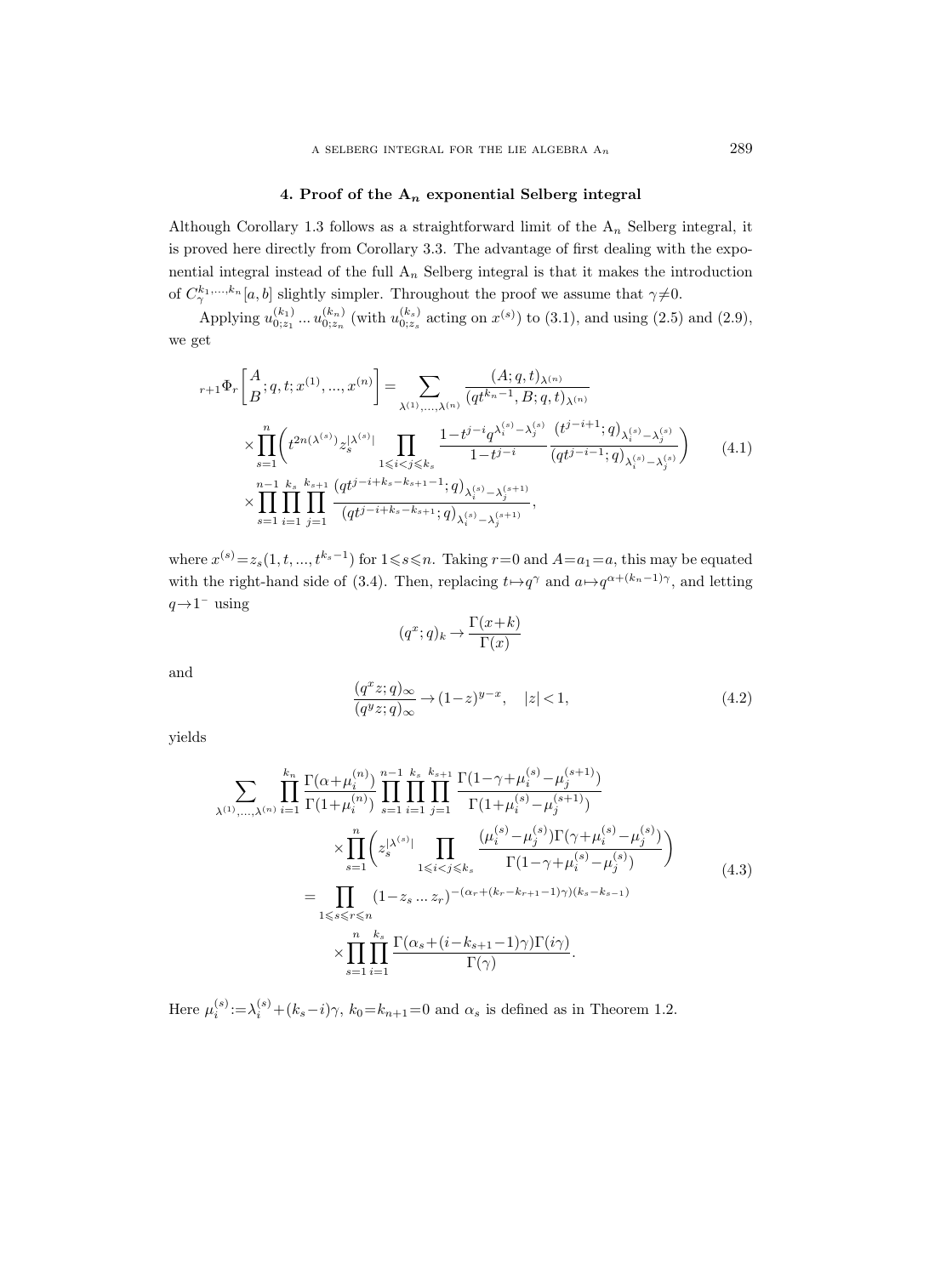Next we would like to replace  $z_s \mapsto e^{-\varepsilon \beta_s}$  and  $\lambda_i^{(s)} \mapsto t_i^{(s)}/\varepsilon$  (with  $\varepsilon > 0$ ), and take the  $\varepsilon \rightarrow 0$  limit using Stirling's formula

$$
\lim_{x \to \infty} x^{b-a} \frac{\Gamma(x+a)}{\Gamma(x+b)} = 1
$$

to transform the above sum into an integral. There is however the complication that the difference  $\lambda_i^{(s)} - \lambda_j^{(s+1)}$  is not necessarily non-negative. Let

$$
u_{ij}^{(s)} = i - j - k_s + k_{s+1}.
$$
\n(4.4)

Then, for  $\lambda_i^{(s)} - \lambda_j^{(s+1)} > 0$ ,

$$
\frac{\Gamma(1-\gamma+\mu_i^{(s)}-\mu_j^{(s+1)})}{\Gamma(1+\mu_i^{(s)}-\mu_j^{(s+1)})}\to \frac{\Gamma(1-(u_{ij}^{(s)}+1)\gamma+(t_i^{(s)}-t_j^{(s+1)})/\varepsilon)}{\Gamma(1-u_{ij}^{(s)}\gamma+(t_i^{(s)}-t_j^{(s+1)})/\varepsilon)}\sim \varepsilon^\gamma(t_i^{(s)}-t_j^{(s+1)})^{-\gamma},
$$

but for  $\lambda_i^{(s)} - \lambda_j^{(s+1)} < 0$ , by the Euler reflection formula,

$$
\frac{\Gamma(1-\gamma+\mu_{i}^{(s)}-\mu_{j}^{(s+1)})}{\Gamma(1+\mu_{i}^{(s)}-\mu_{j}^{(s+1)})} = \frac{\Gamma(-\mu_{i}^{(s)}+\mu_{j}^{(s+1)})}{\Gamma(\gamma-\mu_{i}^{(s)}+\mu_{j}^{(s+1)})}R_{ij}^{(s)}(\gamma) \n\to \frac{\Gamma(u_{ij}^{(s)}\gamma-(t_{i}^{(s)}-t_{j}^{(s+1)})/\varepsilon)}{\Gamma((u_{ij}^{(s)}+1)\gamma-(t_{i}^{(s)}-t_{j}^{(s+1)})/\varepsilon)}R_{ij}^{(s)}(\gamma) \n\sim \varepsilon^{\gamma}(t_{j}^{(s+1)}-t_{i}^{(s)})^{-\gamma}R_{ij}^{(s)}(\gamma) \n= \varepsilon^{\gamma}|t_{i}^{(s)}-t_{j}^{(s+1)}|^{-\gamma}R_{ij}^{(s)}(\gamma),
$$

where

$$
R_{ij}^{(s)}(\gamma) = \frac{\sin(\pi u_{ij}^{(s)}\gamma)}{\sin(\pi(u_{ij}^{(s)} + 1)\gamma)}.
$$
\n(4.5)

Hence, depending on the relative order of  $\lambda_i^{(s)}$  and  $\lambda_j^{(s+1)}$ , we may or may not pick up a ratio of sine functions, and for small  $\varepsilon$  the summand of (4.3) takes the form

$$
\varepsilon^{k_1 + \ldots + k_n - \sum_{1 \le s \le r \le n} (\alpha_r + (k_r - k_{r+1} - 1)\gamma)(k_s - k_{s-1})} \prod_{j \in \mathbb{Z}} R_{ij}^{(s)}(\gamma)
$$

$$
\times \prod_{i=1}^{k_n} (t_i^{(n)})^{\alpha - 1} \prod_{s=1}^{n-1} |\Delta(t^{(s)}, t^{(s+1)})|^{-\gamma} \prod_{s=1}^n e^{-\beta_s \sum_{i=1}^{k_s} t_i^{(s)}} \Delta(t^{(s)})^{2\gamma},
$$

where the first product is over all i, j and s such that  $t_i^{(s)} < t_j^{(s+1)}$ . From this it follows that we must first fix a complete ordering between the parts of  $\lambda^{(s)}$  and  $\lambda^{(s+1)}$ . Any such ordering compatible with (3.2) may be described by a map [26]

$$
M_s: \{1, ..., k_s\} \longrightarrow \{1, ..., k_{s+1}\}\
$$
\n(4.6a)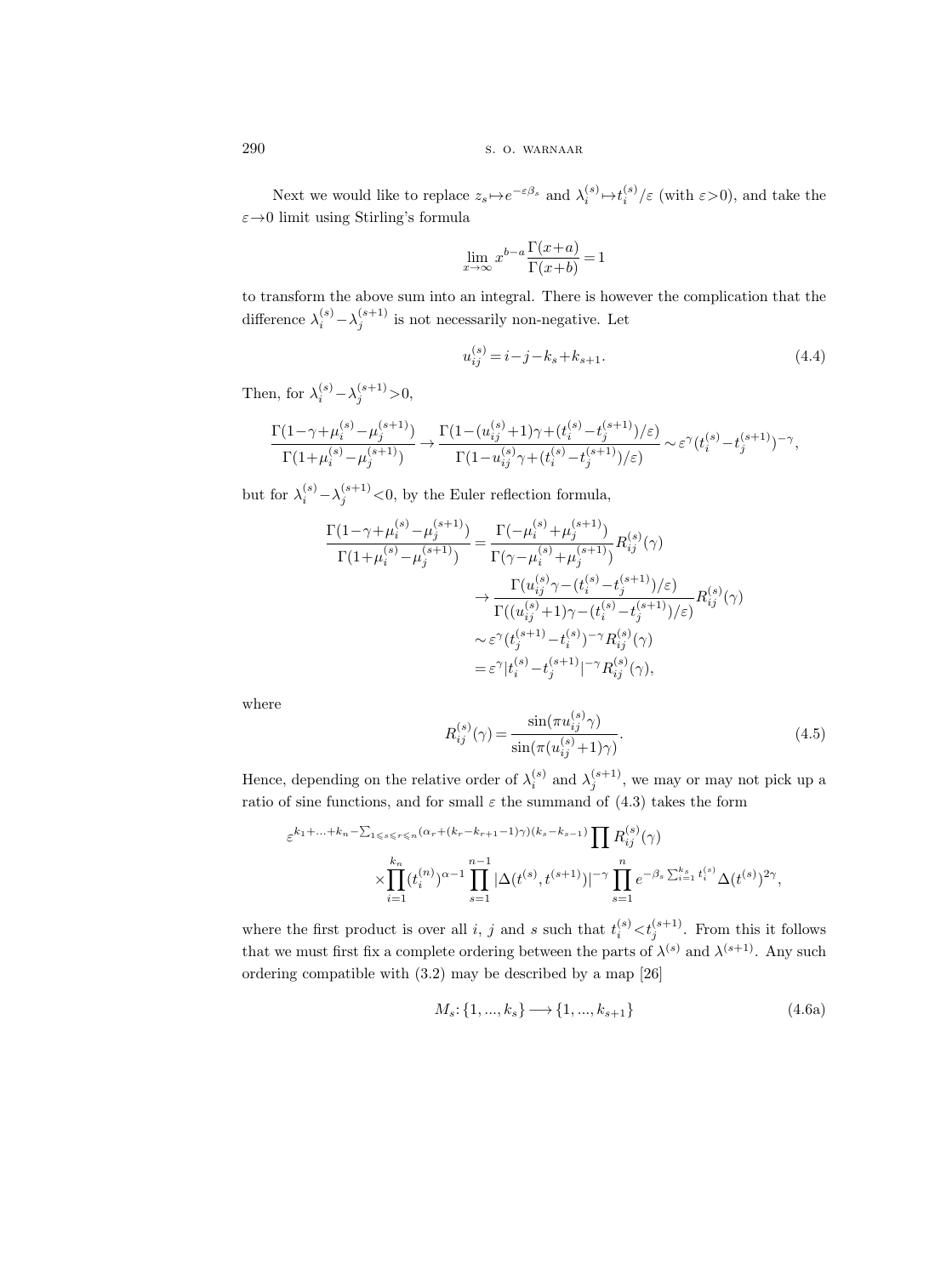such that

$$
M_s(i) \leqslant M_s(i+1) \tag{4.6b}
$$

and

$$
1 \leqslant M_s(i) \leqslant k_{s+1} - k_s + i,\tag{4.6c}
$$

as follows:

$$
\lambda_{M_s(i)}^{(s+1)} \leqslant \lambda_i^{(s)} \leqslant \lambda_{M_s(i)-1}^{(s+1)} \quad \text{for } 1 \leqslant i \leqslant k_s,
$$
\n
$$
(4.7)
$$

where  $\lambda_0^{(s+1)} = \infty$ . Note in particular that (4.6b) must hold so that (4.7) is compatible with the ordering among the parts of  $\lambda^{(s)}$ . Similarly (4.6c) must hold so that (4.7) is compatible with (3.2). A straightforward counting argument shows that there are exactly

$$
\frac{k_{s+1} - k_s + 1}{k_{s+1} + 1} \binom{k_s + k_{s+1}}{k_s}
$$

different maps.

Now define  $D^{k_1,...,k_n}[a,b] \subseteq [a,b]^{k_1+...+k_n}$  as the set of points

$$
(\lambda^{(1)},...,\lambda^{(n)})=(\lambda^{(1)}_1,...,\lambda^{(1)}_{k_1},...,\lambda^{(n)}_1,...,\lambda^{(n)}_{k_n})
$$

satisfying

$$
a \leqslant \lambda_{k_s}^{(s)} \leqslant \ldots \leqslant \lambda_1^{(s)} \leqslant b \quad \text{for } 1 \leqslant s \leqslant n
$$

and (3.2). Given admissible maps  $M_1, ..., M_{n-1}$  we define

$$
D_{M_1,...,M_{n-1}}^{k_1,...,k_n}[a,b] \subseteq D^{k_1,...,k_n}[a,b]
$$

by requiring that (4.7) holds for  $1 \le s \le n-1$ . As chains, we have

$$
D^{k_1,...,k_n}[a,b] = \sum_{M_1,...,M_{n-1}} D^{k_1,...,k_n}_{M_1,...,M_{n-1}}[a,b],
$$
\n(4.8)

and summing over  $\lambda^{(1)},...,\lambda^{(n)}$  amounts to summing over the lattice points in

$$
D^{k_1,\ldots,k_n}[0,\infty].
$$

Due to the decomposition (4.8), we know exactly which factors of the form  $R_{ij}^{(s)}(\gamma)$  are picked up when we go from sum to integral. Indeed, from (4.7) we have that  $\lambda_i^{(s)} \leq \lambda_j^{(s+1)}$ for  $1 \leq j \leq M_s(i) - 1$ . This gives rise to the factor

$$
\prod_{j=1}^{M_s(i)-1} R_{ij}^{(s)}(\gamma) = \frac{\sin(\pi(i+k_{s+1}-k_s-M_s(i)+1)\gamma)}{\sin(\pi(i+k_{s+1}-k_s)\gamma)}.
$$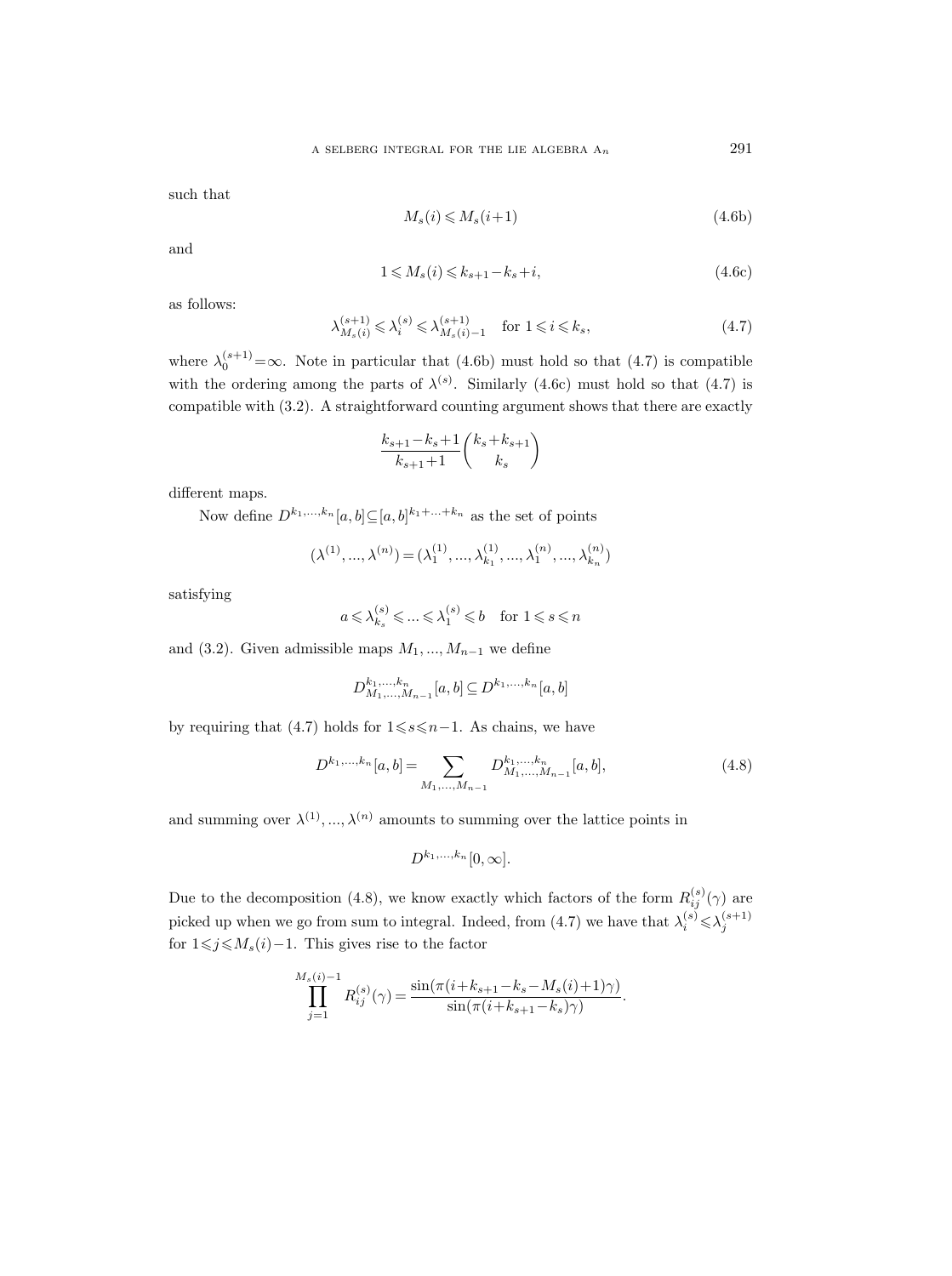Taking the product over  $i$  and  $s$ , this yields the total factor

$$
F_{M_1,...,M_{n-1}}^{k_1,...,k_n}(\gamma) = \prod_{s=1}^{n-1} \prod_{i=1}^{k_s} \frac{\sin(\pi(i+k_{s+1}-k_s-M_s(i)+1)\gamma)}{\sin(\pi(i+k_{s+1}-k_s)\gamma)}.
$$

Hence, making the variable changes  $z_s \mapsto e^{-\varepsilon \beta_s}$  and  $\lambda_i^{(s)} \mapsto t_i^{(s)}/\varepsilon$ , and letting  $\varepsilon$  tend to zero, we obtain Corollary 1.3, where the integration is over the chain

$$
C^{k_1,\ldots,k_n}_{\gamma}[a,b] = \sum_{M_1,\ldots,M_{n-1}} F^{k_1,\ldots,k_n}_{M_1,\ldots,M_{n-1}}(\gamma) D^{k_1,\ldots,k_n}_{M_1,\ldots,M_{n-1}}[a,b].
$$
\n(4.9)

For  $n=2$  this corresponds to the chain introduced by Tarasov and Varchenko in [26] (up to some trivial notational changes). Of course, to correctly interpret (4.9) in the context of Corollary 1.3 (and also Theorem 1.2) we have to replace  $\lambda_i^{(s)}$  by  $t_i^{(s)}$  in all of the above. In particular (4.7) becomes

$$
t^{(s+1)}_{M_s(i)}\!\leqslant\! t^{(s)}_i\!\leqslant\! t^{(s+1)}_{M_s(i)-1}\quad\text{for }1\!\leqslant\! i\!\leqslant\! k_s,
$$

and we integrate the  $t_i^{(s)}$  such that

$$
(t_1^{(1)},...,t_{k_1}^{(1)},...,t_1^{(n)},...,t_{k_n}^{(n)}) \in D^{k_1,...,k_n}[a,b].
$$

## 5. Proof of the  $A_n$  Selberg integral

Throughout this section we assume that  $\gamma\neq 0$  and  $0< q<1$ , and use

$$
(a;q)_z = \frac{(a;q)_{\infty}}{(aq^z;q)_{\infty}}
$$
 for  $z \in \mathbb{C}$ .

Let  $\Gamma_q$  be the q-gamma function [10, (I.35)]

$$
\Gamma_q(x) = \frac{(q;q)_{x-1}}{(1-q)^{x-1}},
$$

and define

$$
\Delta_\gamma(x^{(s)}; q) \!=\! \prod_{1\leqslant i < j \leqslant k_s} (x^{(s)}_j)^{2\gamma} \bigg(1\!-\! q^{(j-i)\gamma} \frac{x^{(s)}_i}{x^{(s)}_j} \bigg) \bigg(q^{1+(j-i-1)\gamma} \frac{x^{(s)}_i}{x^{(s)}_j}; q \bigg)_{\!\!2\gamma-1}
$$

and

$$
\Delta_{\gamma}(x^{(s)}, x^{(s+1)}; q) = \prod_{i=1}^{k_s} \prod_{j=1}^{k_{s+1}} (x_j^{(s+1)})^{-\gamma} \left( q^{1 - u_{ij}^{(s)}} \gamma \frac{x_i^{(s)}}{x_j^{(s+1)}}; q \right)_{-\gamma},
$$

with  $u_{ij}^{(s)}$  as in (4.4).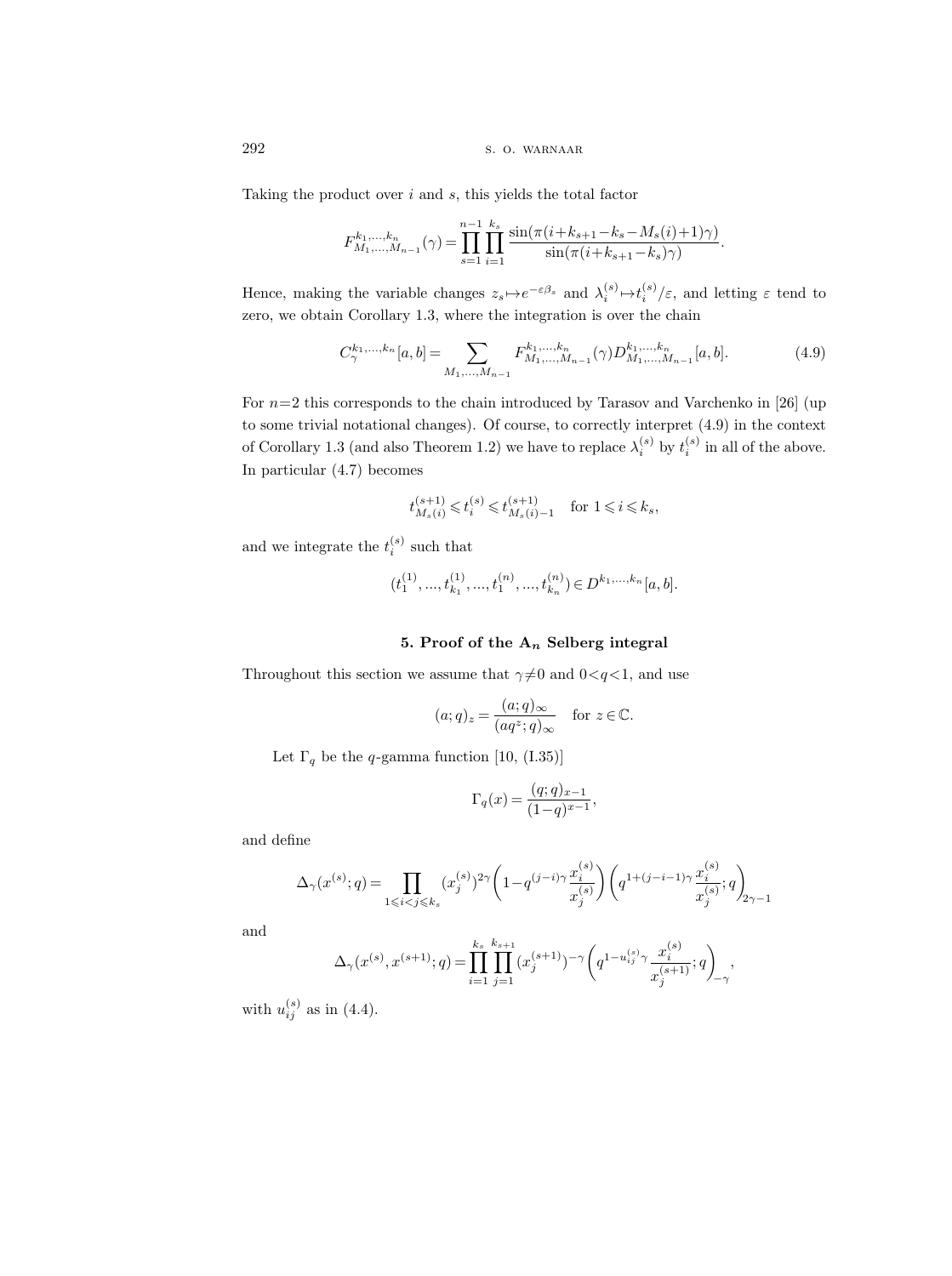Using the above definitions as well as (4.1), Corollary 3.3 can be written in the form

$$
(1-q)^{k_1 + \dots + k_n} \sum_{\lambda^{(1)}, \dots, \lambda^{(n)}} \prod_{i=1}^{k_n} (q^{1 + (k_n - i)\gamma} x_i^{(n)}; q)_{\alpha-1} \prod_{s=1}^n \prod_{i=1}^{k_s} (x_i^{(s)})^{\beta_s}
$$
  

$$
\times \prod_{s=1}^{n-1} \Delta_{\gamma}(x^{(s)}, x^{(s+1)}; q) \prod_{s=1}^n \Delta_{\gamma}(x^{(s)}; q)
$$
  

$$
= \prod_{1 \leq s \leq r \leq n} \prod_{i=1}^{k_s - k_{s-1}} \frac{\Gamma_q(\beta_s + \dots + \beta_r + (i+s-r-1)\gamma)}{\Gamma_q(\alpha_r + \beta_s + \dots + \beta_r + (i+s-r+k_r-k_{r+1}-2)\gamma)}
$$
  

$$
\times \prod_{s=1}^n \prod_{i=1}^{k_s} \frac{\Gamma_q(\alpha_s + (i - k_{s+1} - 1)\gamma) \Gamma_q(i\gamma)}{\Gamma_q(\gamma)}.
$$
  
(5.1)

Here  $\alpha_s$  is as defined in Theorem 1.2,  $x_i^{(s)} := q^{\lambda_i^{(s)}}$  and  $(t, z_s, a)$  has been replaced by  $(q^{\gamma}, q^{\beta_s-k_{s-1}\gamma}, q^{(k_n-1)\gamma+\alpha}).$ 

The reader familiar with Jackson or q-integrals will recognise (5.1) as a  $(k_1 + ... + k_n)$ dimensional such integral. The standard 1-dimensional Jackson integral is given by

$$
\int_0^1 f(x) \, d_q x = (1-q) \sum_{i=0}^\infty f(q^i) q^i,
$$

which simplifies (at least formally) to the Riemann integral

$$
\int_0^1 f(x) \, dx
$$

in the  $q \rightarrow 1^-$  limit. Generalising this to arbitrary dimensions as

$$
\int_{[0,1]^n} f(x) d_q x = (1-q)^n \sum_{i_1,\dots,i_n=0}^{\infty} f(q^{i_1},...,q^{i_n}) q^{i_1+\dots+i_n},
$$

where  $x=(x_1, ..., x_n)$  and  $d_qx=d_qx_1... d_qx_n$ , (5.1) corresponds to the restricted q-integral

$$
\int_{\overline{D}^{k_{1},...,k_{n}}[0,1]} \prod_{i=1}^{k_{n}} (q^{1+(k_{n}-i)\gamma} x_{i}^{(n)}; q)_{\alpha-1} \prod_{s=1}^{n} \prod_{i=1}^{k_{s}} (x_{i}^{(s)})^{\beta_{s}-1} \times \prod_{s=1}^{n-1} \Delta_{\gamma}(x^{(s)}, x^{(s+1)}; q) \prod_{s=1}^{n} \Delta_{\gamma}(x^{(s)}; q) d_{q} x^{(1)} \dots d_{q} x^{(n)}
$$
\n
$$
= \prod_{1 \leq s \leq r \leq n} \prod_{i=1}^{k_{s}-k_{s}-1} \frac{\Gamma_{q}(\beta_{s}+\dots+\beta_{r}+(i+s-r-1)\gamma)}{\Gamma_{q}(\alpha_{r}+\beta_{s}+\dots+\beta_{r}+(i+s-r+k_{r}-k_{r+1}-2)\gamma)} \times \prod_{s=1}^{n} \prod_{i=1}^{k_{s}} \frac{\Gamma_{q}(\alpha_{s}+(i-k_{s+1}-1)\gamma)\Gamma_{q}(i\gamma)}{\Gamma_{q}(\gamma)},
$$
\n(5.2)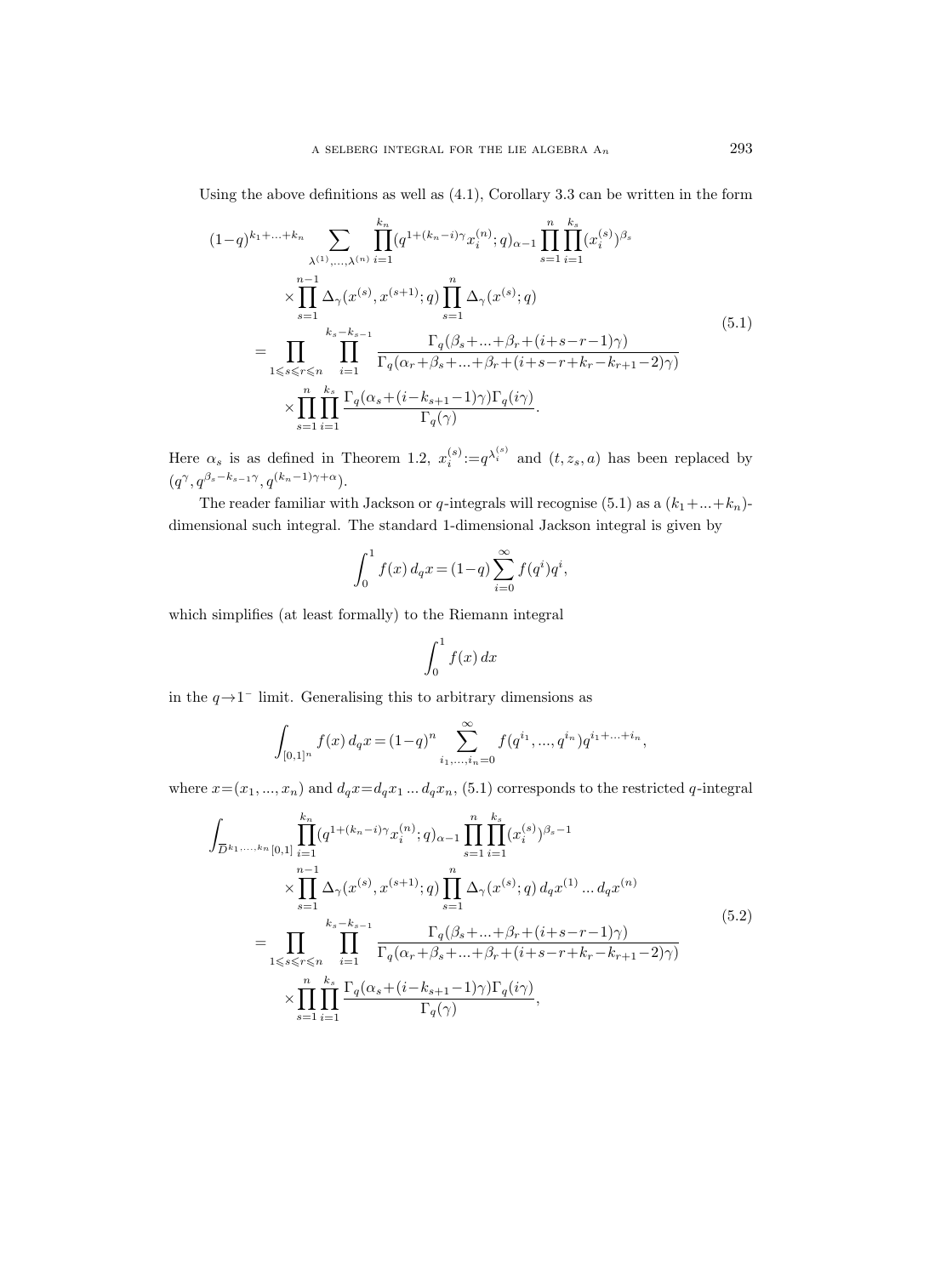where  $\overline{D}^{k_1,...,k_n}[a,b] \subseteq [a,b]^{k_1+...+k_n}$  is the set of all points

$$
(x^{(1)},...,x^{(n)})=(x_1^{(1)},...,x_{k_1}^{(1)},...,x_1^{(n)},...,x_{k_n}^{(n)})\,
$$

such that

$$
a \leqslant x_1^{(s)} \leqslant \ldots \leqslant x_{k_s}^{(s)} \leqslant b \quad \text{for } 1 \leqslant s \leqslant n
$$

and

$$
x_i^{(s)} \leqslant x_{i-k_s+k_{s+1}}^{(s+1)} \quad \text{for } 1 \leqslant i \leqslant k_s \text{ and } 1 \leqslant s \leqslant n-1.
$$

Assuming that

$$
x_i^{(s)} < x_j^{(s)} \quad \text{for } 1 \leq i < j \leq k_s \tag{5.3a}
$$

and

$$
x_i^{(s)} < x_j^{(s+1)} \quad \text{for } 1 \leqslant i \leqslant k_s \text{ and } 1 \leqslant j \leqslant k_{s+1},\tag{5.3b}
$$

it follows from (4.2) that

$$
\lim_{q \to 1^{-}} \Delta_{\gamma}(x^{(s)}; q) = \Delta(-x^{(s)})^{2\gamma},
$$
\n(5.4a)

$$
\lim_{q \to 1^{-}} \Delta_{\gamma}(x^{(s)}, x^{(s+1)}; q) = \Delta(-x^{(s)}, -x^{(s+1)})^{-\gamma}.
$$
\n(5.4b)

Hence, for (5.3) (and  $x_i^{(n)} < 1$  for  $1 \leq i \leq k_n$ ) the  $q \to 1^-$  limit of the integrand of (5.2) is

$$
\prod_{i=1}^{k_n} (1 - x_i^{(n)})^{\alpha - 1} \prod_{s=1}^n \left( \Delta(-x^{(s)})^{2\gamma} \prod_{i=1}^{k_s} (x_i^{(s)})^{\beta_s - 1} \right) \prod_{s=1}^{n-1} \Delta(-x^{(s)}, -x^{(s+1)})^{-\gamma}.
$$
 (5.5)

The problem we are now facing is exactly the same as that of  $\S4$ : the  $x_i^{(s)}$  are not necessarily compatible with (5.3b). This forces us to also consider the limit of the factors making up  $\Delta_{\gamma}(x^{(s)}, x^{(s+1)}; q)$  when  $x_i^{(s)} > x_j^{(s+1)}$ . In computing the limit (5.4b), we used that

$$
\lim_{q \to 1^{-}} \left( q^{1 - u_{ij}^{(s)} \gamma} \frac{x_i^{(s)}}{x_j^{(s+1)}} ; q \right)_{-\gamma} = \left( 1 - \frac{x_i^{(s)}}{x_j^{(s+1)}} \right)^{-\gamma},
$$

but this is only correct for  $x_i^{(s)} < x_j^{(s+1)}$ . When  $x_i^{(s)} > x_j^{(s+1)}$  we may use the q-reflection formula [27, (168a)]

$$
\Gamma_q(z)\Gamma_q(1\!-\!z)\!=\!\frac{2\sqrt{-1}\,q^{z/2}\theta_1(\sqrt{-1}\,\log q^{z/2};q^{1/2})}{(1\!-\!q)\theta_1'(0;q^{1/2})}
$$

(upon recalling that  $x_i^{(s)} := q^{\lambda_i^{(s)}}$ ) to write

$$
\left(q^{1-u_{ij}^{(s)}\gamma}\frac{x_i^{(s)}}{x_j^{(s+1)}};q\right)_{\hspace{-0.7mm}-\gamma}=\frac{(q^{-1/2}x_j^{(s+1)}/x_i^{(s)})^\gamma}{(q^{u_{ij}^{(s)}\gamma}x_j^{(s+1)}/x_i^{(s)};q)_\gamma}\frac{\theta_1(\sqrt{-1}\,\log q^{u_{ij}^{(s)}\gamma/2};q^{1/2})}{\theta_1(\sqrt{-1}\,\log q^{(u_{ij}^{(s)}+1)\gamma/2};q^{1/2})}.
$$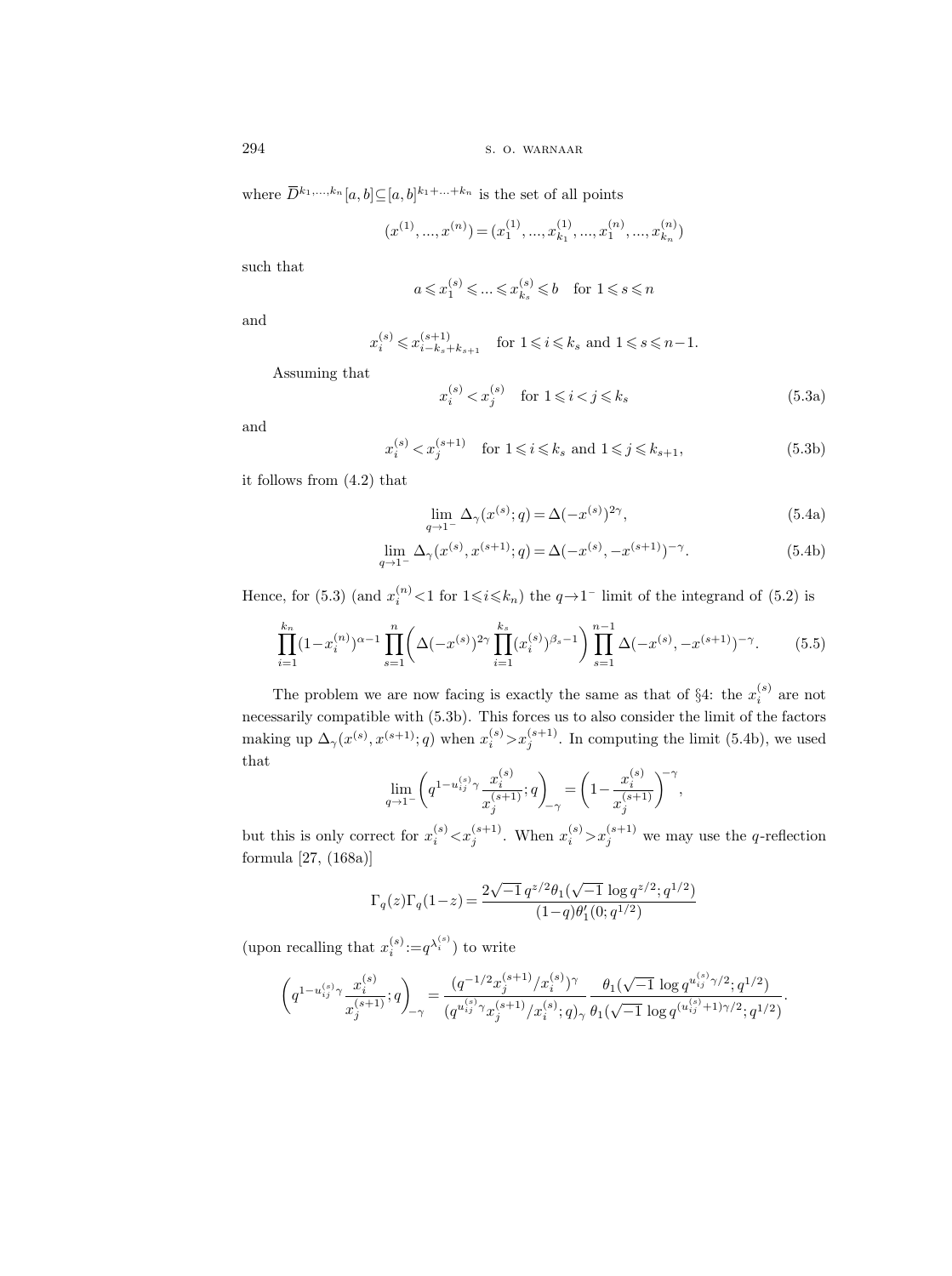Since

$$
\frac{q^{u/2}\theta_1(\sqrt{-1}\,\log q^{u/2};q^{1/2})}{q^{v/2}\theta_1(\sqrt{-1}\,\log q^{v/2};q^{1/2})} = \frac{(1-q^u)(q^{1+u};q)_{\infty}(q^{1-u};q)_{\infty}}{(1-q^v)(q^{1+v};q)_{\infty}(q^{1-v};q)_{\infty}} \to \frac{u}{v} \prod_{n=1}^{\infty} \frac{1-u^2/n^2}{1-v^2/n^2} = \frac{\sin \pi u}{\sin \pi v},
$$

as  $q\rightarrow 1^-$ , we find

$$
\lim_{q\to 1^-}\left(q^{1-u_{ij}^{(s)}\gamma}\frac{x_i^{(s)}}{x_j^{(s+1)}};q\right)_{-\gamma}=\left(\frac{x_i^{(s)}}{x_j^{(s+1)}}-1\right)^{-\gamma}R_{ij}^{(s)}(\gamma) = \left|1-\frac{x_i^{(s)}}{x_j^{(s+1)}}\right|^{-\gamma}R_{ij}^{(s)}(\gamma),
$$

where  $R_{ij}^{(s)}$  is given by (4.5). We therefore conclude that the  $q \rightarrow 1^-$  limit of the integrand of  $(5.2)$  is given by  $(5.5)$  with

$$
\Delta(-x^{(s)},-x^{(s+1)})^{-\gamma}\to |\Delta(-x^{(s)},-x^{(s+1)})|^{-\gamma}=|\Delta(x^{(s)},x^{(s+1)})|^{-\gamma}
$$

multiplied by a factor  $R_{ij}^{(s)}(\gamma)$  for each  $x_i^{(s)} > x_j^{(s+1)}$ .

The rest of the proof simply follows §4. We introduce the maps  $M_s$  as in (4.6), with  $M_s(i)$  such that (compare with  $(4.7)$ )

$$
x_{M_s(i)-1}^{(s+1)} \le x_i^{(s)} \le x_{M_s(i)}^{(s+1)} \quad \text{for } 1 \le i \le k_s,
$$
\n(5.6)

where  $x_0^{(s+1)}=0$ . Furthermore, we define  $\overline{D}_{M_1,...,M_n}^{k_1,...,k_n}[a,b] \subseteq \overline{D}^{k_1+...+k_n}[a,b]$  by requiring that (5.6) holds. Therefore,

$$
\overline{D}^{k_1,...,k_n}[a,b] = \sum_{M_1,...,M_{n-1}} \overline{D}^{k_1,...,k_n}_{M_1,...,M_{n-1}}[a,b]
$$
\n(5.7)

as chains. Also, defining

$$
\overline{C}_{\gamma}^{k_1,...,k_n}[a,b] = \sum_{M_1,...,M_{n-1}} F_{M_1,...,M_{n-1}}^{k_1,...,k_n}(\gamma) \overline{D}_{M_1,...,M_{n-1}}^{k_1,...,k_n}[a,b],\tag{5.8}
$$

we get

$$
\int_{\overline{C}_{\gamma}^{k_1,...,k_n}[0,1]} \prod_{i=1}^{k_n} (1-x_i^{(n)})^{\alpha-1} \prod_{s=1}^n \left( |\Delta(x^{(s)})|^{2\gamma} \prod_{i=1}^{k_s} (x_i^{(s)})^{\beta_s-1} \right)
$$
\n
$$
\times \prod_{s=1}^{n-1} |\Delta(x^{(s)}, x^{(s+1)})|^{-\gamma} dx^{(1)} ... dx^{(n)}
$$
\n
$$
= \prod_{1 \leq s \leq r \leq n} \prod_{i=1}^{k_s - k_{s-1}} \frac{\Gamma(\beta_s + ... + \beta_r + (i+s-r-1)\gamma)}{\Gamma(\alpha_r + \beta_s + ... + \beta_r + (i+s-r+k_r-k_{r+1}-2)\gamma)}
$$
\n
$$
\times \prod_{s=1}^n \prod_{i=1}^{k_s} \frac{\Gamma(\alpha_s + (i - k_{s+1} - 1)\gamma) \Gamma(i\gamma)}{\Gamma(\gamma)}
$$

(where  $|\Delta(x^{(s)})|^{2\gamma}$  may be replaced by  $\Delta(-x^{(s)})^{2\gamma}$ ). Finally, making the variable changes  $x_i^{(s)} = 1-t_i^{(s)}$  for  $1 \leq i \leq k_s$  and  $1 \leq s \leq n$ , so that  $\overline{C}_{\gamma}^{k_1,\dots,k_n}[0,1]$  is replaced by  $C_{\gamma}^{k_1,\dots,k_n}[0,1]$ , completes the proof.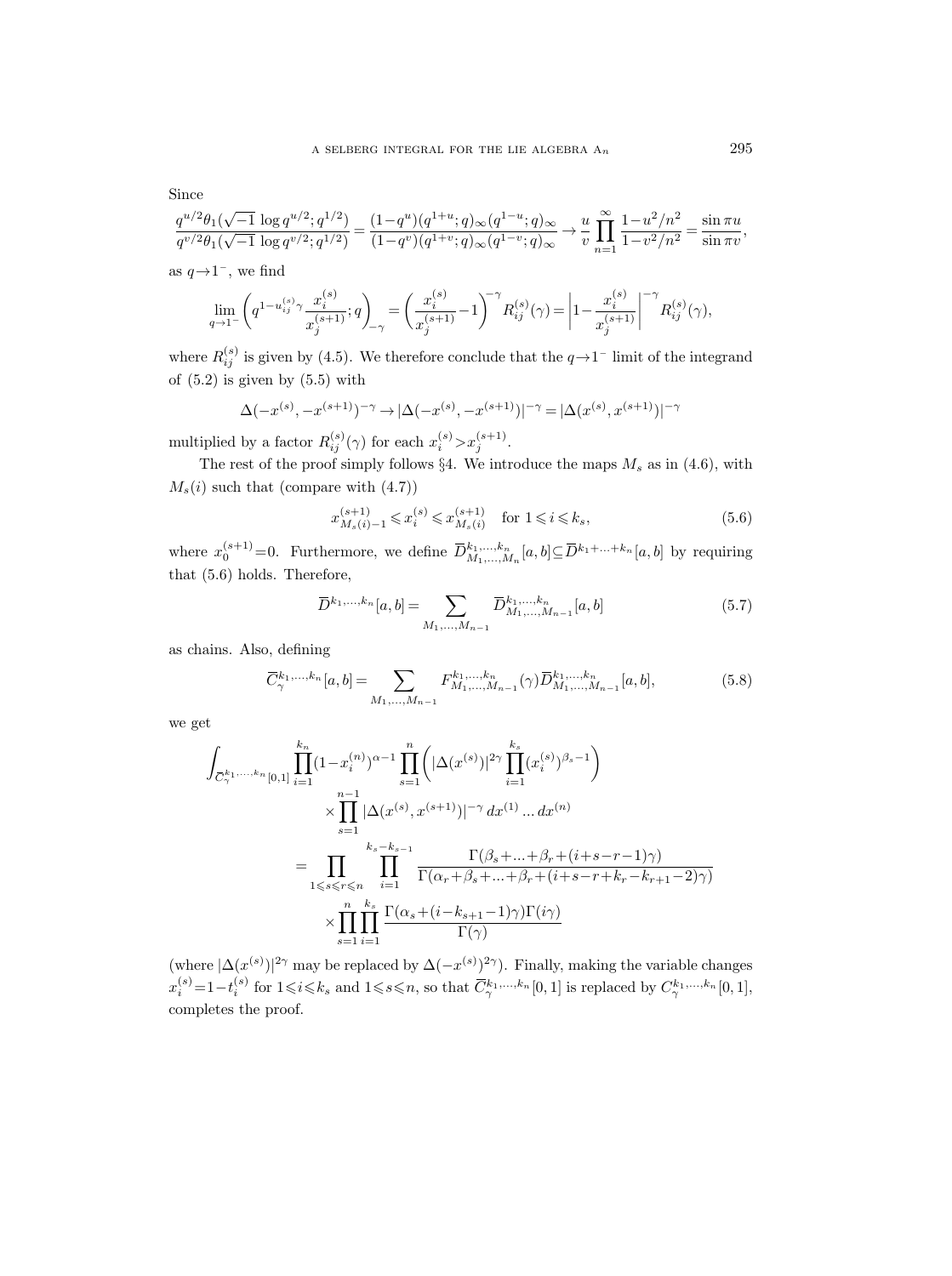## 6. Further  $A_n$  integrals

Let  $P_{\lambda}^{(\alpha)}$  $\lambda^{\alpha}$  be the *Jack polynomial*, obtained from the Macdonald polynomial  $P_{\lambda}$  as

$$
P_{\lambda}^{(\alpha)}(x) = \lim_{t \to 1} P_{\lambda}(x; t^{\alpha}, t),
$$

and let  $(a)_N$  be the *Pochhammer symbol* 

$$
(a)_N = a(a+1)\dots(a+N-1).
$$

Then it is an easy matter to generalise the previous derivation to yield an  $A_n$  integral involving the Jack polynomial.

THEOREM 6.1. Let  $\mu$  be a partition of at most  $k_1$  parts. With the same conditions as in Theorem 1.2 we have

$$
\int_{\overline{C}_{\gamma}^{k_1,...,k_n}[0,1]} P_{\mu}^{(1/\gamma)}(x^{(1)}) \prod_{s=1}^{n} (|\Delta(x^{(s)})|^{2\gamma} \prod_{i=1}^{k_s} (1-x_i^{(s)})^{\alpha_s-1} (x_i^{(s)})^{\beta_s-1})
$$
\n
$$
\times \prod_{s=1}^{n-1} |\Delta(x^{(s)}, x^{(s+1)})|^{-\gamma} dx^{(1)} ... dx^{(n)}
$$
\n
$$
= \prod_{1 \leq i < j \leq k_1} \frac{((j-i+1)\gamma)_{\mu_i - \mu_j}}{((j-i)\gamma)_{\mu_i - \mu_j}}
$$
\n
$$
\times \prod_{s=1}^{n} \prod_{i=1}^{k_1} \frac{(\beta_1+...+\beta_s+(k_1-s-i+1)\gamma)_{\mu_i}}{(\alpha_s+\beta_1+...+\beta_s+(k_1+k_s-k_{s+1}-s-i)\gamma)_{\mu_i}}
$$
\n
$$
\times \prod_{1 \leq s \leq r \leq n} \prod_{i=1}^{k_s-k_{s-1}} \frac{\Gamma(\beta_s+...+\beta_r+(i+s-r-1)\gamma)}{\Gamma(\alpha_r+\beta_s+...+\beta_r+(i+s-r+k_r-k_{r+1}-2)\gamma)}
$$
\n
$$
\times \prod_{s=1}^{n} \prod_{i=1}^{k_s} \frac{\Gamma(\alpha_s+(i-k_{s+1}-1)\gamma)\Gamma(i\gamma)}{\Gamma(\gamma)}.
$$

When  $n=1$  this simplifies to

$$
\frac{1}{k!} \int_{[0,1]^k} P_{\mu}^{(1/\gamma)}(x) |\Delta(x)|^{2\gamma} \prod_{i=1}^k x_i^{\alpha-1} (1-x_i)^{\beta-1} dx
$$
\n
$$
= \prod_{1 \le i < j \le k} \frac{\Gamma((j-i+1)\gamma + \mu_i - \mu_j)}{\Gamma((j-i)\gamma + \mu_i - \mu_j)}
$$
\n
$$
\times \prod_{i=1}^k \frac{\Gamma(\alpha + (k-i)\gamma + \mu_i)\Gamma(\beta + (i-1)\gamma)}{\Gamma(\alpha + \beta + (2k - i - 1)\gamma + \mu_i)},
$$
\n(6.1)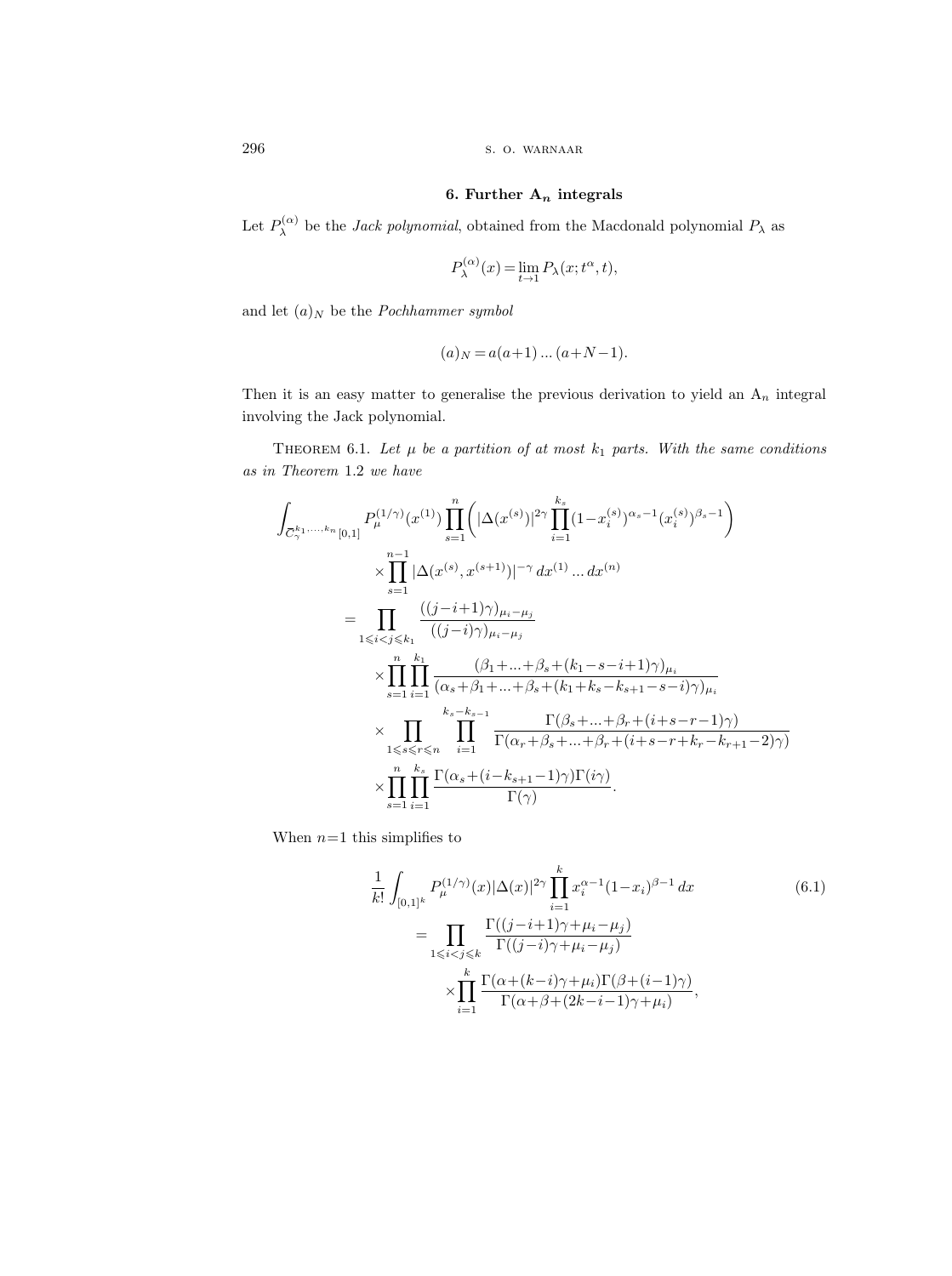where we have made the substitutions  $(k_1, \alpha, \beta_1) \mapsto (k, \beta, \alpha)$  and have used the symmetry of the integrand to replace

$$
\int_{\overline{C}_{\gamma}^k[0,1]} = \int_{0 \leqslant x_1 \leqslant x_2 \leqslant ... \leqslant x_k \leqslant 1} \quad \text{by} \quad \frac{1}{k!} \int_{[0,1]^k}.
$$

The integral (6.1) is due to Kadell [11, Theorem I] (see also [16, pp. 385–386]). The special case  $\mu = (1^r)$  of  $(6.1)$  corresponds to Aomoto's integral [2], usually stated as

$$
\int_{[0,1]^k} |\Delta(x)|^{2\gamma} \prod_{i=1}^r x_i \prod_{i=1}^k x_i^{\alpha-1} (1-x_i)^{\beta-1} dx
$$
  
= 
$$
\prod_{i=1}^r \frac{\alpha + (k-i)\gamma}{\alpha + \beta + (2k-i-1)\gamma} \prod_{i=1}^k \frac{\Gamma(\alpha + (i-1)\gamma)\Gamma(\beta + (i-1)\gamma)\Gamma(i\gamma+1)}{\Gamma(\alpha + \beta + (i+k-2)\gamma)\Gamma(\gamma+1)},
$$

for  $0 \le r \le k$ . The equivalence of Aomoto's integral and the  $\mu = (1^r)$  case of  $(6.1)$  follows by symmetrising the integrand of the former, using that

$$
\sum_{i_1 < i_2 < \ldots < i_r} x_{i_1} x_{i_2} \ldots x_{i_r} = e_r(x) = P_{(1^r)}^{(1/\gamma)}(x),\tag{6.2}
$$

with  $e_r$  being the rth elementary symmetric function.

By taking  $\mu = (1^r)$  in Theorem 6.1, we obtain the following  $A_n$  analogue of Aomoto's integral:

$$
\int_{\overline{C}_{\gamma}^{k_1,...,k_n}[0,1]} e_r(x^{(1)}) \prod_{s=1}^n \left( |\Delta(x^{(s)})|^{2\gamma} \prod_{i=1}^{k_s} (1-x_i^{(s)})^{\alpha_s-1} (x_i^{(s)})^{\beta_s-1} \right)
$$
\n
$$
\times \prod_{s=1}^{n-1} |\Delta(x^{(s)}, x^{(s+1)})|^{-\gamma} dx^{(1)} ... dx^{(n)}
$$
\n
$$
= \binom{k_1}{r} \prod_{s=1}^n \prod_{i=1}^r \frac{\beta_1 + ... + \beta_s + (k_1 - i - s + 1)\gamma}{\alpha_s + \beta_1 + ... + \beta_s + (k_1 + k_s - k_{s+1} - i - s)\gamma}
$$
\n
$$
\times \prod_{1 \le s \le r \le n} \prod_{i=1}^{k_s - k_{s-1}} \frac{\Gamma(\beta_s + ... + \beta_r + (i + s - r - 1)\gamma)}{\Gamma(\alpha_r + \beta_s + ... + \beta_r + (i + s - r + k_r - k_{r+1} - 2)\gamma)}
$$
\n
$$
\times \prod_{s=1}^n \prod_{i=1}^{k_s} \frac{\Gamma(\alpha_s + (i - k_{s+1} - 1)\gamma)\Gamma(i\gamma)}{\Gamma(\gamma)}.
$$

Proof of Theorem 6.1. In proving Theorem 1.2, we have not taken advantage of the full  $A_n$  q-binomial theorem as stated in Theorem 3.2, relying on the less general Corollary 3.3 instead. In going from the former to the latter we have specialised  $x^{(1)}$  to  $z_1(1, t, ..., t^{k_1-1})$ , or, equivalently, applied to  $u_{0;z_1}^{(k_1)}$  acting on  $x^{(1)}$ .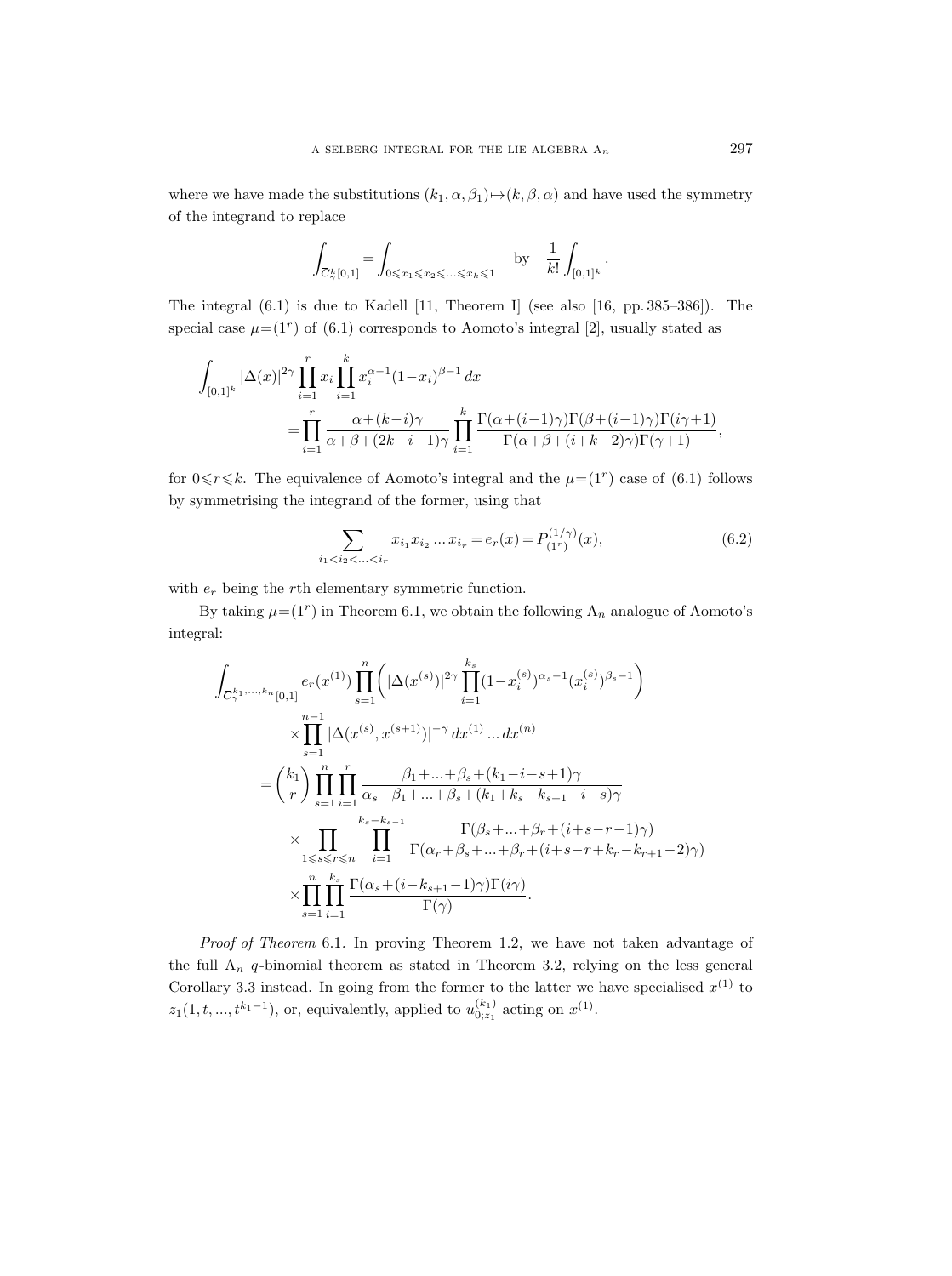If, more generally, we apply  $u_{\mu;z_1}^{(k_1)}$  instead of  $u_{0;z_1}^{(k_1)}$ , the factor  $u_0^{(k_1)}(P_{\lambda^{(1)}})$  in the summand is replaced by  $u_{\mu}^{(k_1)}(P_{\lambda^{(1)}})$ . Then invoking (2.10) this leads to the term

$$
u_0^{(k_1)}(P_{\lambda^{(1)}})\frac{u_{\lambda^{(1)}}^{(k_1)}(P_\mu)}{u_0^{(k_1)}(P_\mu)}
$$

instead of just  $u_0^{(k_1)}(P_{\lambda^{(1)}})$ .

Of course not just the summand of (3.4) will change by the above, and by applying  $u_{\mu;z_1}^{(k_1)}$  instead of  $u_{0;z_1}^{(k_1)}$ , the right-hand side of (3.4) picks up the additional factor

$$
\prod_{s=1}^n\frac{(z_1\ldots z_s t^{k_1+\ldots+k_{s-1}+k_1-s};q,t)_{\mu}}{(a_sz_1\ldots z_st^{k_1+\ldots+k_s-k_{s+1}+k_1-s-1};q,t)_{\mu}},
$$

where  $a_1 = ... = a_{n-1} = q$  and  $a_n = at^{1-k_n}$ . Accordingly, the identity (5.1) generalises to

$$
(1-q)^{k_1+\ldots+k_n} \sum_{\lambda^{(1)},\ldots,\lambda^{(n)}} P_{\mu}(y;q,q^{\gamma}) \prod_{i=1}^{k_n} (q^{1+(k_n-i)\gamma} x_i^{(n)}; q)_{\alpha-1} \prod_{s=1}^{n} \prod_{i=1}^{k_s} (x_i^{(s)})^{\beta_s}
$$
  

$$
\times \prod_{s=1}^{n-1} \Delta_{\gamma}(x^{(s)}, x^{(s+1)}; q) \prod_{s=1}^{n} \Delta_{\gamma}(x^{(s)}; q)
$$
  

$$
= u_0^{(k_1)} (P_{\mu}(q,q^{\gamma})) \prod_{s=1}^{n} \frac{(q^{\beta_1+\ldots+\beta_s+(k_1-s)\gamma}; q, q^{\gamma})_{\mu}}{(q^{\alpha_s+\beta_1+\ldots+\beta_s+(k_1+k_s-k_{s+1}-s-1)\gamma}; q, q^{\gamma})_{\mu}}
$$
  

$$
\times \prod_{1 \leq s \leq r \leq n} \prod_{i=1}^{k_s-k_{s-1}} \frac{\Gamma_q(\beta_s+\ldots+\beta_r+(i+s-r-1)\gamma)}{\Gamma_q(\alpha_r+\beta_s+\ldots+\beta_r+(i+s-r+k_r-k_{r+1}-2)\gamma)}
$$
  

$$
\times \prod_{s=1}^{n} \prod_{i=1}^{k_s} \frac{\Gamma_q(\alpha_s+(i-k_{s+1}-1)\gamma)\Gamma_q(i\gamma)}{\Gamma_q(\gamma)},
$$

where  $y=(y_1,...,y_{k_1})$  and  $y_i=x_i^{(1)}q^{(k_i-i)\gamma}$ . The rest of the proof proceeds exactly as before.  $\Box$ 

## 7. Two simple examples

To end this paper we present the fully worked-out examples of the  $A_n$  Selberg integral for

$$
(k_1, ..., k_{n-1}, k_n) = (1, ..., 1, k)
$$

and for  $\gamma=0$ .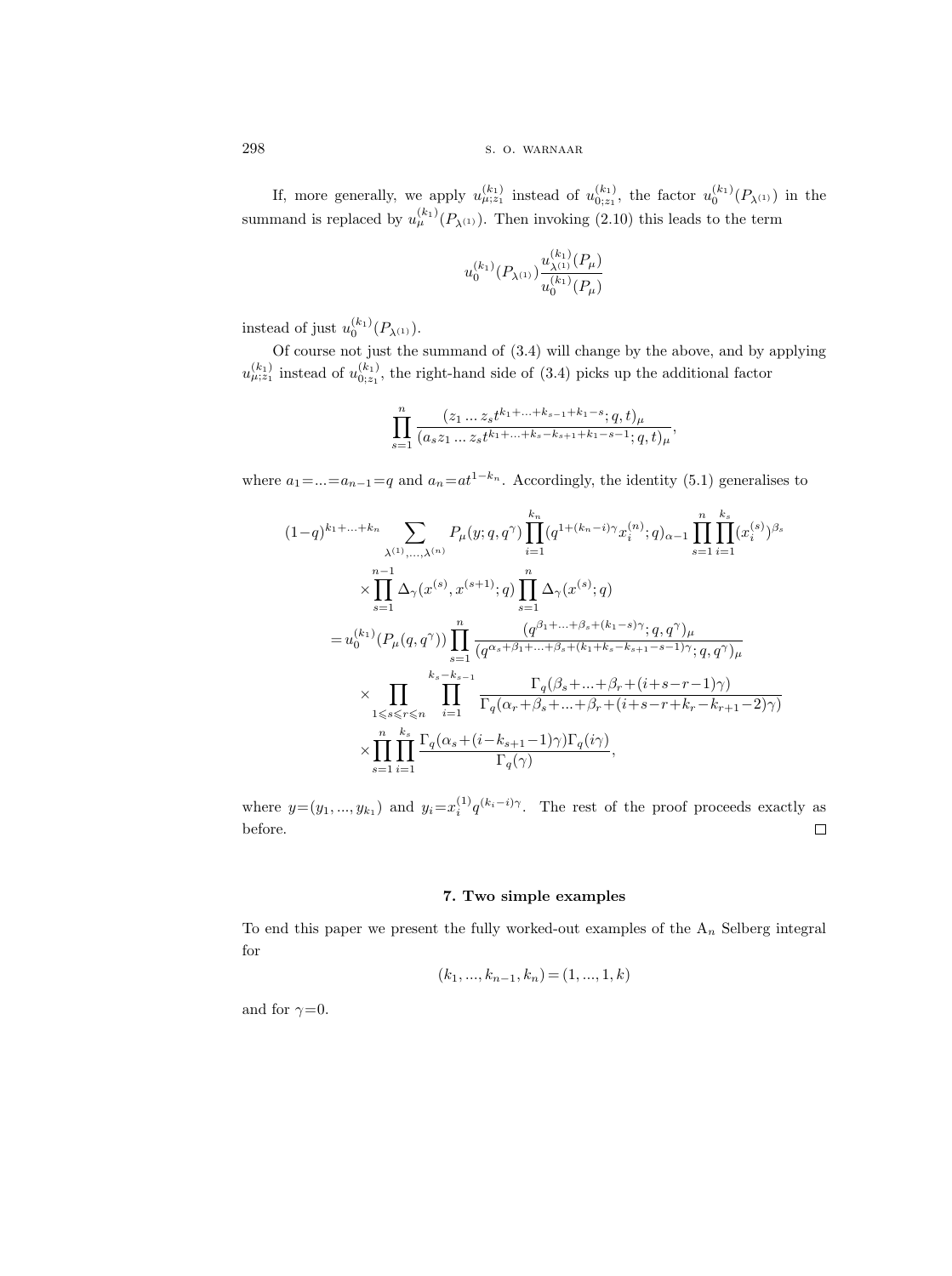## 7.1. The case  $(k_1, ..., k_{n-1}, k_n) = (1, ..., 1, k)$

In this case there is only one map  $M_s$  for  $1 \le s \le n-2$ , corresponding to the identity map  $M_s(1)=1$ . For  $s=n-1$ , however, there are k different maps, given by  $M_{n-1}(1)=a$  for  $1\!\leqslant\!a\!\leqslant\!k.$ 

If we relabel the integration variables  $t_1^{(s)} \mapsto u_s$  for  $1 \leq s \leq n-1$  and  $t_i^{(n)} \mapsto t_i$  for  $1 \leq i \leq k$ , then the above implies the inequalities

$$
O_a: \begin{cases} 0 \leqslant t_k \leqslant \ldots \leqslant t_1 \leqslant 1, \\ 0 \leqslant u_{n-1} \leqslant \ldots \leqslant u_1 \leqslant 1, \\ t_a \leqslant u_{n-1} \leqslant t_{a-1} \end{cases}
$$

with  $1\leq a\leq k$  and  $t_0=1$ . As a result we obtain the following  $(k+n-1)$ -dimensional integral:

$$
\sum_{a=1}^{k} \frac{\sin(\pi(k-a+1)\gamma)}{\sin(\pi k \gamma)} \int_{O_a} \prod_{i=1}^{n-1} (1-u_i)^{\beta_i-1} \prod_{i=1}^{k} t_i^{\alpha-1} (1-t_i)^{\beta_n-1} \prod_{1 \leq i < j \leq k} (t_i-t_j)^{2\gamma} \times \prod_{i=1}^{n-2} (u_i - u_{i+1})^{-\gamma} \prod_{i=1}^{n-1} (t_i - u_{n-1})^{-\gamma} \prod_{i=a}^{k} (u_{n-1}-t_i)^{-\gamma} du dt\n= \Gamma(1-k\gamma) \Gamma^{n-2} (1-\gamma) \prod_{i=1}^{k} \frac{\Gamma(\alpha+(i-1)\gamma)\Gamma(i\gamma)}{\Gamma(\gamma)} \times \prod_{i=1}^{k-1} \frac{\Gamma(\beta_n+(i-1)\gamma)}{\Gamma(\alpha+\beta_n+(i+k-2)\gamma)} \prod_{i=1}^{n} \frac{\Gamma(\beta_1+\ldots+\beta_i+(1-i)\gamma)}{\Gamma(A_i+\beta_1+\ldots+\beta_i-i\gamma)},
$$
\n(7.1)

where  $A_1 = ... = A_{n-2} = 1$ ,  $A_{n-1} = 1 - (k-1)\gamma$ ,  $A_n = \alpha + k\gamma$ ,

 $du = du_1 ... du_{n-1}$  and  $dt = dt_1 ... dt_k$ .

In the notation of the introduction the above integral corresponds to

$$
I^{A_n}_{\underbrace{1,\ldots,1}_{n-1},k}(\alpha;\beta_1,...,\beta_n;\gamma)
$$

and, according to the recurrence (1.4), all but one of the ones may be eliminated.

To see this, assume that  $n\geqslant 3$  and replace the integration variable  $u_1$  by v as

$$
v=\frac{u_1-u_2}{1-u_2}.
$$

Noting that  $1-u_1=(1-v)(1-u_2)$  and  $u_1-u_2=v(1-u_2)$  the integral over v may be identified as Euler's beta integral (1.2) with  $\alpha=1-\gamma$ . Therefore

$$
I_{\underset{n-1}{\underset{n-1}{\underset{n-1}{\underset{n-1}{\sum}}}}^{A_n}(\alpha;\beta_1,\ldots,\beta_n;\gamma) = I_{\underset{n-2}{\underset{n-2}{\underset{n-1}{\underset{n-1}{\underset{n-1}{\sum}}}}}(k;\beta_1+\beta_2-\gamma,\beta_3,\ldots,\beta_n;\gamma)\frac{\Gamma(1-\gamma)\Gamma(\beta_1)}{\Gamma(\beta_1-\gamma+1)},
$$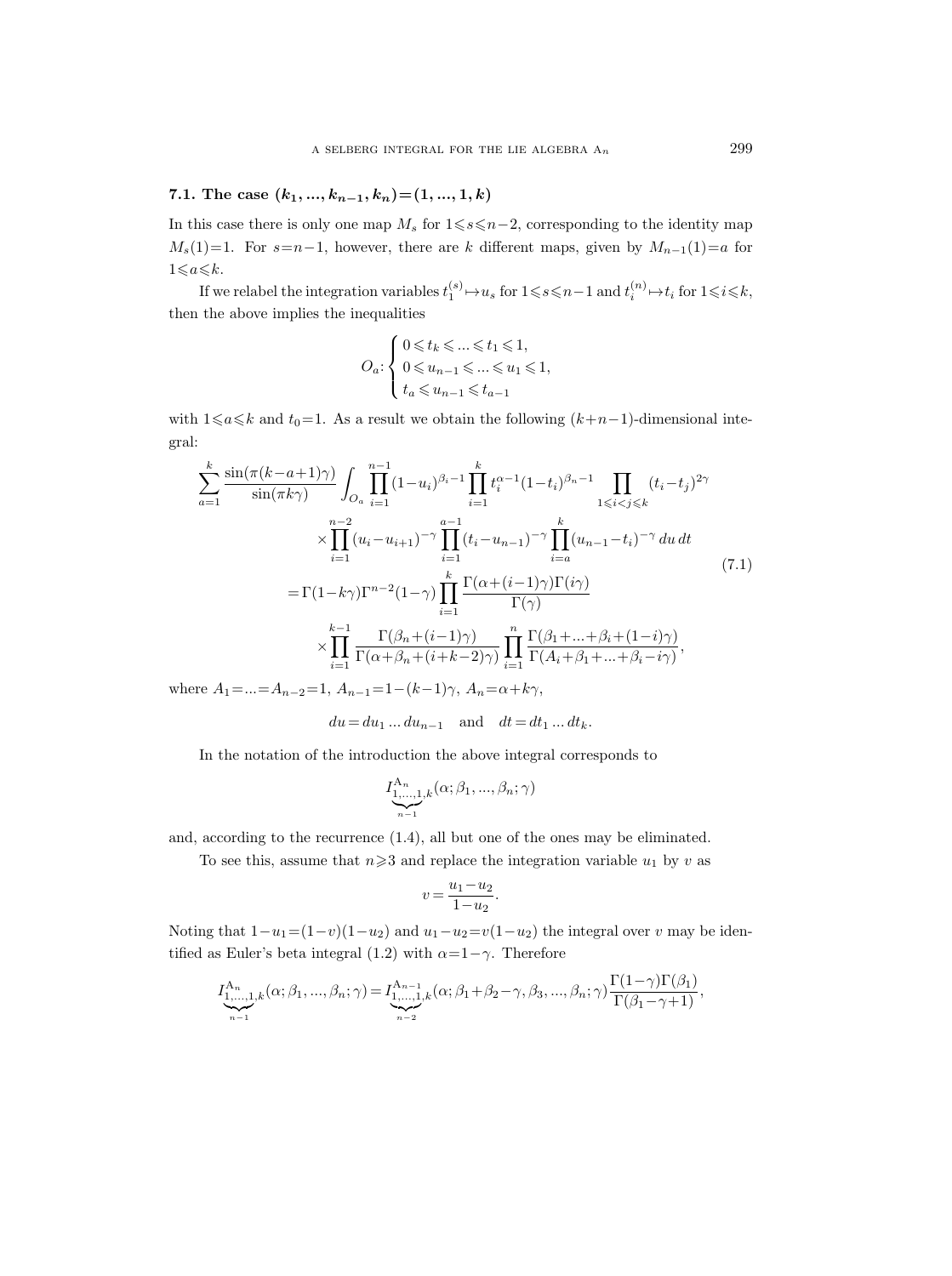in accordance with (1.4). Iterating the recursion, it follows that

$$
I_{\underbrace{1,\ldots,1}_{n-1},k}^{\mathbf{A}_{n}}(\alpha;\beta_{1},\ldots,\beta_{n};\gamma) = I_{1,k}^{\mathbf{A}_{2}}(\alpha;\beta_{1}+\ldots+\beta_{n}-(n-2)\gamma,\beta_{n};\gamma)
$$

$$
\times \Gamma^{n-2}(1-\gamma) \prod_{i=1}^{n-2} \frac{\Gamma(\beta_{1}+\ldots+\beta_{i}+(1-i)\gamma)}{\Gamma(A_{i}+\beta_{1}+\ldots+\beta_{i}-i\gamma)},
$$

and (7.1) reduces to its  $A_2$  or  $n=2$  case

$$
\sum_{a=1}^{k} \frac{\sin(\pi(k-a+1)\gamma)}{\sin(\pi k\gamma)} \int_{O_a'} (1-u)^{\beta_1-1} \prod_{i=1}^{k} t_i^{\alpha-1} (1-t_i)^{\beta_2-1} \prod_{1 \leq i < j \leq k} (t_i-t_j)^{2\gamma}
$$

$$
\times \prod_{i=1}^{a-1} (t_i-u)^{-\gamma} \prod_{i=a}^{k} (u-t_i)^{-\gamma} du dt
$$

$$
= \frac{\Gamma(\beta_1)\Gamma(1-k\gamma)}{\Gamma(1+\beta_1-k\gamma)} \frac{\Gamma(\alpha+\beta_2+(2k-2)\gamma)}{\Gamma(\alpha+\beta_1+\beta_2+(k-2)\gamma)} \frac{\Gamma(\beta_1+\beta_2-\gamma)}{\Gamma(\beta_2+(k-1)\gamma)}
$$

$$
\times \prod_{i=1}^{k} \frac{\Gamma(\alpha+(i-1)\gamma)\Gamma(\beta_2+(i-1)\gamma)\Gamma(i\gamma)}{\Gamma(\alpha+\beta_2+(i+k-2)\gamma)\Gamma(\gamma)},
$$

where

$$
O_a' = \{(u,t): 0 \leqslant t_k \leqslant \ldots \leqslant t_a \leqslant u \leqslant t_{a-1} \leqslant \ldots \leqslant t_1 \leqslant 1\}.
$$

## 7.2. The case  $\gamma=0$

When  $\gamma=0$ , Theorem 2.1 collapses to the integral

$$
\int_{C_0^{k_1,...,k_n}[0,1]} \prod_{s=1}^n \prod_{i=1}^{k_s} (t_i^{(s)})^{\alpha_s-1} (1-t_i^{(s)})^{\beta_s-1} dt^{(1)} \dots dt^{(n)}\n= \prod_{s=1}^n \frac{1}{k_s!} \left( \frac{\Gamma(\alpha)\Gamma(\beta_s+...+\beta_n)}{\Gamma(\alpha+\beta_s+...+\beta_n)} \right)^{k_s-k_{s-1}}
$$

with  $\alpha_1 = ... = \alpha_{n-1} = 1$  and  $\alpha_n = \alpha$ . Because the  $t_i^{(s)}$  in the integrand are completely decoupled, the problem of evaluating this integral is purely combinatorial. Introducing the partitions  $\lambda^{(s)}$  for  $1 \leqslant s \leqslant n-1$  as  $\lambda^{(s)} = (M_s(k_s), ..., M_s(1))$  so that  $\lambda^{(s)}$  has exactly  $k_s$ parts and  $\lambda_i^{(s)} \leq k_{s+1}-i+1$ , the  $\gamma=0$  integral may also be stated more explicitly as

$$
\sum_{\substack{\lambda^{(1)},\ldots,\lambda^{(n-1)}\\1\leqslant\lambda_i^{(s)}\leqslant k_{s+1}-i+1}}\prod_{s=1}^{n-1}\prod_{i=1}^{k_s}\frac{k_{s+1}-i-\lambda_i+2}{k_{s+1}-i+1}\int\prod_{s=1}^n\prod_{i=1}^{k_s}(t_i^{(s)})^{\alpha_s-1}(1-t_i^{(s)})^{\beta_s-1}\,dt^{(1)}\ldots dt^{(n)}\\=\prod_{s=1}^n\frac{1}{k_s!}\bigg(\frac{\Gamma(\alpha)\Gamma(\beta_s+\ldots+\beta_n)}{\Gamma(\alpha+\beta_s+\ldots+\beta_n)}\bigg)^{k_s-k_{s-1}},
$$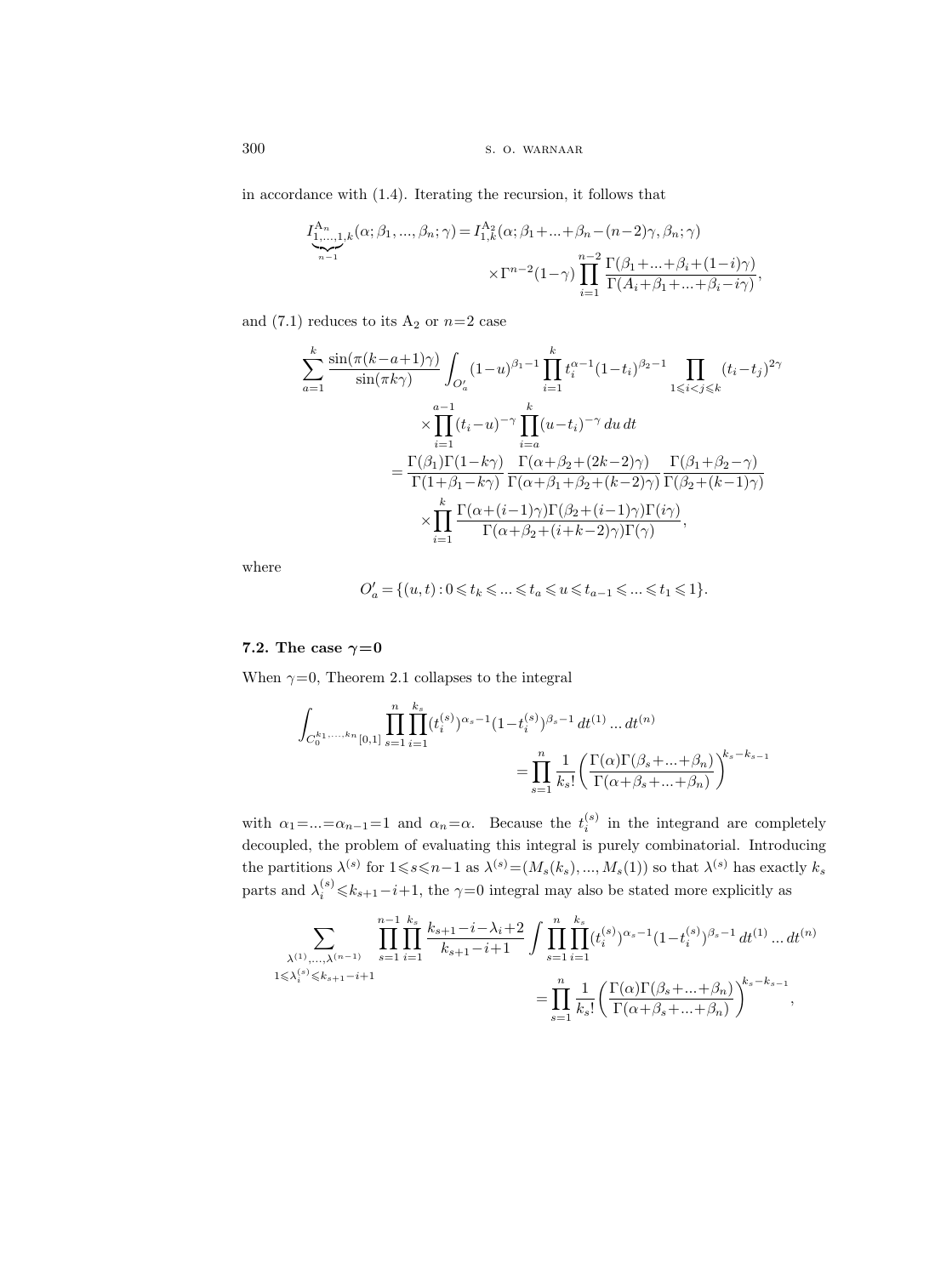where the integration domain is given by

$$
\max\{t_{\lambda_{k_s-i+1}^{(s)}},t_{i+1}^{(s)}\}\leqslant t_i^{(s)}\leqslant \min\{t_{i-1}^{(s)},t_{\lambda_{k_s-i+1}^{(s)}-1}^{(s+1)}\}\tag{7.2a}
$$

for  $1 \le s \le n-1$  and  $1 \le i \le k_s$  (with  $t_0^{(s)} = 1$  and  $t_{k_s+1}^{(s)} = 0$ ), and

$$
t_{i+1}^{(n)} \leqslant t_i^{(n)} \leqslant t_{i-1}^{(n)} \tag{7.2b}
$$

for  $1\leqslant i\leqslant k_n$ .

Due to the factor

$$
\prod_{s=1}^{n-1} \prod_{i=1}^{k_s} (k_{s+1} - i - \lambda_i + 2),
$$

we may relax the condition  $\lambda_i^{(s)} \leq k_{s+1}-i+1$  to  $\lambda_1^{(s)} \leq k_{s+1}$ , so that the sum becomes

$$
\sum_{\substack{\lambda^{(1)},\ldots,\lambda^{(n-1)}\\ l(\lambda^{(s)})=k_s\\ \lambda^{(s)}_1\leqslant k_{s+1}}}\cdot
$$

Since  $\alpha_1 = ... = \alpha_{n-1} = 1$ , one may, with a bit of pain, successively integrate over the  $t_i^{(s)}$  starting with s=1. We will not present the full details of this calculation here, but remark that the key to unravelling the combinatorics encoded in the inequalities (7.2) is given by

$$
\sum_{\substack{\lambda\\l(\lambda)=r}} \prod_{j=1}^n \frac{1}{m_j!} \prod_{i=1}^r (n-\lambda_i-i+2)(x_{\lambda_i}-x_{\lambda_i-1}) = e_r(x),\tag{7.3}
$$

with  $x_0=0, x=(x_1, ..., x_n), m_j$  being the multiplicity of the part j in  $\lambda$  and  $e_r$  being the rth elementary symmetric function  $(6.2)$ . To establish  $(7.3)$ , we note that when written in terms of the multiplicities  $m_j$  it becomes

$$
\frac{1}{(n-r)!}\sum_{\substack{m_1,\ldots,m_n\geqslant 0\\ M_1=r}}\prod_{j=1}^n\frac{(x_j-x_{j-1})^{m_j}(n-j+1-M_{j+1})}{m_j!}=e_r(x),
$$

where  $M_j = m_j + ... + m_n$ . Multiplying this by  $t^r$  and summing over r using the generating function for the  $e_r$  [16, (I.2.2)] yields

$$
\sum_{m_1,\dots,m_n\geqslant 0} \frac{1}{(n-M_1)!} \prod_{j=1}^n \frac{[t(x_j-x_{j-1})]^{m_j} (n-j+1-M_{j+1})}{m_j!} = \prod_{i=1}^n (1+tx_i).
$$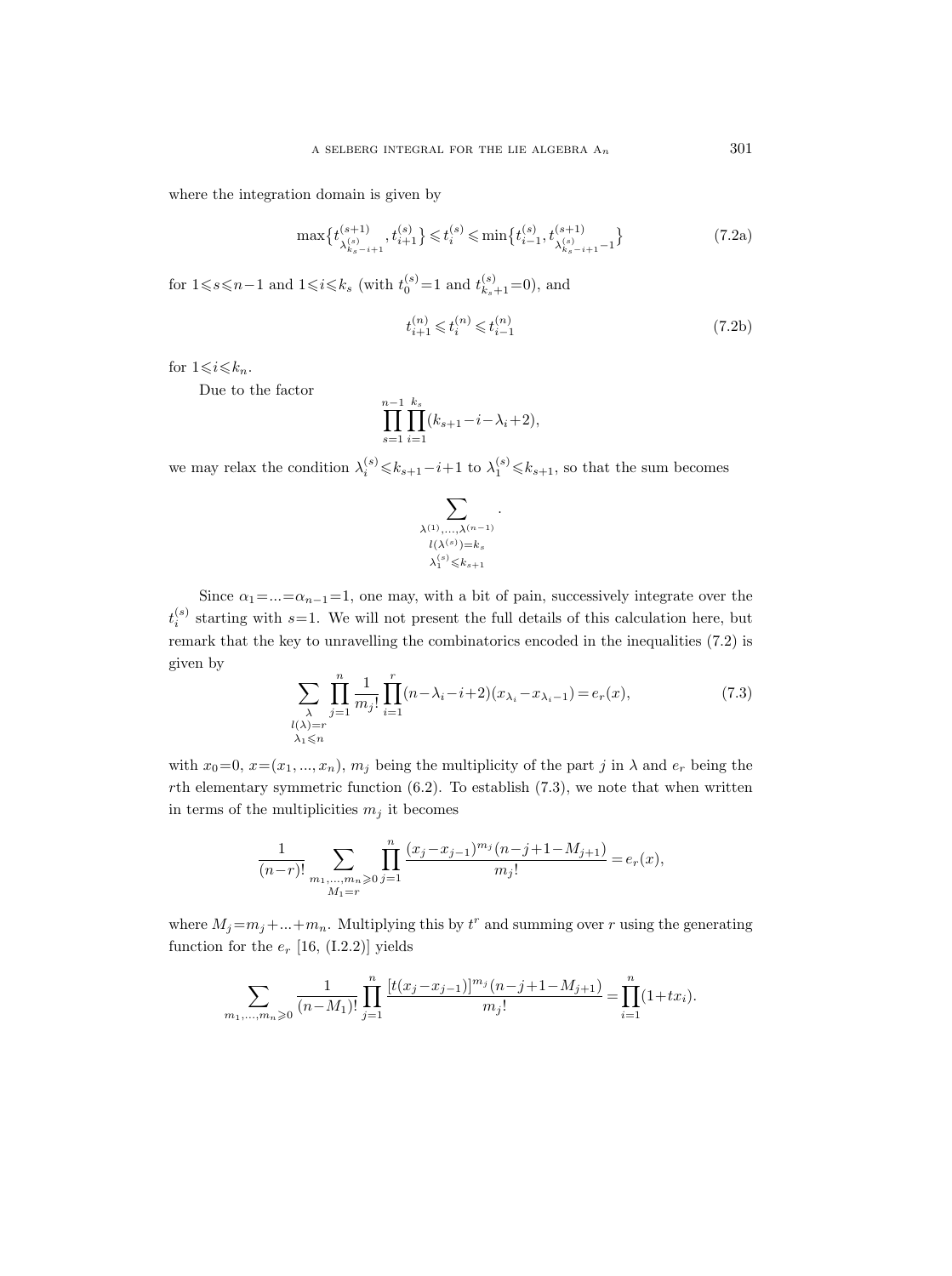This is true for any  $x_0$  provided we add the factor  $(1+tx_0)^{n-M_1}$  to the summand:

$$
\sum_{m_1,\dots,m_n\geqslant 0} \frac{(1+tx_0)^{n-M_1}}{(n-M_1)!} \prod_{j=1}^n \frac{[t(x_j-x_{j-1})]^{m_j} (n-j+1-M_{j+1})}{m_j!} = \prod_{i=1}^n (1+tx_i). \tag{7.4}
$$

For  $n=0$  this is obviously correct. If we denote the sum on the left by  $L(x_0, ..., x_n)$ , then

$$
L(x_0, ..., x_n) = \sum_{m_2, ..., m_n \geqslant 0} \frac{(1+tx_0)^{n-M_2}}{(n-1-M_2)!} \prod_{j=2}^n \frac{[t(x_j-x_{j-1})]^{m_j} (n-j+1-M_{j+1})}{m_j!}
$$
  

$$
\times \sum_{m_1=0}^{n-M_2} \left(\frac{tx_1-tx_0}{1+tx_0}\right)^{m_1} {n-M_2 \choose m_1}
$$
  

$$
= \sum_{m_2, ..., m_n \geqslant 0} \frac{(1+tx_1)^{n-M_2}}{(n-1-M_2)!} \prod_{j=2}^n \frac{[t(x_j-x_{j-1})]^{m_j} (n-j+1-M_{j+1})}{m_j!}
$$
  

$$
= (1+tx_1)L(x_1, ..., x_n).
$$

By induction,  $(7.4)$  is thus true for all non-negative integers n.

#### References

- [1] Andrews, G. E., Askey, R. & Roy, R., Special Functions. Encyclopedia of Mathematics and its Applications, 71. Cambridge University Press, Cambridge, 1999.
- [2] Aomoto, K., Jacobi polynomials associated with Selberg integrals. SIAM J. Math. Anal., 18:2 (1987), 545–549.
- [3] Askey, R., Some basic hypergeometric extensions of integrals of Selberg and Andrews. SIAM J. Math. Anal., 11:6 (1980), 938–951.
- [4] Baker, T. H. & Forrester, P. J., Transformation formulas for multivariable basic hypergeometric series. Methods Appl. Anal., 6 (1999), 147–164.
- [5] Dunkl, C. F. & Xu, Y., Orthogonal Polynomials of Several Variables. Encyclopedia of Mathematics and its Applications, 81. Cambridge University Press, Cambridge, 2001.
- [6] ETINGOF, P. I., FRENKEL, I. B. & KIRILLOV, A. A. J, Lectures on Representation Theory and Knizhnik–Zamolodchikov Equations. Mathematical Surveys and Monographs, 58. Amer. Math. Soc., Providence, RI, 1998.
- [7] Euler, L., De progressionibus transcendentibus seu quarum termini generales algebraice dari nequeunt. Comm. Acad. Sci. Petropolitanae, 5 (1730), 36–57 (Latin). math.dartmouth.edu/∼euler/pages/E019.html.
- [8] Forrester, P. J. & Warnaar, S. O., The importance of the Selberg integral. Bull. Amer. Math. Soc., 45 (2008), 489–534.
- [9] Garvan, F. G., Some Macdonald–Mehta integrals by brute force, in q-Series and Partitions (Minneapolis, MN, 1988), IMA Vol. Math. Appl., 18, pp. 77–98. Springer, New York, 1989.
- [10] Gasper, G. & Rahman, M., Basic Hypergeometric Series. Encyclopedia of Mathematics and its Applications, 96. Cambridge University Press, Cambridge, 2004.
- [11] KADELL, K. W. J., The Selberg–Jack symmetric functions. Adv. Math., 130 (1997), 33–102.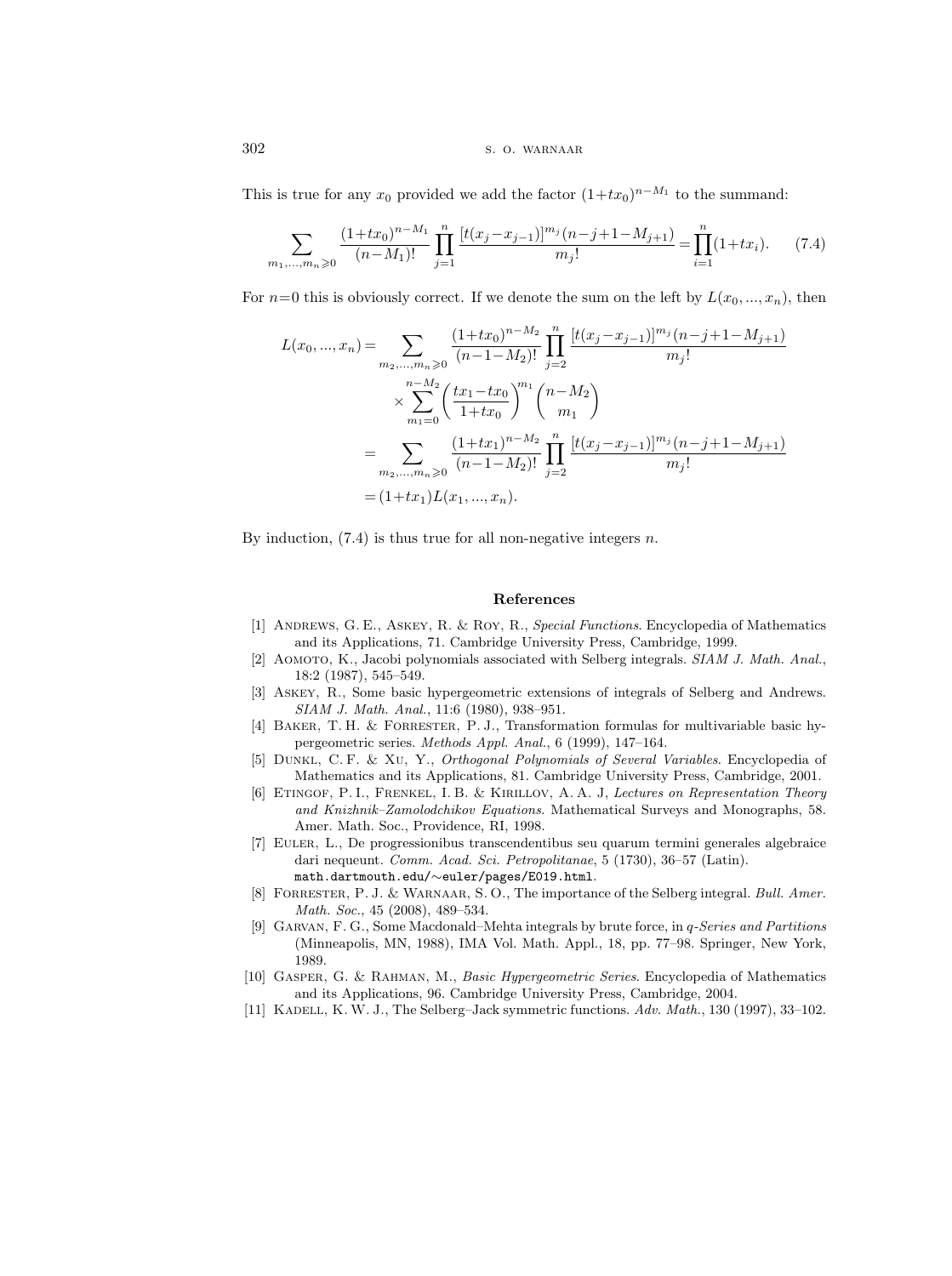- [12] KANEKO, J.,  $q$ -Selberg integrals and Macdonald polynomials. Ann. Sci. École Norm. Sup. 29 (1996), 583–637.
- $[13]$  A triple product identity for Macdonald polynomials. J. Math. Anal. Appl., 200 (1996), 355–367.
- [14] Lascoux, A., Symmetric Functions and Combinatorial Operators on Polynomials. CBMS Regional Conference Series in Mathematics, 99. Amer. Math. Soc., Providence, RI, 2003.
- [15] MACDONALD, I. G., Some conjectures for root systems. SIAM J. Math. Anal., 13 (1982), 988–1007.
- [16] Symmetric Functions and Hall Polynomials. Oxford Mathematical Monographs. Oxford University Press, New York, 1995.
- $[17]$  Hypergeometric Series II. Unpublished manuscript.
- [18] MEHTA, M. L., Random Matrices. Pure and Applied Mathematics (Amsterdam), 142. Elsevier/Academic Press, Amsterdam, 2004.
- [19] Mimachi, K. & Noumi, M., A reproducing kernel for nonsymmetric Macdonald polynomials. Duke Math. J., 91 (1998), 621–634.
- [20] Mukhin, E. & Varchenko, A., Remarks on critical points of phase functions and norms of Bethe vectors, in Arrangements (Tokyo, 1998), Adv. Stud. Pure Math., 27, pp. 239–246. Kinokuniya, Tokyo, 2000.
- [21] OPDAM, E. M., Some applications of hypergeometric shift operators. Invent. Math., 98 (1989), 1–18.
- $[22]$  Dunkl operators, Bessel functions and the discriminant of a finite Coxeter group. Compos. Math., 85 (1993), 333–373.
- [23] Schechtman, V. V. & Varchenko, A. N., Arrangements of hyperplanes and Lie algebra homology. Invent. Math., 106 (1991), 139–194.
- [24] Selberg, A., Bemerkninger om et multipelt integral [Remarks on a multiple integral]. Norsk Mat. Tidsskr., 26 (1944), 71–78 (Norwegian).
- [25] Stanley, R. P., Enumerative Combinatorics. Vol. 2. Cambridge Studies in Advanced Mathematics, 62. Cambridge University Press, Cambridge, 1999.
- [26] TARASOV, V. & VARCHENKO, A., Selberg-type integrals associated with  $\mathfrak{sl}_3$ . Lett. Math. Phys., 65 (2003), 173–185.
- [27] Thomae, J., Abriss einer Theorie der complexen Functionen und der Thetafunctionen einer Veränderlichen. Nebert, Halle, 1873. gallica.bnf.fr/ark:/12148/bpt6k995936.
- [28] VARCHENKO, A., Multidimensional Hypergeometric Functions and Representation Theory of Lie Algebras and Quantum Groups. Advanced Series in Mathematical Physics, 21. World Scientific, River Edge, NJ, 1995.
- [29] Special Functions, KZ type Equations, and Representation Theory. CBMS Regional Conference Series in Mathematics, 98. Amer. Math. Soc., Providence, RI, 2003.
- $[30]$  Selberg integrals. Preprint, 2004. arXiv:math/0408308 [math.QA].
- [31] WARNAAR, S.O., q-Selberg integrals and Macdonald polynomials. Ramanujan J., 10 (2005), 237–268.
- $[32]$  Bisymmetric functions, Macdonald polynomials and  $\mathfrak{sl}_3$  basic hypergeometric series. Compos. Math., 144 (2008), 271–303.